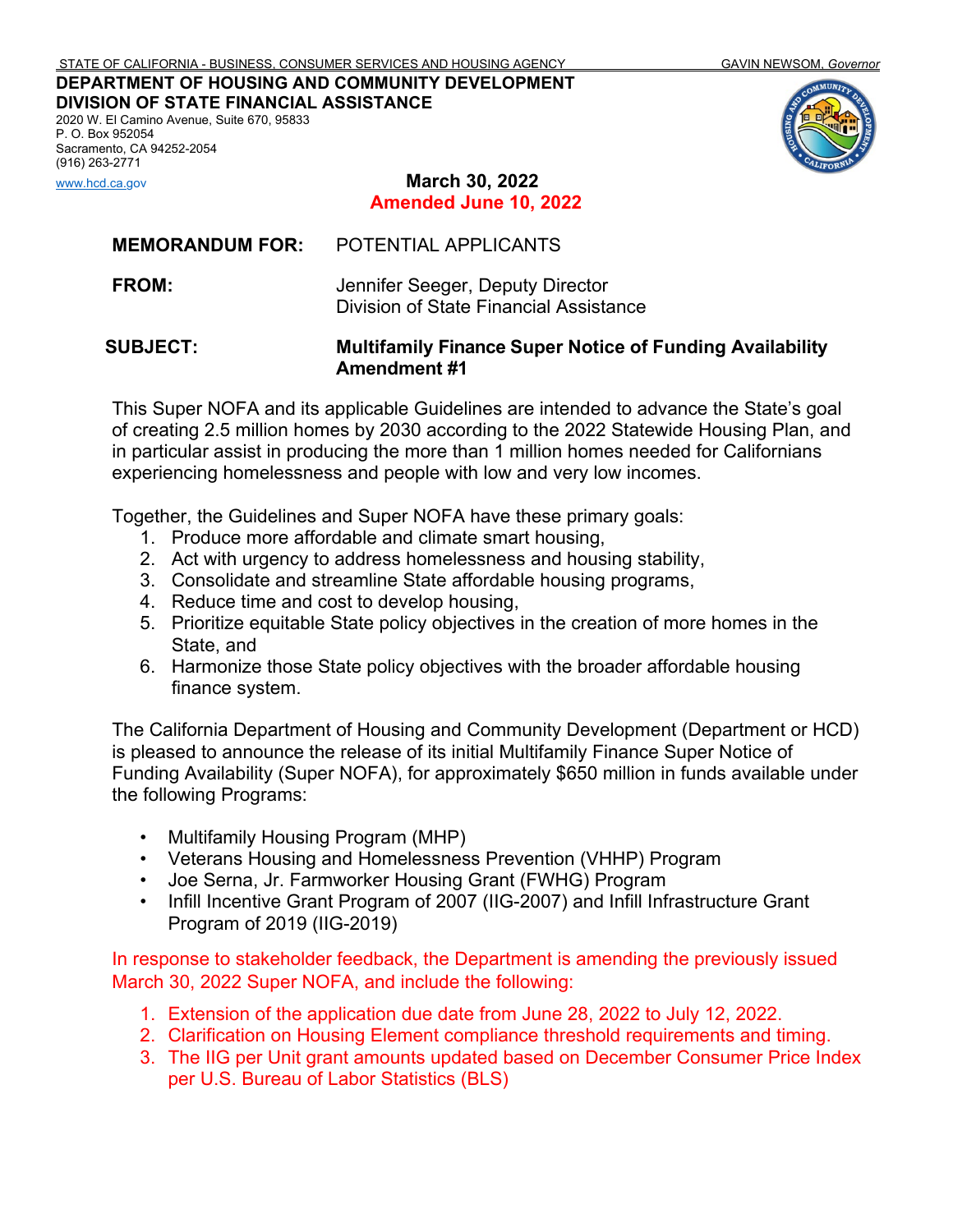Multifamily Housing Super NOFA March 30, 2022 (Amended June 10, 2022) Page 2

- 4. Updated tiebreaker adjustment factors
- 5. Clarifying language added to Tribal Entity and Emerging and Community Based Developer Set-Asides
- 6. Clarifying language added to Program Funding Amounts and Terms
- 7. Clarifying language regarding concurrent applications using 4 and 9 Percent Tax **Credits**
- 8. Clarifying language regarding applicability of the Department's [Negative Points](https://www.hcd.ca.gov/sites/default/files/2022-04/Negative-Points-Policy-FINAL-33022_ADA.pdf)  [Policy.](https://www.hcd.ca.gov/sites/default/files/2022-04/Negative-Points-Policy-FINAL-33022_ADA.pdf)
- 9. Other non-technical changes for enhanced readability and to provide clarity.

These changes are shown in red strikeout and underline throughout the NOFA.

Per California Assembly Bill No. 434 (AB 434) (Chapter 192, Statutes of 2020), HCD is required to do the following for the programs listed above: (1) make the program funds available at the same time it makes funds, if any, available under the Multifamily Housing Program (MHP); (2) rate and rank the applications in a manner consistent with MHP; (3) administer the funds in a manner consistent with MHP; and (4) to the extent applicable, make the terms of any Designated Program loan consistent with MHP loan terms. [1](#page-1-0)

This marks the first year for HCD to issue a Super NOFA that will provide applicants the opportunity to apply for any combination of the available funding programs at the same time and within the same round. The Super NOFA makes funds more accessible to developers (including emerging and community-based developers, and Tribal Entities), enables the funding to further serve the lowest-income Californians, and increases the range of potential applicants and target populations to achieve better outcomes in health, climate, and household stability.

**Application materials must be submitted electronically via the Super NOFA Application Portal "SNAP" no later than 4:00 p.m. Pacific Daylight Time on July 12, 2022.** SNAP portal application upload and submittal instructions will be released with the application documents. Personal deliveries will not be accepted. No facsimiles, incomplete applications, application revisions, or walk-in application packages will be accepted.

The Super NOFA Application, online workshop details, and guidelines are posted on HCD's website AB 434 Multifamily Finance Super NOFA. The Super NOFA application will available and posted to the website no later than April 20, 2022. To receive information regarding online workshops and other updates, please subscribe to the Super NOFA email list.

If you have further questions, please contact [SuperNOFA@hcd.ca.gov.](mailto:SuperNOFA@hcd.ca.gov)

<span id="page-1-0"></span>*<sup>1</sup> The Housing for a Healthy California Program (HHC) and the Transit-Oriented Development Implementation Program (TOD) are also identified as programs subject to AB 434 but are not included in this NOFA as there is no program funding available at this time.*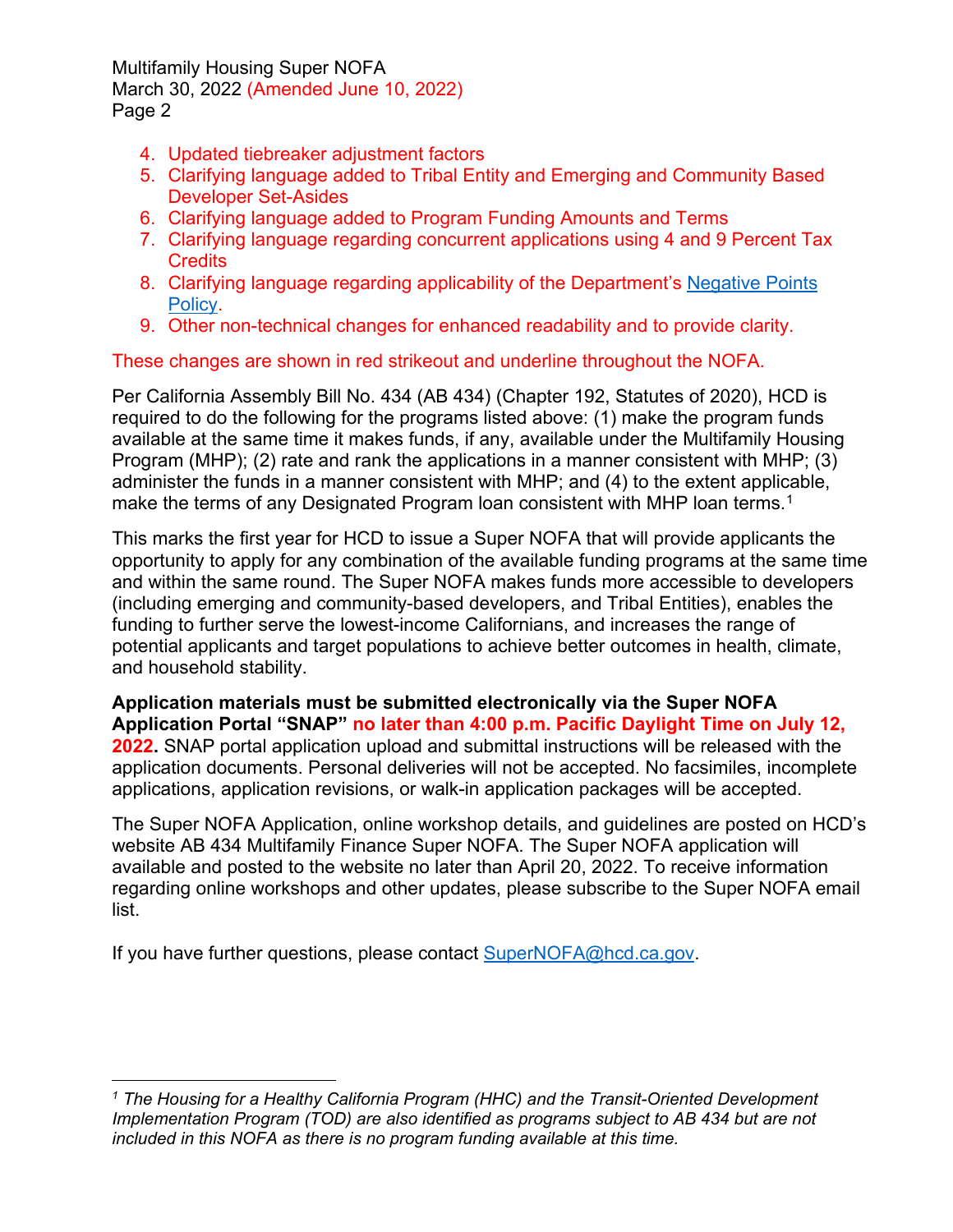# **MULTIFAMILY HOUSING DEVELOPMENT FUNDING**

# **2022 Multifamily Finance Super Notice of Funding Availability- Amendment #1 (Super NOFA)**



**Gavin Newsom, Governor State of California**

## **Lourdes Castro Ramírez, Secretary Business, Consumer Services and Housing Agency**

## **Gustavo Velasquez, Director Department of Housing and Community Development**

2020 West El Camino Avenue, Suite 500, Sacramento, CA 95833 Telephone: (916) 263-2771 Website: [AB 434 Multifamily Finance Super NOFA](https://hcd.ca.gov/multifamily-finance-supernofa) Email: [SuperNOFA@hcd.ca.gov](mailto:SuperNOFA@hcd.ca.gov.)

> **March 30, 2022 Amended June 10, 2022**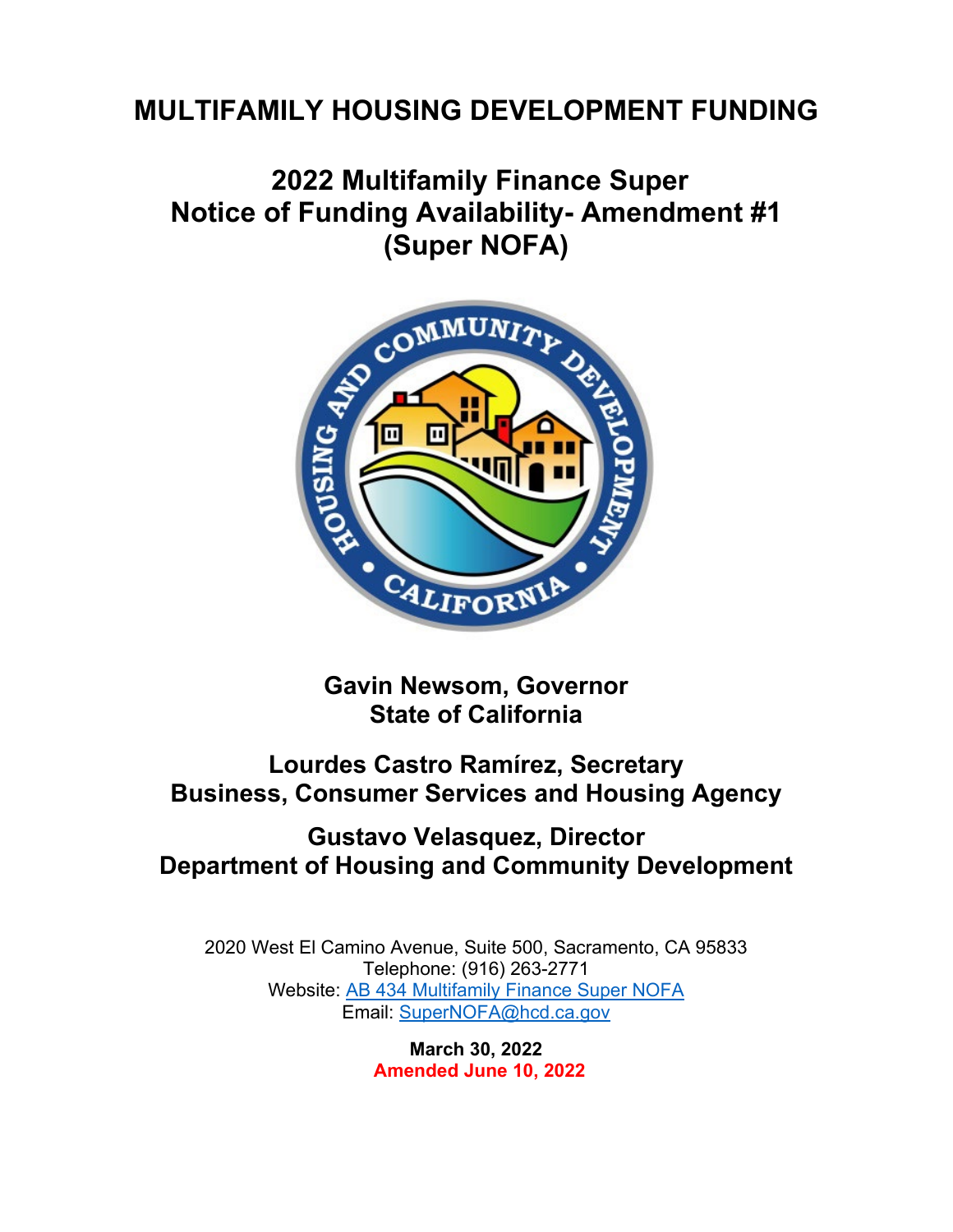## **Table of Contents**

| А.          |                                                                                     |  |
|-------------|-------------------------------------------------------------------------------------|--|
| Β.          |                                                                                     |  |
| C.          |                                                                                     |  |
|             |                                                                                     |  |
| Α.          |                                                                                     |  |
| В.          |                                                                                     |  |
| C.          |                                                                                     |  |
| D.          |                                                                                     |  |
| Е.          |                                                                                     |  |
| F.          | Set-Asides, Geographic Distribution of Funds, and Discretionary Funds 13            |  |
| G.          |                                                                                     |  |
| Η.          |                                                                                     |  |
| L.          |                                                                                     |  |
| J.          |                                                                                     |  |
| K.          |                                                                                     |  |
|             |                                                                                     |  |
| А.          |                                                                                     |  |
| В.          |                                                                                     |  |
| C.          |                                                                                     |  |
| D.          |                                                                                     |  |
| Е.          |                                                                                     |  |
| F.          |                                                                                     |  |
| G.          |                                                                                     |  |
|             |                                                                                     |  |
| Α.          |                                                                                     |  |
| В.          | Extent to which the Project serves households at the lowest income levels 29        |  |
| $C_{\cdot}$ |                                                                                     |  |
| D.          |                                                                                     |  |
| Е.          |                                                                                     |  |
| F.          | Adaptive Reuse / Infill / Proximity to Amenities / Sustainable Building Methods  39 |  |
| G.          |                                                                                     |  |
| Η.          |                                                                                     |  |
|             |                                                                                     |  |
| А.          |                                                                                     |  |
| В.          |                                                                                     |  |
| $C_{\cdot}$ |                                                                                     |  |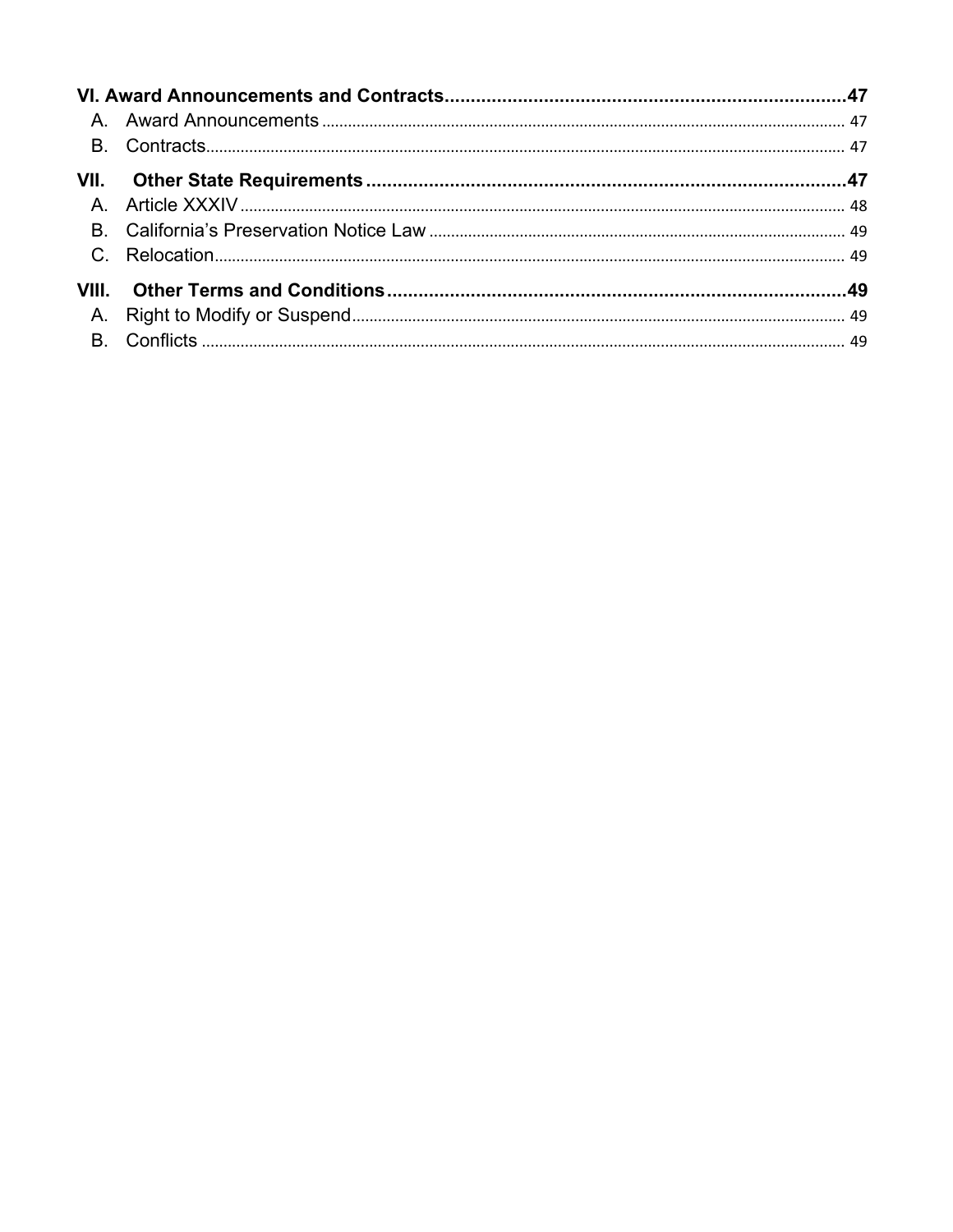## **I. Overview**

## <span id="page-5-1"></span><span id="page-5-0"></span>**A. Notice of Funding Availability (NOFA)**

The Department of Housing and Community Development (Department or HCD) is pleased to announce the initial release of this Multifamily Finance Super Notice of Funding Availability for approximately \$650 million in funds, which may be augmented based on availability of funds. Since the NOFA consolidates up to six housing Programs, it is also referred to as a Super NOFA. The Super NOFA is issued to distribute funds through a combination of HCD-administered multifamily rental housing and infrastructure Programs. The Super NOFA and Guidelines for these Programs implement the requirements of California Assembly Bill 434 (AB 434) (Chapter 192, Statutes of 2020). AB 434 amends, repeals, and adds sections to the Health and Safety Code (HSC) and to the Military and Veterans Code in relation to the Designated Programs.

In addition to the Designated Programs named in AB 434, HCD is also making Infill Infrastructure Grant (IIG) funding available for Large Jurisdiction Qualifying Infill Projects (QIPs) available under Infill Infrastructure Grant Program of 2019 (IIG-2019). As such, IIG will have two programs (2007 and 2019) with funding available. While IIG-2007 is a Designated Program under AB 434, IIG-2019 is not a Designated Program, and therefore is not required to harmonize with the Multifamily Housing Program (MHP). However, in an effort to streamline the development process, the Department has included IIG-2019 funds with the Super NOFA.

Programs providing funding pursuant to this Super NOFA include the following:

- **Multifamily Housing Program (MHP)** which provides loans to assist the new construction, Rehabilitation, and conversion of permanent and transitional rental housing for Lower Income households.
- **Veterans Housing and Homelessness Prevention (VHHP) program** which provides funds for acquisition, construction, Rehabilitation, and preservation of affordable multifamily housing for Veterans and their families to allow Veterans to access and maintain housing stability.
- **Joe Serna, Jr. Farmworker Housing Grant (FWHG) program** which provides construction loans or deferred loans for multifamily housing, new construction, or Rehabilitation to serve Agricultural Workers with a priority for Lower Income households.
- **Infill Incentive Grant Program (IIG) of 2007 (IIG-2007) and Infill Infrastructure Grant Program of 2019 (IIG-2019)** which provides grant assistance available as gap funding for infrastructure improvements necessary for specific residential or mixed-use infill development projects. Under IIG, eligible infrastructure improvements are referred to as Capital Improvement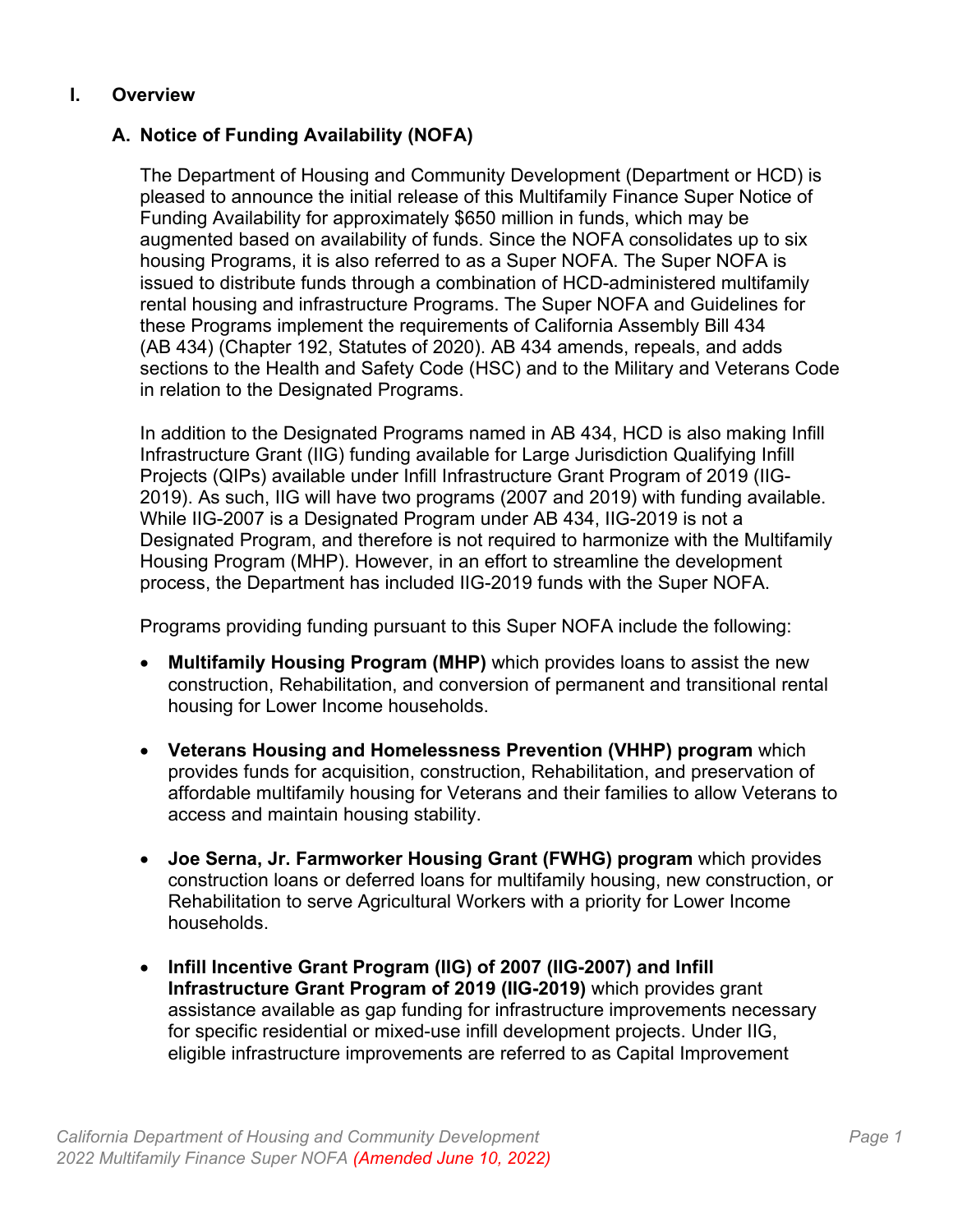Projects (CIPs). <sup>[2](#page-6-0)</sup> They are associated with specific residential or mixed-use infill development projects, or Qualified Infill Projects (QIPs).

Unless otherwise indicated by context, the term "Project" should be interpreted to mean "Capital Improvement Project" when considered in connection with IIG-2007 or IIG-2019 funding.

Funding for this Super NOFA is provided by a combination of funding sources as outlined below:

- Veterans and Affordable Housing Bond Act of 2018 (Proposition 1): Provides funding for IIG-2007, MHP, and FWHG.
- General Fund (as appropriated in the 2021 Budget Act): Provides funding for IIG-2019.
- Building Homes and Jobs Act (Senate Bill 2) Building Homes and Jobs Act (Senate Bill 2): Provides funding for FWHG.
- Veterans Bond Act of 2008 (as amended by the Veterans Housing and Homeless Prevention Bond Act of 2014 (Prop 41): Provides funding for VHHP.

| <b>Funding Program<sup>3</sup></b>                                                              | Approximate<br><b>Funding</b><br><b>Available</b> |
|-------------------------------------------------------------------------------------------------|---------------------------------------------------|
| Multifamily Housing Program (MHP)                                                               | \$275 million                                     |
| Veterans Housing and Homelessness Prevention (VHHP)<br>Program                                  | \$95 million                                      |
| Joe Serna, Jr. Farmworker Housing Grant (FWHG) Program                                          | \$80 million                                      |
| Infill Incentive Grant Program (IIG-2007) and<br>Infill Infrastructure Grant Program (IIG-2019) | \$200 million                                     |
| <b>Total Super NOFA fund available:</b>                                                         | \$650 million*                                    |

*\*Total funds awarded maybe augmented based on the availability of funds.*

<span id="page-6-0"></span><sup>2</sup> *For IIG, "Project" or "Capital Improvement Project" or "CIP" means the construction, Rehabilitation, demolition, relocation, acquisition, or other physical improvement of a Capital Asset that is an integral part of, or necessary to facilitate the development of, a Qualifying Infill Project or Qualifying Infill Area. Projects that may be funded under the Program include, but are not limited to, those described in Section 200 of IIG-2007 Guidelines.*

<span id="page-6-1"></span><sup>3</sup> *Please note that the Housing for a Healthy California Program (HHC) and the Transit-Oriented Development Implementation Program (TOD) are also identified as Programs subject to AB 434 but are not included in this Super NOFA as there is no Program funding available at this time.*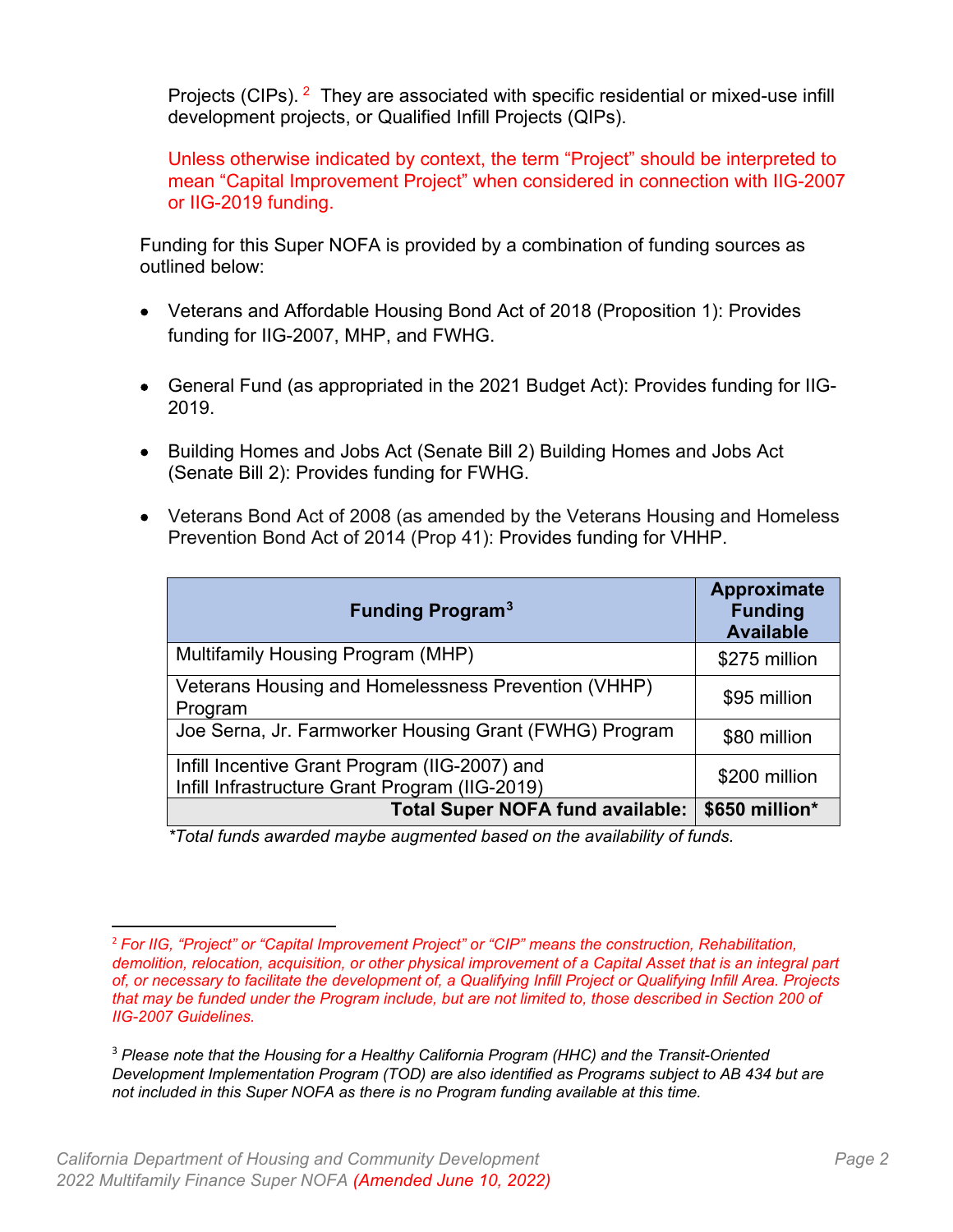AB 434 requires the Department to harmonize the other Designated Programs with MHP in four respects: 1) the Department is to make Designated Program funds available at the same time as it makes any MHP funds available; 2) it is to rate and rank Designated Program applications in a manner consistent with MHP applications; 3) it is to administer Designated Program funds consistent with MHP; and 4) to the extent applicable, it is to make the terms of any Designated Program loan consistent with MHP loan terms.

The Super NOFA and the Guidelines for each Designated Program (Designated Program Guidelines or Guidelines) implement AB 434. The MHP Guidelines provide a central set of "general" rules and standards that govern the distribution and administration of all Designated Program funds subject to the requirements of AB 434. The separate sets of VHHP, FWHG, and IIG Guidelines incorporate MHP rules and standards, and maintain the distinctive features of their respective Programs by establishing Program-specific threshold criteria and other Programspecific provisions.

The funds awarded under this Super NOFA will be allocated as permanent financing for affordable new construction, construction financing (FWHG), Rehabilitation, preservation, conversion of nonresidential structures to affordable rental housing or Transitional Housing for households with incomes at or below 60 percent of Area Median Income (AMI), unless the Program-specific Guidelines state otherwise (i.e., for FWHG this is 80 percent AMI).

| <b>NOFA Release</b>                                  | March 30, 2022                 |
|------------------------------------------------------|--------------------------------|
| <b>Application Release</b>                           | May 6, 2022                    |
| <b>Super NOFA Application Portal</b><br>(SNAP) opens | May 6, 2022                    |
| <b>Application Due Date</b>                          | July 12, 2022 by 4:00 p.m. PDT |
| <b>Award Announcement</b>                            | December 2022                  |

## <span id="page-7-0"></span>**B. Timeline**

## <span id="page-7-1"></span>**C. Authorizing Legislation and Regulations**

Applications submitted under this Super NOFA are subject to the applicable Program Guidelines, all applicable statutory requirements, and this Super NOFA. Section references in this Super NOFA refer to Program Guidelines unless otherwise noted. Capitalized terms in this Super NOFA are either defined herein or in the Designated Program Guidelines. The Guidelines and Super NOFA are available at [Multifamily Finance Super NOFA.](https://hcd.ca.gov/multifamily-finance-supernofa)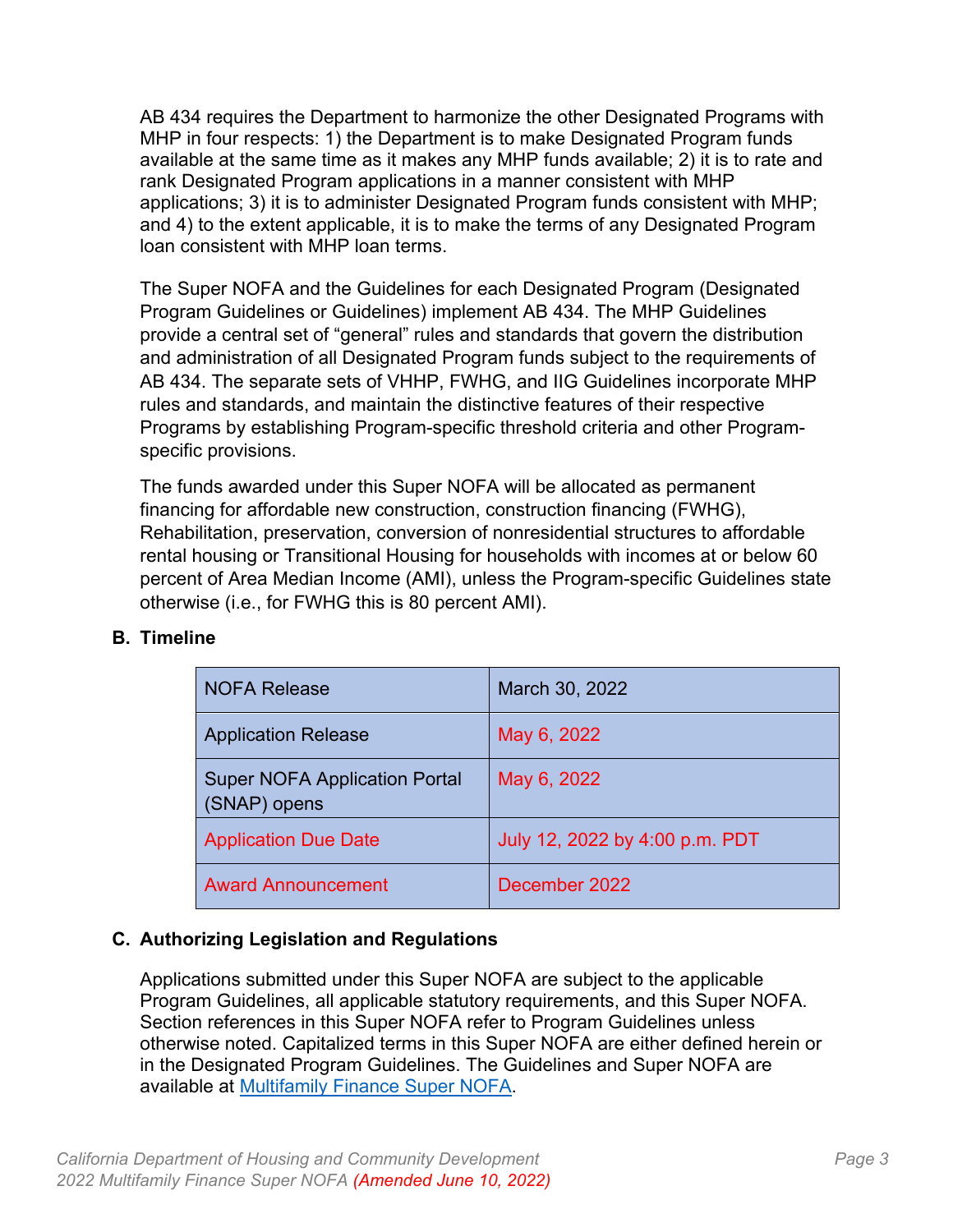The administration of the Designated Programs and IIG-2019 are governed by the Guidelines that implement, interpret, or make specific the following laws:

- **MHP** was established by Chapter 637, Statutes of 1999 (SB 1121), which created Chapter 6.7 (commencing with Section 50675) of Part 2 of Division 31 of the HSC.
- **VHHP** was established by Article 3.2 (commencing with Section 997.001) of Chapter 6 of Division 4 of the Military and Veterans Code.
- **FWHG** was established by Chapter 3.2 (commencing with Section 50515.2) of Part 2 of Division 31 of the HSC. The FWHG Guidelines referenced in this Super NOFA apply only to Rental Housing Developments. Single-family development activities will be governed under a separate set of program guidelines consistent with AB 434 at a later time.
- **IIG-2007** was established by Chapter 2 (commencing with Section 53545.13) of Part 12 of Division 31 of the HSC. The IIG Guidelines under AB 434 apply only to QIPs.
- **IIG-2019** was established by Part 12.5 (commencing with Section 53559) of Division 31 of the HSC. The rules pertaining to all QIPs in Large Jurisdictions are now set forth in the IIG-2007 Guidelines. The IIG-2007 Guidelines amend and restate the IIG-2019 Guidelines only with respect to Large Jurisdiction QIPs.

## <span id="page-8-0"></span>**II. Program Requirements**

The following is provided as a summary only. Applicants should refer to the MHP, VHHP, FWHG, and IIG Guidelines, as applicable, for a comprehensive discussion of the requirements that are relevant to their proposed Projects.

A Project is not eligible for an award unless it meets all the threshold requirements of the applicable Designated Program(s) and IIG-2019. Please review the individual Program Guidelines of each Program for complete information. Further, Sponsors/Applicants must achieve a minimum point score of 85 points in Universal Scoring Criteria to be considered for a funding award.

## <span id="page-8-1"></span>**A. Eligible Sponsor/Applicant**

An Applicant is the entity or entities applying to the Department for the Program funding. Such entity or entities may also be the Sponsor. If receiving an award of funds, the Applicant or co-Applicants will, both individually and collectively, be referred to as the "Recipient" in the Department's legal documents relative to an award of a grant, or as "Sponsor" in the Department's legal documents relative to an award of a loan.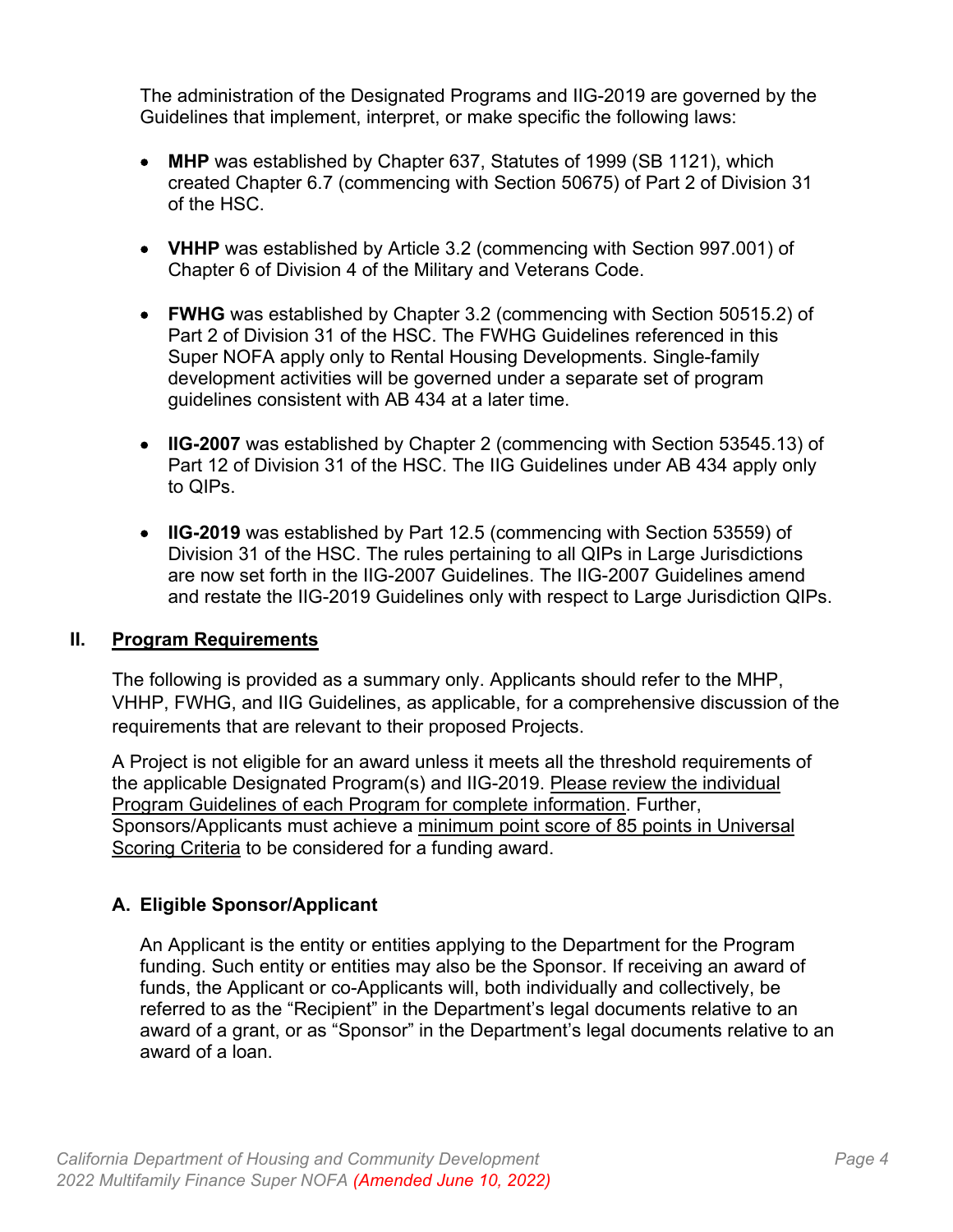A Sponsor shall be any individual, Joint Venture, partnership, Limited Liability Company, Limited Partnership (including a Limited Partnership in which the Sponsor or an affiliate is a general partner), trust, corporation, cooperative, Local Public Entity, Tribal Entity, other legal entity, or any combination thereof which meets the requirements of the following sections of the Designated Program Guidelines as referenced below:

- (1) MHP Section 7303 Eligible Sponsor
- (2) VHHP Section 203 Eligible Sponsor
- (3) FWHG Section 203 Eligible Sponsor
	- a. The Sponsor shall demonstrate to the Department's satisfaction that the Sponsor is independent from any direction of, or control by, a for-profit entity, and shall meet the requirements of HSC 50517.5.
- (4) IIG Section 201 Eligible Applicant (for additional information on IIG-2019 see Section 206: IIG 2019 Large Jurisdiction QIPs)
	- a. Please note, IIG Guideline Section 206 (a)(2) requires that a letter of support be submitted for a Qualifying Infill Project from the local governing body. For any applicant that is requesting IIG funding in combination with any other Super NOFA funding source or IIG funding on its own, the due date to meet the requirement has been extended to September 30, 2022, 5pm PDT.
		- **i.** This extension is specific to this requirement and does not provide an extension to any other requirement. The required letter of support is listed in the Super NOFA Application, Document checklist, as Attachment #84. Failure to provide this attachment by the date and time listed above will result in the disqualification of the Project for failure to meet minimum threshold requirements as stated in MHP Guidelines Section 7303.1 (a) and (d) and Section 7318.

## <span id="page-9-0"></span>**B. Eligible Projects**

Eligible Projects must meet the requirements set forth in the sections of the Designated Program Guidelines:

- MHP Guidelines Section 7302: Eligible Project
- VHHP Guidelines Section 201: Eligible Project
- FWHG Guidelines Section 202: Eligible Project
- IIG Guidelines Section 200: Eligible Capital Improvement Projects (for additional information on IIG-2019 see Section 206 IIG: 2019 Large Jurisdiction QIPs)

## <span id="page-9-1"></span>**C. Eligible Use of Funds**

Funds shall be used only for approved eligible costs that are incurred on the Project as set forth in the MHP, VHHP and FWHG Designated Guidelines sections indicated below, including interim or bridge loans used to pay such costs. In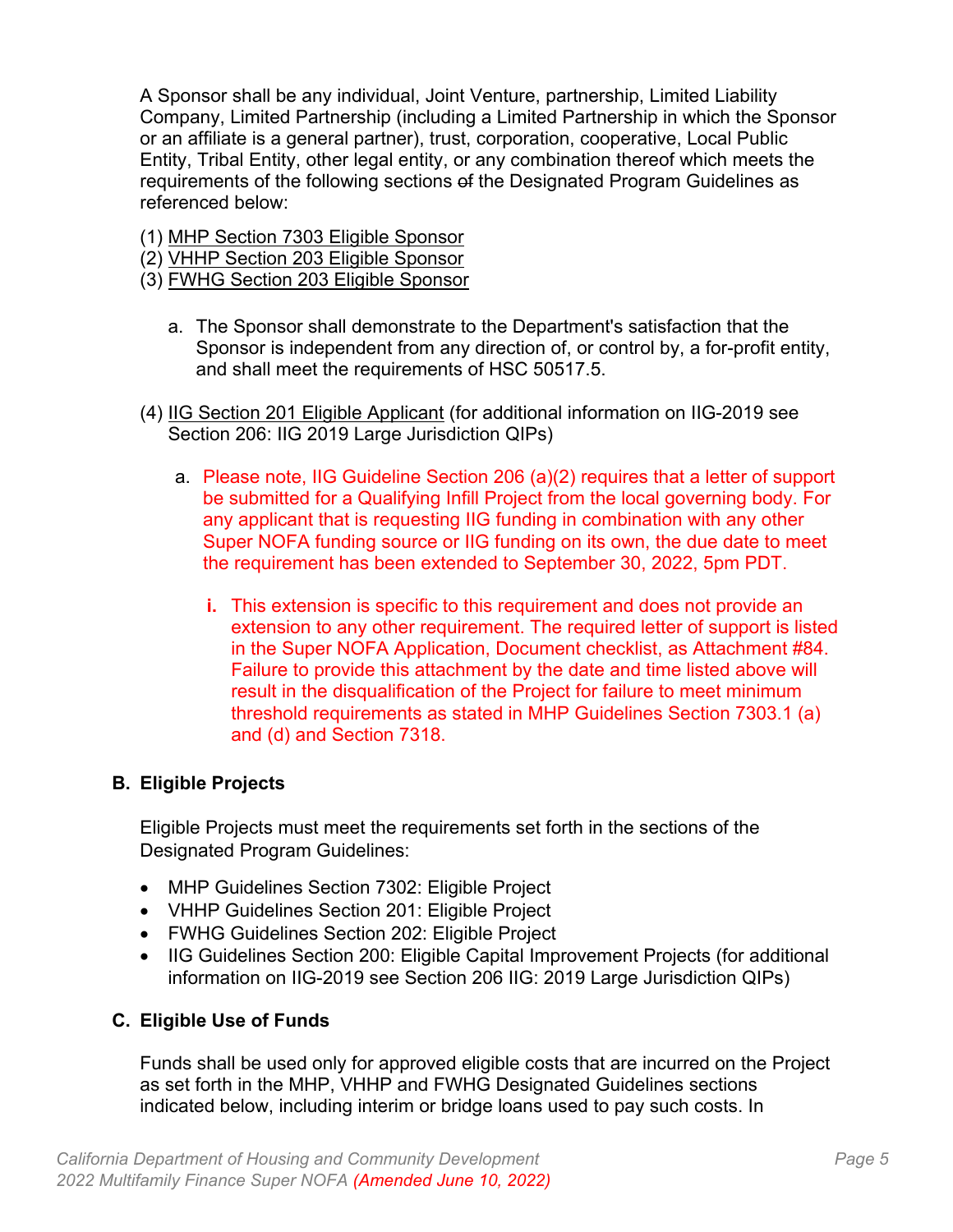addition, the costs must be necessary and must be consistent with the lowest reasonable cost consistent with the Project's scope and area as determined by the Department.

- MHP Guidelines Section 7304: Eligible Use of Funds
- VHHP Guidelines Section 204: Eligible Uses of Funds
- FWHG Guidelines Section 205: Eligible Use of Funds
- IIG Guidelines Section 203: Eligible Use of Funds

IIG funds shall be used only for approved eligible costs that are incurred on the CIP as set forth in the IIG Guidelines. In addition, the costs must be necessary and must be consistent with the lowest reasonable cost consistent with the Project's scope and area as determined by HCD.

## <span id="page-10-0"></span>**D. Program Funding Amounts and Terms**

#### 1. MHP, VHHP, FWHG Loans

Program funding shall be sized in accordance with the per Unit loan limits listed below:

a. Per Unit loan limits are applicable regardless of the number of sources stacked on the Unit. If requesting funding from more than one Department Program, the per Unit loan limits in paragraph c. below are applicable to the sum total of all Department loans.

Per Unit loan limit will be calculated based upon the Unit's level of income restriction.

Manager Units, if requested by the applicant will be included in the per Unit loan limit calculation at the 60 percent AMI level.

b. For MHP loan limit calculations, the Unit count may include the number of Restricted Units within the Rental Housing Development (Restricted Units include Units with long-term, low-income or occupancy restrictions imposed by HCD, Tax Credit Allocation Committee (TCAC), or other public agencies and restricted at no greater than 60 percent AMI). Please refer to NOFA Section (II)(G)(5) below for additional information and limitations on MHP funding of Restricted Units. Notably, Units assisted by a VHHP or FWHG award under the Super NOFA will not be additionally assisted by MHP.

For VHHP and FWHG loan limit calculations, the Unit count shall include the number of Assisted Units within the Rental Housing Development.

For FWHG, Assisted Units may be restricted at levels to not exceed 80 percent AMI, however Units greater than 60 percent AMI are funded at 60 percent loan limits amounts.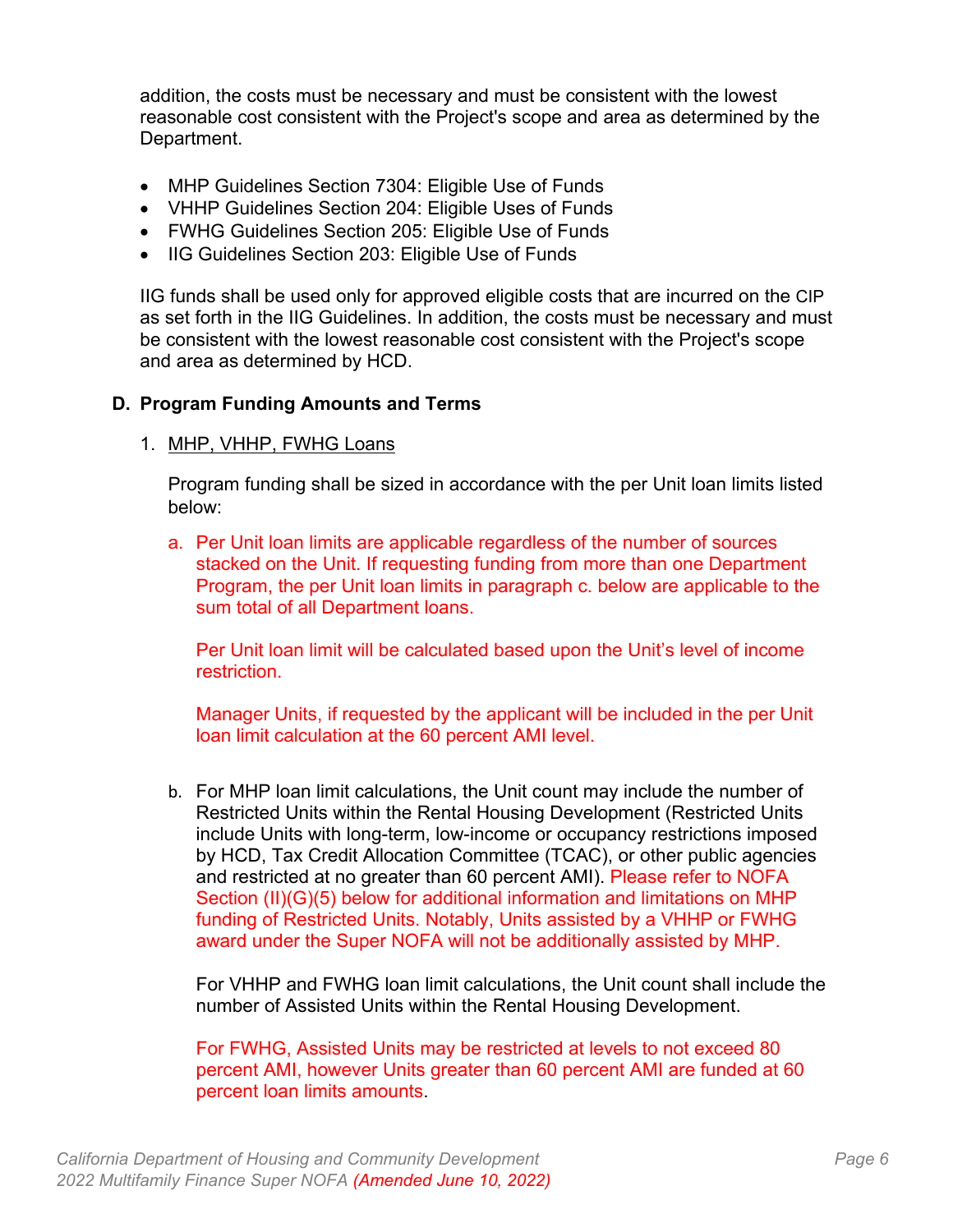- c. The amount per Assisted Unit (Restricted Unit for MHP) shall be the amount required to reduce Rents from 30 percent of 60 percent (80 percent for FWHG) of AMI to the actual maximum restricted Rent for the Unit, assuming that the Rent reduction will be achieved by substituting Program funds for private amortized debt and calculated by the Department based on private market multifamily rental loan terms available at the time of issuance of this NOFA.
- d. The initial base loan amount shall be:
	- \$150,000 per Assisted Unit (Restricted Unit for MHP) utilizing 9 percent tax credits,
	- \$200,000 per Assisted Unit (Restricted Unit for MHP) utilizing 4 percent tax credits, or
	- \$225,000 per Assisted Unit (Restricted Unit for MHP) utilizing no tax credits.

The initial base per Unit loan limit is inclusive of all requested Super NOFA program loan funds and all Department loan awards made prior to the application close date.

- e. The following applications will have the initial base increased by a max \$25,000 per Assisted Unit (Restricted Unit for MHP):
	- Co-applications including Joint Ventures, co-Sponsors, partnerships, Limited Liability Companies, or Limited Partnerships between an experienced Sponsor and an Emerging Developer (a Tribal Entity may also be an Emerging Developer).
	- Projects eligible for High/Highest Resource Area points under the Universal Scoring Criteria; or
	- Projects requesting Super NOFA funds in MHP or VHHP where at least 45 percent of the total Restricted Units are restricted in a Department Regulatory Agreement to Special Needs Populations (as defined in Appendix A of the Designated Program Guidelines) or to any VHHP Target Population. [4](#page-11-0)

**Note:** The requirement for an increased base loan amount is greater than the minimum required 25 percent of Restricted Units for eligibility as a Special Needs Project type.

<span id="page-11-0"></span><sup>4</sup> For the purposes of this paragraph, total Restricted Units means all units at or below 60% AMI as well as all FWHG Units at or below 80%.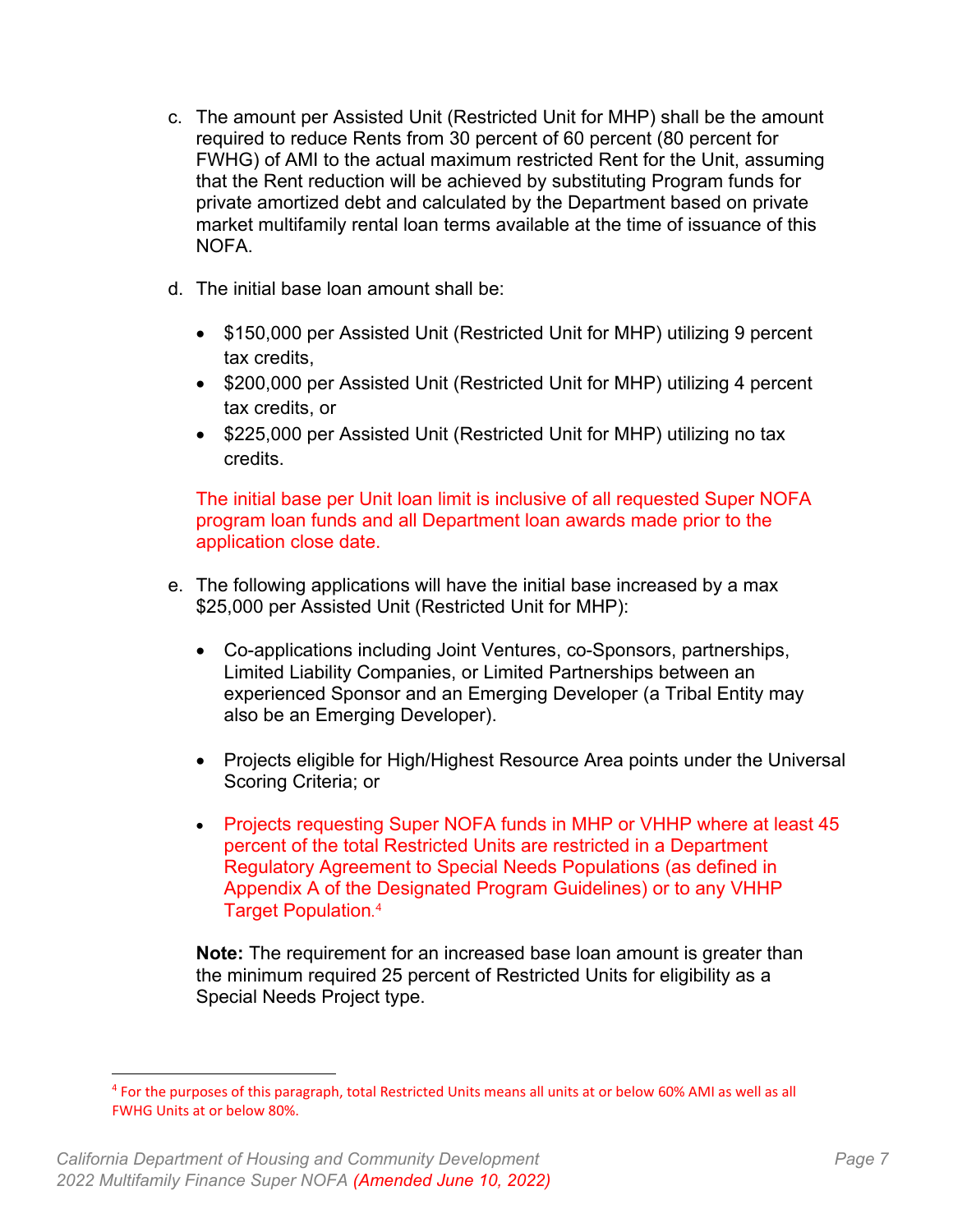Even if more than one of the above applies, the base loan amount may only be increased by \$25,000 per Assisted Unit (Restricted Unit for MHP).

- f. Program loans shall have an initial term of 55 years or longer to match the period of affordability restrictions under the Low-Income Housing Tax Credit (LIHTC) Program. Permanent loans and FWHG construction financing shall be secured by the Project's real property and improvements, which may be subject only to liens, encumbrances, and other matters of record approved by HCD, and which are consistent with Uniform Multifamily Regulations (UMR) Section 8316.
- g. Program loans for Projects on Tribal Trust Land shall have an initial term of 50 years if an initial term of 55 years is deemed infeasible as determined by the Department.

#### 2. IIG Funding Amounts and Terms

#### a. Funding Amounts

IIG funding shall be sized in accordance with the grant limits listed below:

For a QIP, the minimum Program grant award is \$1 million in urban areas and \$500,000 in Rural Areas. The total Program grant award to any QIP is limited to \$7.5 million under this Super NOFA.

Pursuant to Section 205 of the IIG Guidelines, the total grant amount shall be determined by the number of Units in the QIP, the bedroom count of these Units, and the density and affordability of the housing to be developed. The total eligible grant amount shall be based upon the lesser of the amount necessary to fund the CIP or the maximum amount permitted by the IIG Grant Amount Calculation table, whichever is less. See the IIG Grant Amount Calculation table below: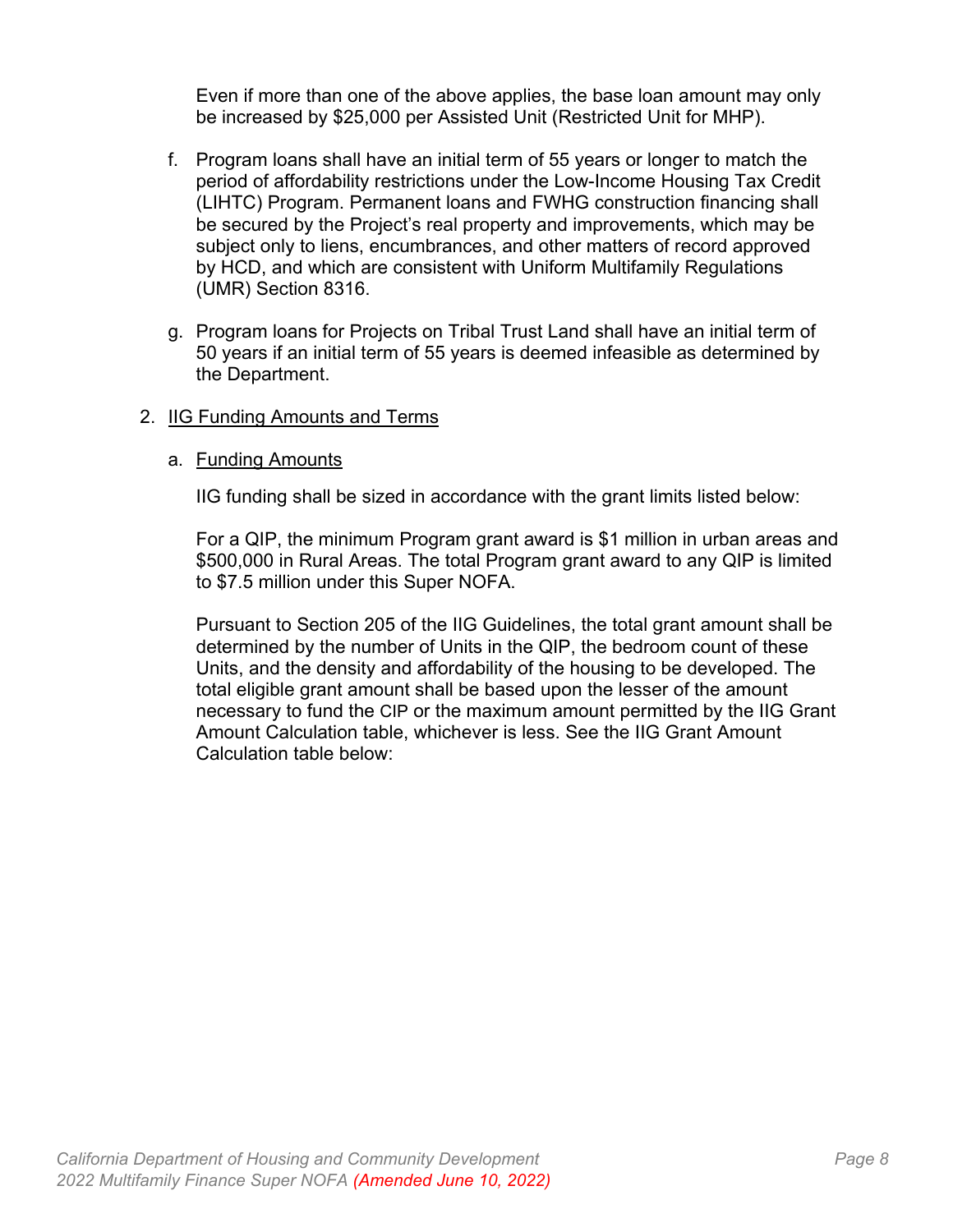| <b>IIG Grant Amount Calculation</b><br>(Amounts are represented on a per Unit basis) |          |          |          |          |          |
|--------------------------------------------------------------------------------------|----------|----------|----------|----------|----------|
| <b>Income Level &amp;</b><br><b>Tenure</b>                                           | 0-Bdrm   | 1-Bdrm   | 2-Bdrm   | 3-Bdrm   | 4-Bdrm   |
| 200% FMR <sup>5</sup>                                                                | \$4,000  | \$8,000  | \$11,900 | \$15,900 | \$19,900 |
| Program<br>Unrestricted <sup>6</sup>                                                 | \$26,500 | \$30,500 | \$35,400 | \$43,700 | \$47,700 |
| 60% AMI Rental                                                                       | \$34,400 | \$38,400 | \$46,300 | \$54,200 | \$59,600 |
| 50 percent AMI<br>Rental                                                             | \$39,800 | \$45,000 | \$51,600 | \$62,100 | \$66,200 |
| 30 percent AMI<br>Rental                                                             | \$46,300 | \$49,000 | \$55,600 | \$71,500 | \$75,400 |

*\*Increases based [on December Consumer Price Index](https://data.bls.gov/pdq/SurveyOutputServlet?data_tool=dropmap&series_id=CUUR0400SA0,CUU) per U.S. Bureau of Labor Statistics (BLS).*

Grant amounts established by the IIG Grant Amount Calculation table may be increased based on proposed housing Units per acre, as represented in the following Net Density Adjustment Factor table below.

| <b>Net Density Adjustment Factor</b>           |                                    |  |
|------------------------------------------------|------------------------------------|--|
| <b>Net Density</b><br>(Housing Units per acre) | <b>Adjustment</b><br><b>Factor</b> |  |
| Fewer than 45                                  |                                    |  |
| $45 - 49.9$                                    | 1.04                               |  |
| $50 - 54.9$                                    | 1.08                               |  |
| $55 - 59.9$                                    | 1.12                               |  |
| $60 - 64.9$                                    | 1.16                               |  |
| $65 - 69.9$                                    | 1.20                               |  |
| $70 - 74.9$                                    | 1.24                               |  |
| $75 - 79.9$                                    | 1.28                               |  |
| $80 - 84.9$                                    | 1.32                               |  |
| $85 - 89.9$                                    | 1.36                               |  |

<span id="page-13-0"></span><sup>5</sup> *200 percent Fair Market Rent (FMR) Unit: A 200 percent FMR Unit is a rental Unit with a proposed monthly Rent, which is equal to or greater than 200 percent of its county's FMR as defined by Department of Housing and Community Development (HUD).* 

<span id="page-13-1"></span><sup>&</sup>lt;sup>6</sup> IIG Unrestricted: An unrestricted unit for the purposes of calculating grant amounts in IIG is any Unit not *restricted at the other levels identified in Guidelines Appendix A Defined Terms, but also not meeting any of the above definitions.*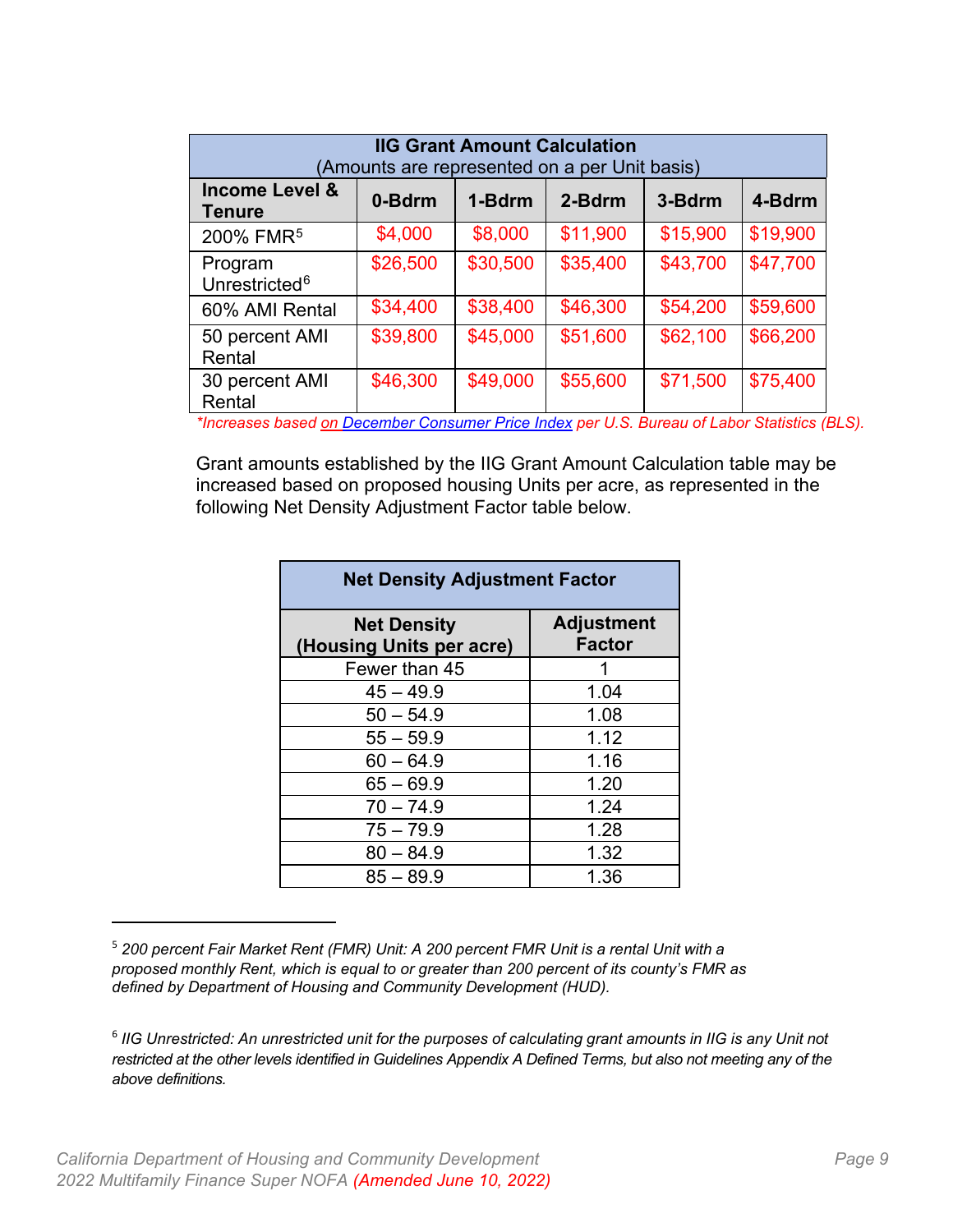| $90 - 94.9$   | 1.40 |
|---------------|------|
| $95 - 99.9$   | 1.44 |
| $100 - 104.9$ | 1.48 |
| 105 and above | 1.52 |

For this Super NOFA, HCD is making IIG funding for QIPs available from two different sources. HCD will first evaluate whether Applicants satisfy IIG-2007 and/or IIG-2019 threshold requirements. Applications that meet neither set of requirements will be disqualified. HCD will then rate/rank the remaining applications according to the Universal Scoring Criteria. HCD will award IIG-2007 funds to Applicants that passed IIG-2007 threshold, according to their ranked order, until that funding is exhausted. HCD will then award IIG-2019 funds to Applicants that passed IIG-2019 threshold, according to their ranked order. Unsuccessful IIG-2007 Applicants will be awarded IIG-2019 funds if they made the IIG-2019 "opt-in" election and if they satisfied IIG-2019 threshold requirements.

#### b. Terms of the Proposed Award

The terms of the award are set forth in the Performance Deadlines subsection of this NOFA below. Grant terms will be outlined in the Standard Agreement.

In consideration for the IIG award to the Recipient, there shall be a Covenant<sup>[7](#page-14-0)</sup> recorded against the fee interest of the real property site(s) of the QIP, which shall impose development, use, and affordability restrictions upon the real property. The Covenant shall be binding, effective and enforceable commencing upon its execution and shall continue in full force and effect for a period of not less than 55 years for Rental Housing Developments after a certificate of occupancy or its equivalent has been issued for the Affordable Housing Development by the local jurisdiction or, if no such certificate is issued, from the date of initial occupancy of the Affordable Housing Development.

Where the QIP is receiving low-income housing tax credits, the Recipient may provide Program funds to the Sponsor of the QIP in the form of a zero percent deferred payment loan, with a term of at least 55 years. The loan may be secured by a deed of trust, which shall be subordinate to all Department loan and grant documents, and which may be recorded with the local county recorder's office, provided the beneficiary of the loan shall not under any

<span id="page-14-0"></span> $7$  "Covenant" or "Affordability Covenant" means an instrument which imposes development, use, and affordability restrictions on the real property site(s) of the Qualifying Infill Project or of the designated housing in the Qualifying Infill Area, and which is recorded against the fee interest in such real property site(s). The Covenant is executed as consideration for the IIG Program award to the Recipient.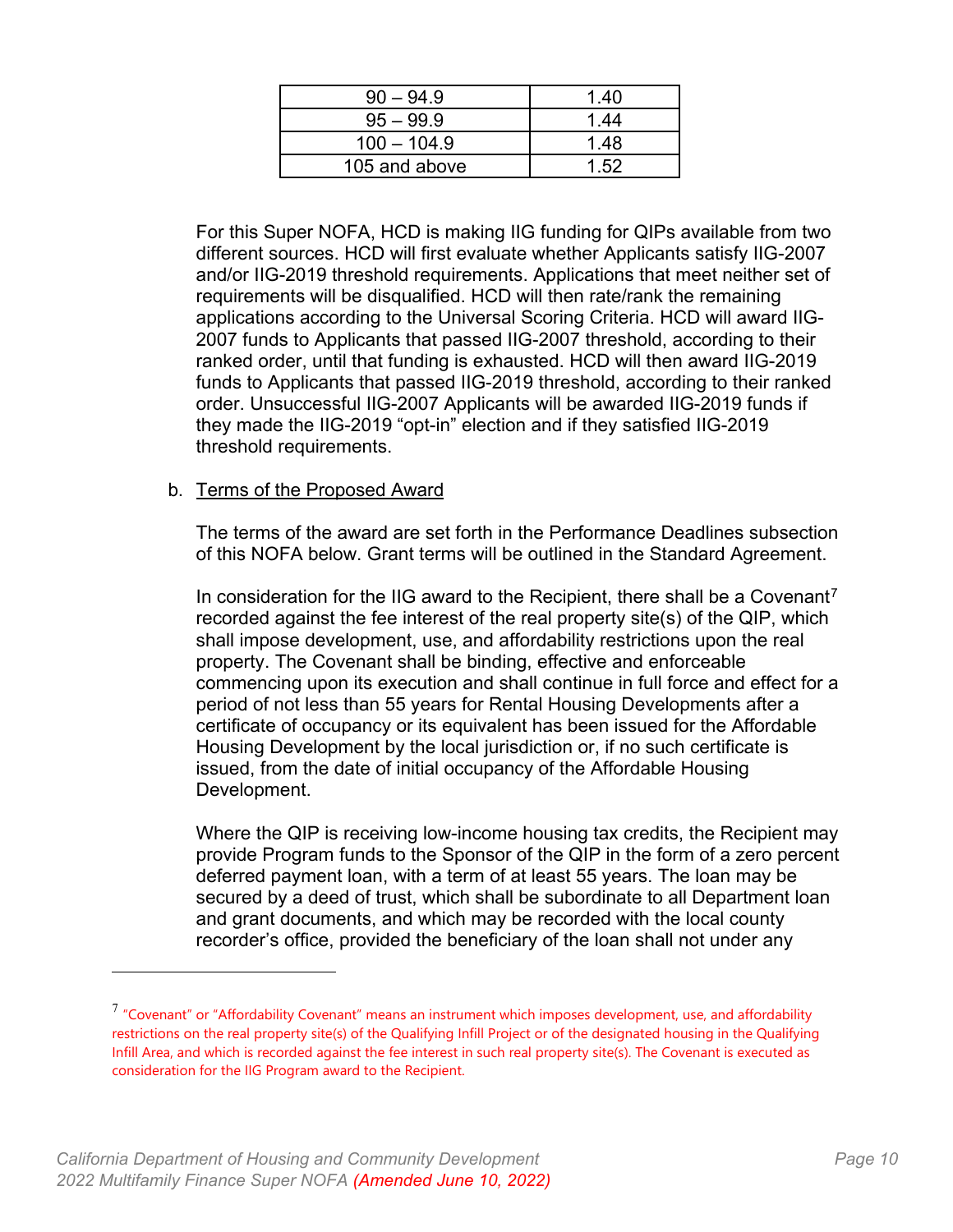circumstances exercise any remedy, including, without limitation, foreclosure, under the deed of trust without the prior written consent of the Department, in its sole and absolute discretion.

Additional requirements are set forth in Section 205 of the IIG Guidelines.

- c. Performance Deadlines
	- i. The QIP shall complete construction of the housing Units which were used as the basis for calculating the Program award within three years of securing all permanent financing. Completion of construction must be evidenced by a certificate of occupancy or equivalent documentation submitted to the Department.
	- ii. Program funds must be disbursed by the Program liquidation date of June 30, 2026. The Recipient must submit final disbursement requests no later than March 31, 2026.

## <span id="page-15-0"></span>**E. Site Control**

## 1. MHP, VHHP and FWHG

MHP, VHHP, and FWHG Projects shall comply with the site control requirements as set forth in UMR Section 8303 with the exception that the Sponsor shall maintain site control through the proposed award date, as stated in the Super NOFA with the option to extend beyond that date.

Where site control is in the name of another entity, the Applicant shall submit documentation, in form and substance reasonably satisfactory to the Department (e.g. a purchase and sale agreement, an option, a leasehold interest/option, a disposition and development agreement, an exclusive right to negotiate with a public agency for the acquisition of the site), which clearly demonstrates that the Applicant controls the owner entity and has some form of right to acquire or lease the Project property.

Where site control will be satisfied by a long-term ground lease, the Department will require the execution and recordation of the Department's form lease rider, which shall be entered into by and among the ground lessor, the ground lessee, the Department, and any other applicable parties. In all cases, the lease rider shall be recorded against the fee interest in the Project property.

- a. For Projects developed in Indian Country, the following exceptions to the foregoing requirements apply:
	- i. Where site control is a ground lease, the lease agreement between the Tribal Entity and the Project owner is for a period not less than 50 years; and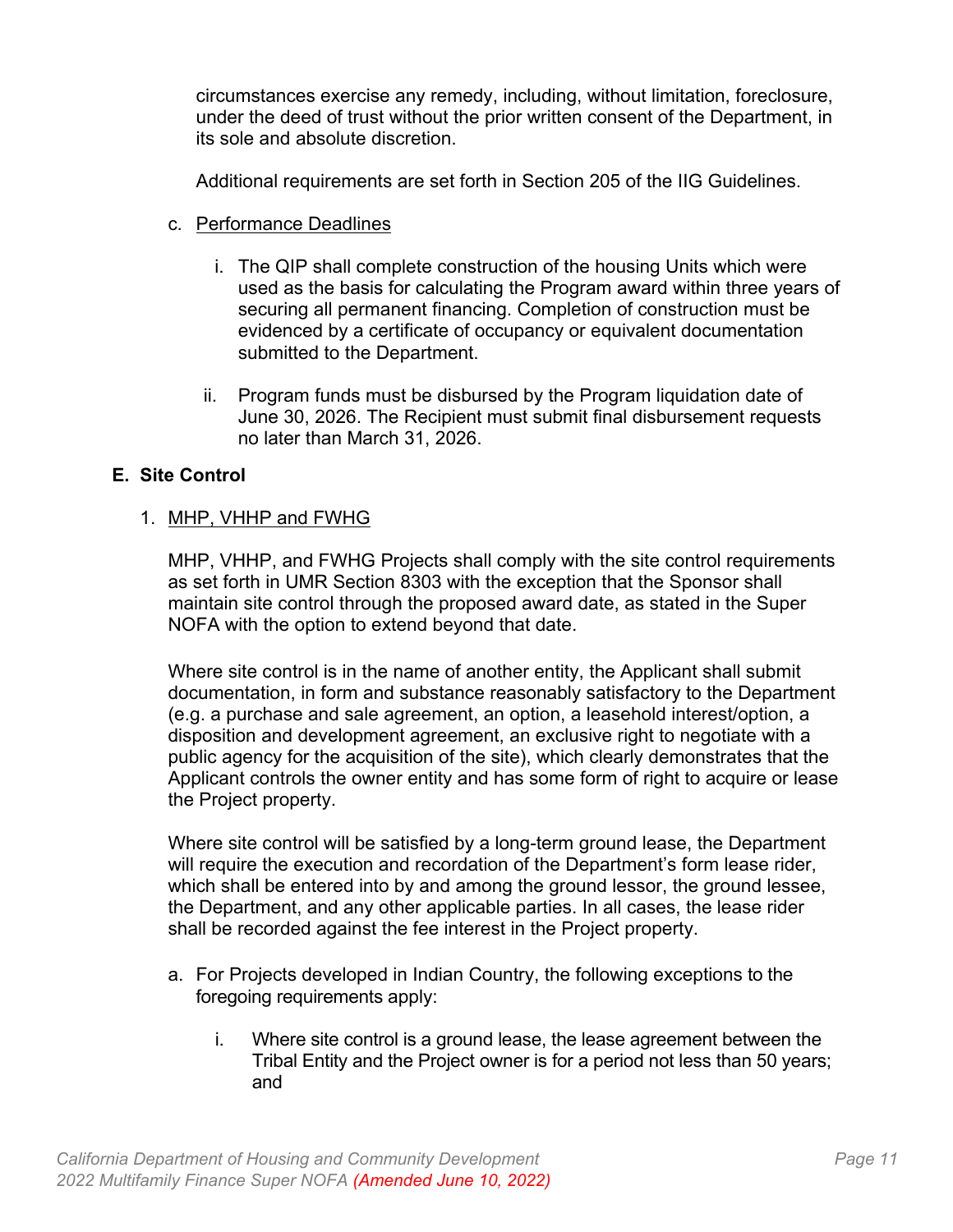- ii. An attorney's opinion regarding chain of title and current title status is acceptable in lieu of a title report.
- 2. IIG

The QIP and CIP shall comply with the site control requirements as set forth in UMR Section 8303 with the exception that the Applicant shall also maintain site control as memorialized in the Standard Agreement.

- a. The following additional requirements shall apply to IIG QIP projects:
	- i. Where site control is in the name of another entity, the Applicant shall provide documentation, in form and substance reasonably satisfactory to HCD (e.g., a purchase and sale agreement, an option, a leasehold interest/option, a disposition and development agreement, an exclusive right to negotiate with a public agency for the acquisition of the site), which clearly demonstrates that the Applicant has some form of right to acquire or lease the Project property.
	- ii. Where site control will be satisfied by a long-term ground lease, the Department will require the execution and recordation of the Department's form lease rider, which shall be entered into by and among the ground lessor, the ground lessee, the Department, and any other applicable parties. In all cases, the lease rider shall be recorded against the fee interest in the Project property.
- b. The following shall apply to offsite work proposed for CIPs and shall be evidenced prior to the disbursement of Program Funds:
	- i. Recipient/Sponsor shall have a right of way or easement, which is either perpetual, or of sufficient duration to meet Program requirements, and which allows the Recipient and/or Sponsor to access, improve, occupy, use, maintain, repair, and alter the property underlying the right of way or easement; and
	- ii. Recipient/Sponsor shall have an executed encroachment permit for construction of any improvements or facilities within the public right of way or on public land.
- c. For QIPs and CIPs developed in Indian Country, the following exceptions to the foregoing requirements apply:
	- i. Where site control is a ground lease, the lease agreement between the Tribal Entity and the Sponsor/Project owner is for a period not less than 50 years; and
	- ii. An attorney's opinion regarding chain of title and current title status is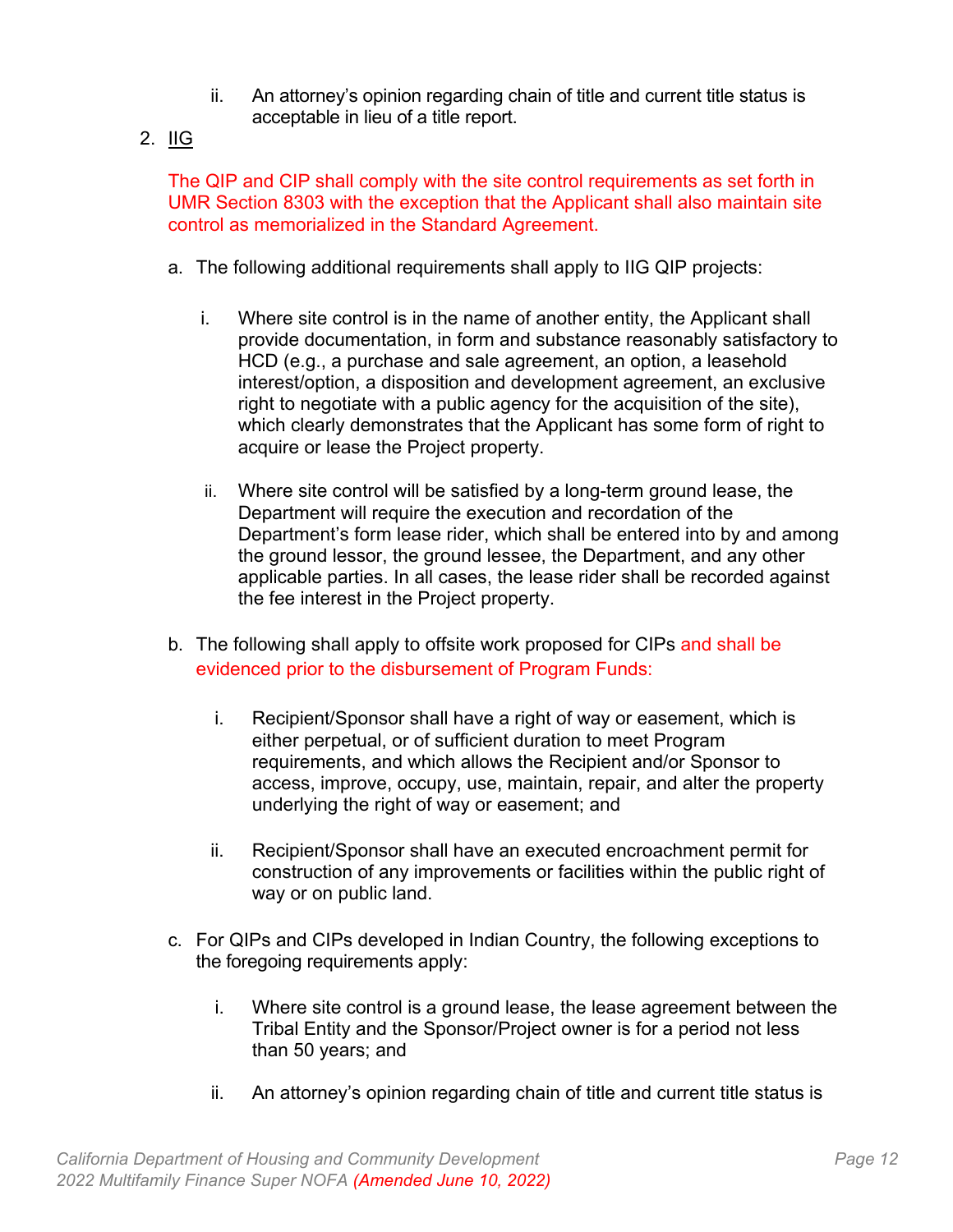acceptable in lieu of a title report.

## <span id="page-17-0"></span>**F. Set-Asides, Geographic Distribution of Funds, and Discretionary Funds**

#### 1. Set-Asides

To promote equitable distribution of Program funds, to the extent eligible applications are available to fund, this Super NOFA shall have the following setaside goals listed below:

- a. Tribal Entity: To the extent possible, no less than five percent of the total Super NOFA funds, or approximately \$32,500,000. In the event the Tribal Entity set-aside is not fully awarded under this Super NOFA, an amount equal to any remaining funds within the Tribal Entity set-aside will be added to a subsequent NOFA for the purposes of a Tribal Entity set-aside.
- b. Emerging and Community-Based Developers: To the extent possible, no less than 15 percent of the total Super NOFA funds, or approximately \$97,500,000, with one-third of this set-aside reserved for Emerging Developers. The remaining two-thirds is reserved for both Emerging and Community-Based Developers.

Community-Based Developers may only compete in the set-aside for this Super NOFA if they meet BOTH of the following: 1) maintain their corporate headquarters within 10 miles of the proposed project site or have three (3) deed-restricted affordable housing projects within 10 miles of the proposed project site; AND 2) directly provide at least two community benefit programs accessible to the general public within 10 miles of the proposed project as detailed below:

- i. Community benefit programs may include, but are not limited to, the following:
	- Free or reduced-cost childcare, after-school care, youth development, or adult day care programs.
	- Community center facilities that are staffed and open to the public at least once a week or a minimum of 7 hours each week.
	- Medical clinic with a physician, physician's assistant, or nurse practitioner onsite for a minimum of 40 hours each week.
	- Small business technical assistance, lending, or investment to at least ten neighborhood businesses within five miles of the proposed Project.
	- Job training, digital literacy training, college outreach (linking potential students to college resources and information), financial counseling, housing counseling, free tax return, or other economic empowerment programs.
	- Food distribution programs.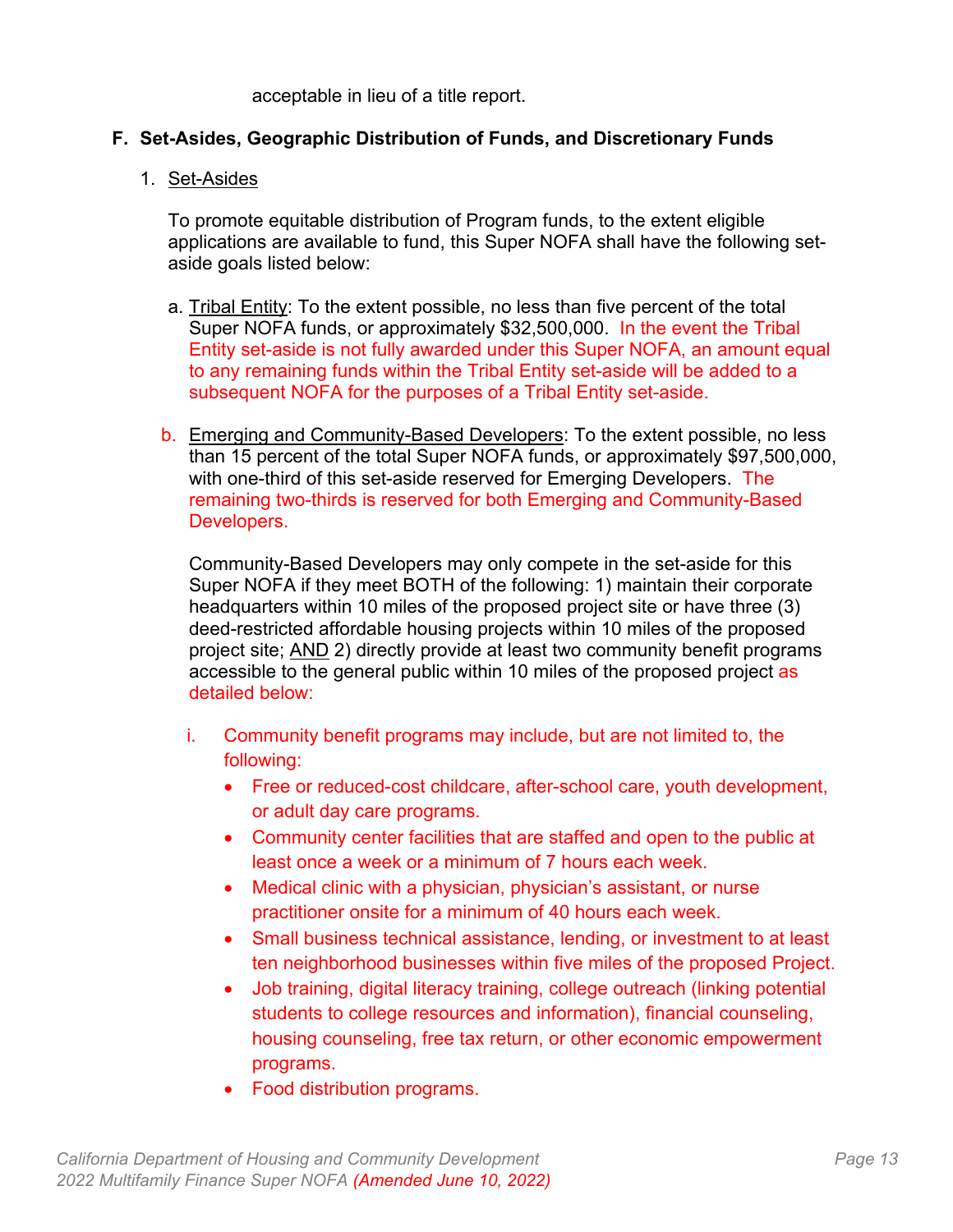All community benefit programs must be provided directly by the Community-Based Developer applicant. Such programs must be open and accessible to the general public, as described in the application. The applicant must demonstrate that the services are generally accessible during core hours/times. For example, an applicant could demonstrate that food distribution services are available based on a set schedule of days and hours. Please note that some services may greater hours, e.g., medical clinic, or job training services, to be responsive to community needs.

- ii. For Applicants applying as Community-Based Developers, the entity must demonstrate in their application that they have community knowledge, commitment to long-term community investment, and population-specific cultural competency, through a combination of the following:
	- Receipt of grant funds for services within the relevant neighborhood or community.
	- Cultural and linguistic competency on staff relevant to community members (must be utilized daily in the provision of services and community benefit programs).
	- A record of hiring from the community (within a ten-mile range of the Community-Based Developer's central office).
	- Membership in or recruitment from a local Urban League (or substantially equivalent) organization.

Experience points will not be considered in the ranking of this set-aside; however, the experience point category will be applicable if an application is unsuccessful in the Emerging Developer/Community-Based Developer setaside and is then ranked with the remaining unfunded applications.

- c. Non-Tax Credit Projects**:** To the extent possible no less than 15 percent of the total Super NOFA funds, or approximately \$97,500,000.
- d. Senior: To the extent possible, approximately 20 percent of MHP funds will be awarded for Senior housing Projects in accordance with MHP Guidelines Section 7317(g).

Emerging Developers and Tribal Entities are encouraged to engage with the Department in a pre-application consultation session. Please refer to the Multifamily Finance Super NOFA website for additional information at the following link: [Pre-](https://www.hcd.ca.gov/mff-pre-application-consultation)[Application Intake.](https://www.hcd.ca.gov/mff-pre-application-consultation)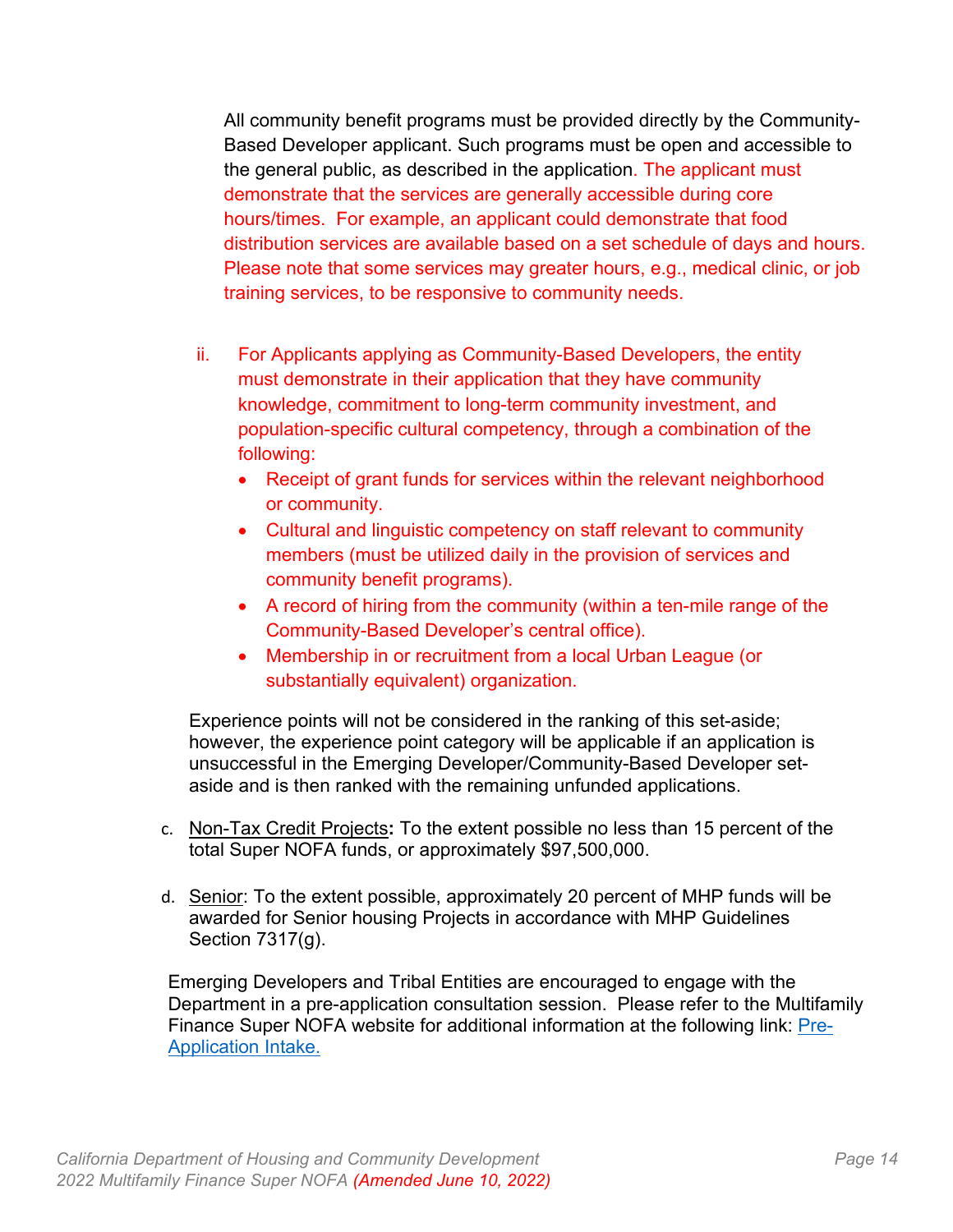In the event that any set-aside described under (a)through (d) above is undersubscribed, any remaining funds will be used to assist remaining eligible applications in this NOFA that do not meet the set-aside requirements. See Scoring and Ranking section below for additional funding information.

#### 2. Geographic Distribution of Funds

To the extent possible, the Department will target 44 percent of the total funds to Projects in Southern California, 28 percent to Northern California, and 18 percent to Projects in Rural areas. Ten percent shall not be subject to a specific geographic distribution. In its sole discretion, HCD may determine the geographic distribution targets have been met based either on individual Program funding components or on the amount of total funds awarded under this NOFA.

For the purpose of geographic distribution:

- a. Targets are based on the percent of Extremely Low Income and Very Low-Income renters in California, based on the HUD-released data from American Community Survey (ACS) for the 2014-2018 period.
- b. "Rural" is defined to be consistent with the definition used by the TCAC for the tax credit program. A list of Rural areas, as well as the methodology to determine Rural or non-rural status, can be found on TCAC's website or by clicking this link: [2022 Methodology for Determining Rural Status of Project](https://www.treasurer.ca.gov/ctcac/2022/rural-status.pdf)  [Site \(ca.gov\).](https://www.treasurer.ca.gov/ctcac/2022/rural-status.pdf)

| <b>Northern</b> | Alameda, Butte, Contra Costa, El Dorado, Fresno, Kings,<br>Madera, Marin, Merced, Monterey, Napa, Placer,<br>Sacramento, San Benito, San Francisco, San Joaquin, San<br>Mateo, Santa Clara, Santa Cruz, Shasta, Solano, Sonoma,<br>Stanislaus, Sutter, Tulare, Yolo, Yuba                              |
|-----------------|--------------------------------------------------------------------------------------------------------------------------------------------------------------------------------------------------------------------------------------------------------------------------------------------------------|
| <b>Southern</b> | Imperial, Kern, Los Angeles, Orange, Riverside, San<br>Bernardino, San Diego, San Luis Obispo, Santa Barbara,<br>Ventura                                                                                                                                                                               |
| <b>Rural</b>    | Rural areas as defined by statute, including but not limited<br>to the following 100 percent rural counties: Alpine, Amador,<br>Calaveras, Colusa, Del Norte, Glenn, Humboldt, Inyo, Lake,<br>Lassen, Mariposa, Mendocino, Modoc, Mono, Nevada,<br>Plumas, Sierra, Siskiyou, Tehama, Trinity, Tuolumne |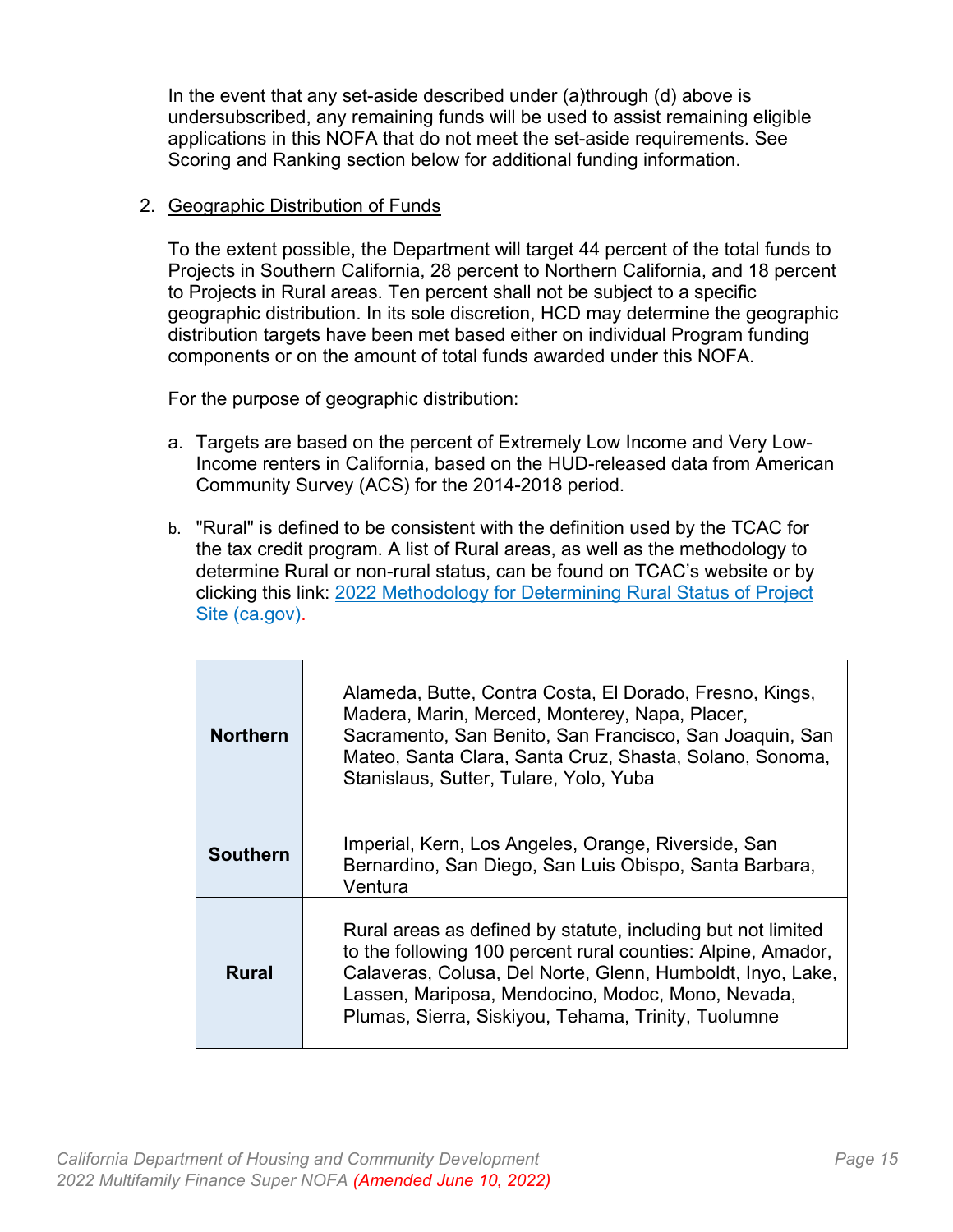#### 3. Discretionary Funds

Approximately ten percent of the total Super NOFA funds, or \$67,500,000, shall be held back as discretionary to facilitate full gap funding of Projects pursuant to this Super NOFA and to achieve a balance of state policy goals.

#### <span id="page-20-0"></span>**G. Funding Limits**

Use of multiple HCD funding sources on the same Assisted Units is permitted, subject to the following limitations:

- 1. No more than \$35,000,000 in total Rental Housing Development loans may be used per Project.
	- a. This per Project loan cap applies not only to 2022 Super NOFA awards but to all HCD multifamily Rental Housing Development loan funds for onsite development costs.
		- i. The \$35,000,000 cap will be in place for one year beginning on the day the Super NOFA application closes, July 12, 2022, and subject to renewal.
		- ii. Awards made prior to the Super NOFA application close date will not be counted towards the \$35,000,000 per-Project cap. However, all Super NOFA loan awards, as well as any loan awards from the Department subsequent to the Super NOFA, will count against the \$35,000,000 per-Project cap. (See II.G.3. for additional loan and grant limitations.)
		- iii. Funding limits set forth in section 2 (below) shall not include grants.
		- iv. Prior to the release of the second Super NOFA in 2023, the Department will re-evaluate the HCD-wide loan cap for any needed adjustment.
	- b. At the sole discretion of the Director of HCD, per-Project loan levels in excess of \$35,000,000 may be approved as exceptions to the cap if they uniquely advance state policy priorities. Examples include large development Projects that include transformative community investments and advance climate goals through infill development, high density construction and proximity to transit.
		- i. To request an exception to the loan cap, the Project Sponsor/Applicant must submit justification prior to their Super NOFA application. Exception requests will be evaluated on a first-come, first-served basis and it is in the Sponsor's interest to submit justification as early as possible. After justifications are submitted a recommendation from staff will be made based upon the strength of evidence and offered to the Director's Office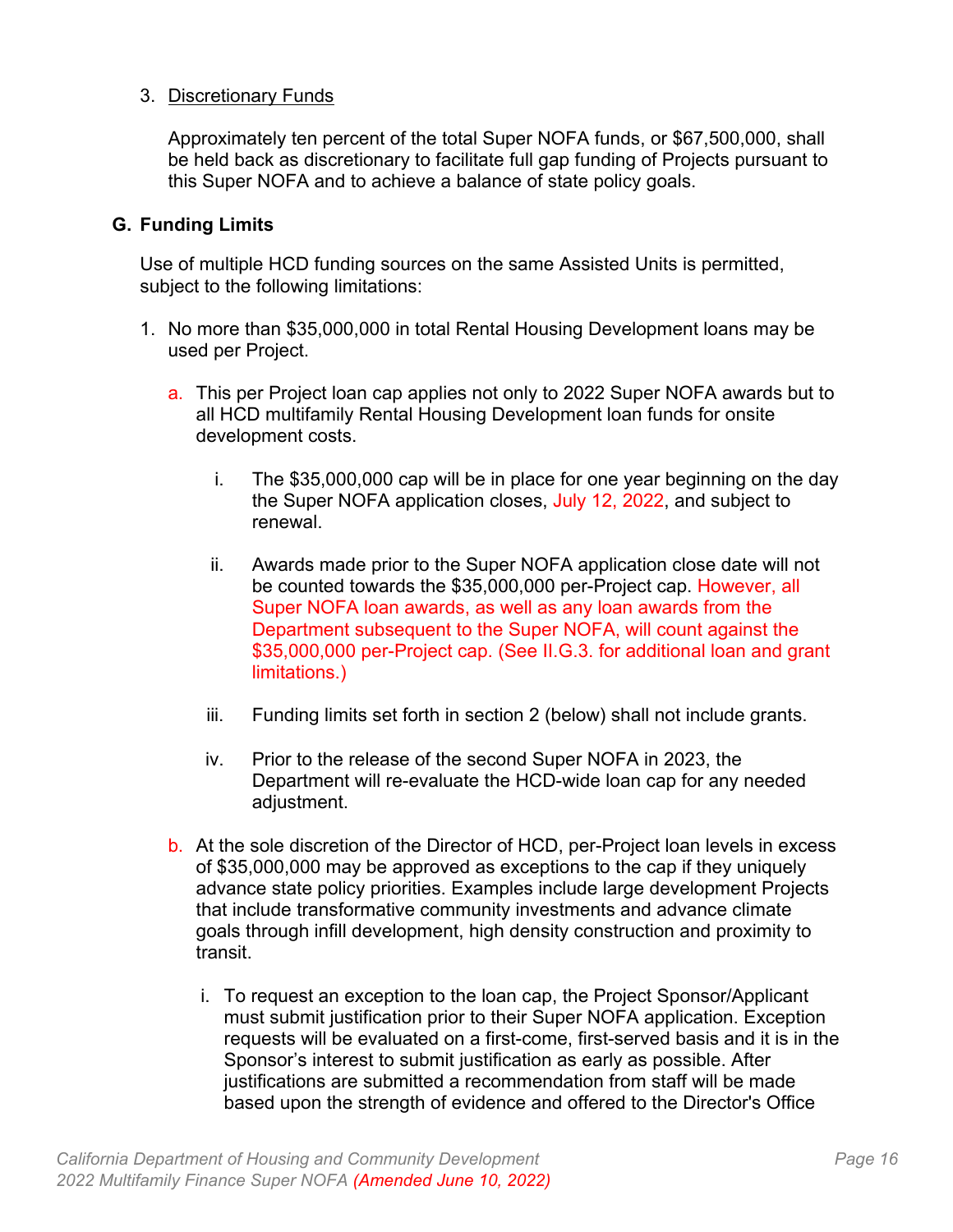for consideration. If approved, Applicants must submit documentation of Department approval with any subsequent Department applications for the applicable Project. A form for outlining the justification of the exception request will be provided by the Department and require evidence of financial necessity.

- 2. Exceptions to the funding limit in subsection (1)(a) include loans for non-housing related infrastructure, transit amenities, programs, capitalized operating, or operating subsidy reserves.
- 3. Each Sponsor/Applicant is limited to no more than \$80,000,000 in Super NOFA grant or loan awards of any type, excluding any applications awarded in which the Sponsor is a co-Applicant or part of a Joint Venture partnership, Limited Liability Company, or Limited Partnership with an Emerging Developer or Tribal Entity. The per-Sponsor/Applicant Super NOFA award cap is not applicable beyond an individual Super NOFA competition – it is not a cumulative per-Sponsor/Applicant cap across other HCD NOFA funding opportunities.
- 4. Total HCD loan and grant funding, including all Super NOFA funds, shall not exceed the following percentages of the total development cost:
	- 40 percent for Projects utilizing 9 percent tax credits
	- 50 percent for Projects utilizing 4 percent tax credits
	- 75 percent for Projects not utilizing tax credits

In calculating percentage of total development cost, total HCD funding shall be inclusive of both loan and grant awards received at any point in time. Thus, total HCD funding will include prior loan and grant awards, all Super NOFA awards, and shall also be applicable to future HCD awards subsequent to any Super NOFA award.

All Department Funding Sources listed in the **HCD Repeal of Stacking Prohibition** [of Multiple Department Funding Sources Administrative Notice](https://www.hcd.ca.gov/grants-funding/docs/admin_memo21-06_stacking_prohibition_repeal.pdf) Number: 21-06, are applicable to the percentages of total development cost listed above. The foregoing Administrative Notice is hereby incorporated by this reference to this Super NOFA as if set forth in full herein and shall apply with equal force as all other provisions set forth herein.

At the sole discretion of the Director of HCD, funding levels in excess of the percentages above may be approved as exceptions to the limits if they uniquely advance state policy priorities. Examples include large development Projects that include transformative community investments and advance climate goals through infill development, high density construction and proximity to transit.

To request an exception, the Project Sponsor/Applicant must submit justification prior to their Super NOFA application. Exception requests will be evaluated on a first-come, first-served basis and it is in the Sponsor's interest to submit justification as early as possible. After justifications are submitted a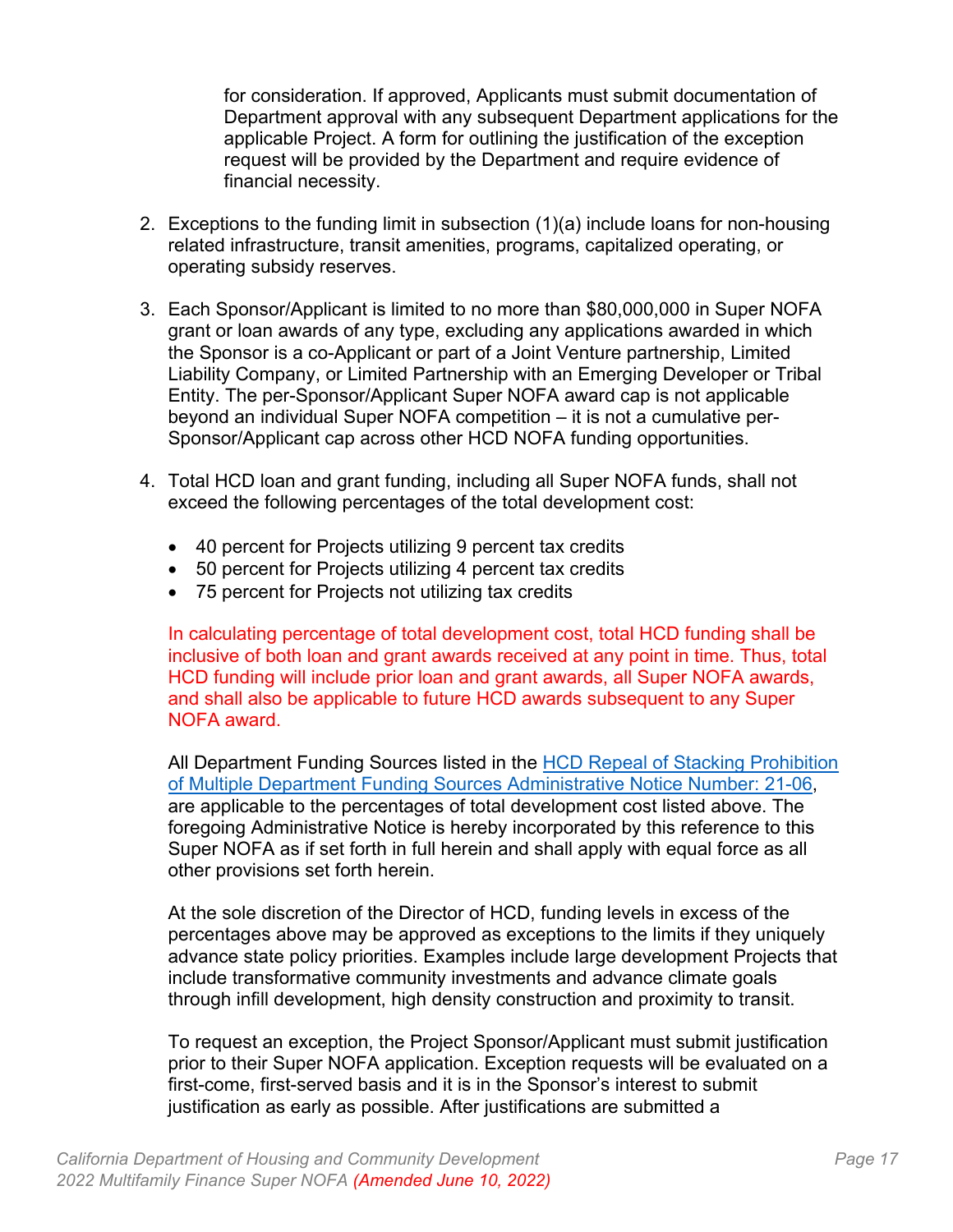recommendation from staff will be made based upon the strength of evidence and offered to the Director's Office for consideration. If approved, Applicants must submit documentation of Department approval with any subsequent Department applications for the applicable Project. A form for outlining the justification of the exception request will be provided by the Department and require evidence of financial necessity.

- 5. The HCD [Repeal of Stacking Prohibition of Multiple Department Funding Source](https://www.hcd.ca.gov/grants-funding/docs/admin_memo21-06_stacking_prohibition_repeal.pdf) [Memo](https://www.hcd.ca.gov/grants-funding/docs/admin_memo21-06_stacking_prohibition_repeal.pdf) shall remain applicable. A maximum of four HCD Funding Sources comprised of no more than two development loans and two housing-related infrastructure grants may be used on a single Project. Housing related infrastructure grants are those grants provided through the Affordable Housing Sustainable Communities program and also include the following: Housing Related Infrastructure (HRI) grants, Transit-Oriented Development (TOD) Implementation Program - Infrastructure grants, and Infill Incentive Grant Program of 2007 (IIG-2007) and Infill Infrastructure Grant Program of 2019 (IIG-2019).
	- a. Within the Super NOFA, the Department will offer loan funding from only one Designated Program (MHP, VHHP, or FWHG) per eligible Unit. The Department will, however, offer funding on previously funded units (i.e. the Department may make a new MHP award on a Unit that has previously received an FWHG award.) However, projects must still comply with the "two-loan, two-grant per Project" rule articulated in the HCD Repeal of Stacking Prohibition of Multiple Department Funding Sources Administrative [Notice Number: 21-06.](https://www.hcd.ca.gov/grants-funding/docs/admin_memo21-06_stacking_prohibition_repeal.pdf) However, Projects must still comply with the "two loan and two grant per Project" rule articulated in Administrative Notice Number 21-06 [\(Repeal of Stacking Prohibition of Multiple Department Funding](https://www.hcd.ca.gov/grants-funding/docs/admin_memo21-06_stacking_prohibition_repeal.pdf)  [Source\)](https://www.hcd.ca.gov/grants-funding/docs/admin_memo21-06_stacking_prohibition_repeal.pdf). Additionally, the Department will not award funding from a specific Super NOFA Designated Program to a Unit that previously received funding from the same program funding source. For example, the Department will not provide MHP funding under the Super NOFA to Units that were awarded MHP funding in a prior MHP round.
- 6. For Projects assisted by MHP, the number of MHP Assisted Units shall equal the number of Restricted Units to the extent allowed by the requirements of Article XXXIV of the California Constitution, with the exception that Units assisted by a VHHP or FWHG award under the Super NOFA will not be additionally assisted by MHP.

Notwithstanding the above limitations on stacking, at the Department's discretion, in order to promote Project feasibility, Units assisted by VHHP or FWHG awarded under the Super NOFA may be additionally assisted by MHP in instances where Article XXXIV restrictions limit the Department's regulatory role.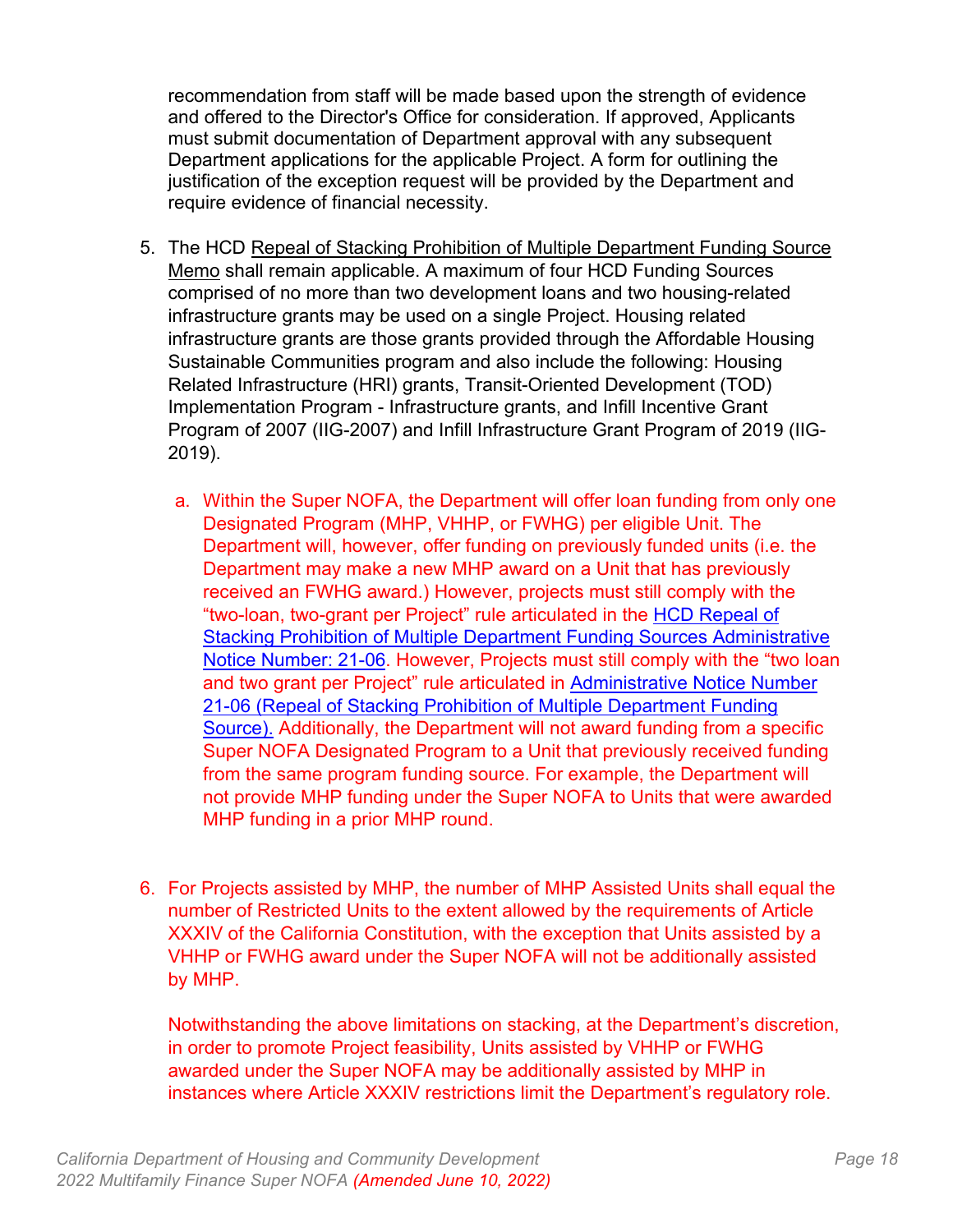Such stacking will occur only in consultation with Project Applicant during the application review period.

For the purpose of calculating loan limits, MHP will loan on any Units restricted to occupancy by households 60% AMI or lower, unless that Unit is also receiving an FWHG or VHHP award under the Super NOFA, in which case the more restrictive AMI targeting will be applicable.

7. Although the exact balance will be driven by the Applicant pool, the Department will strive to ensure that no single MHP Project-type exceeds roughly 50 percent of the total NOFA funds.

#### <span id="page-23-0"></span>**H. Cost Limitations**

The limits on developer fee are set forth in the applicable Designated Program Guidelines and repeated below for ease of use.

- MHP Guidelines Section 7305: Cost Limitations
- VHHP Guidelines Section 205: Cost Limitations
- FWHG Guidelines Section 206: Cost Limitations

Developer fee limits specified in UMR Section 8312 shall apply, except that:

- 1. UMR Section 8312(d) shall not apply.
- 2. For non-tax credit new construction Projects, the total developer fee shall not exceed the following:
	- a. For Projects with 49 or fewer Restricted Units (excluding Units restricted at levels above 60 percent of AMI): the greater of \$40,000 per Restricted/Manager's Unit or \$1,200,000.
	- b. For Projects with between 50 and 100 Restricted Units (excluding Units restricted at levels above 60 percent of AMI): \$2,200,000; and
	- c. For Projects with more than 100 Restricted Units (excluding Units restricted at levels above 60 percent of AMI): \$2,200,000 plus \$20,000 per Restricted Unit in excess of 100 up to a maximum of \$3,500,000. The developer fee in excess of \$2,200,000 must be deferred. Payment of deferred developer fee shall be in compliance with UMR Section 8314.
- 3. For Projects utilizing 4 percent tax credits, developer fee payments shall not exceed the amount that may be included in Project costs pursuant to Title 4 California Code of Regulations (CCR), Section 10327(c)(2)(B); and
- 4. Joint Ventures or co-Sponsors that include a Tribal Entity or an Emerging Developer that rely on partner to meet the experience requirements of an eligible Sponsor (this does not include contracting without co-ownership pursuant to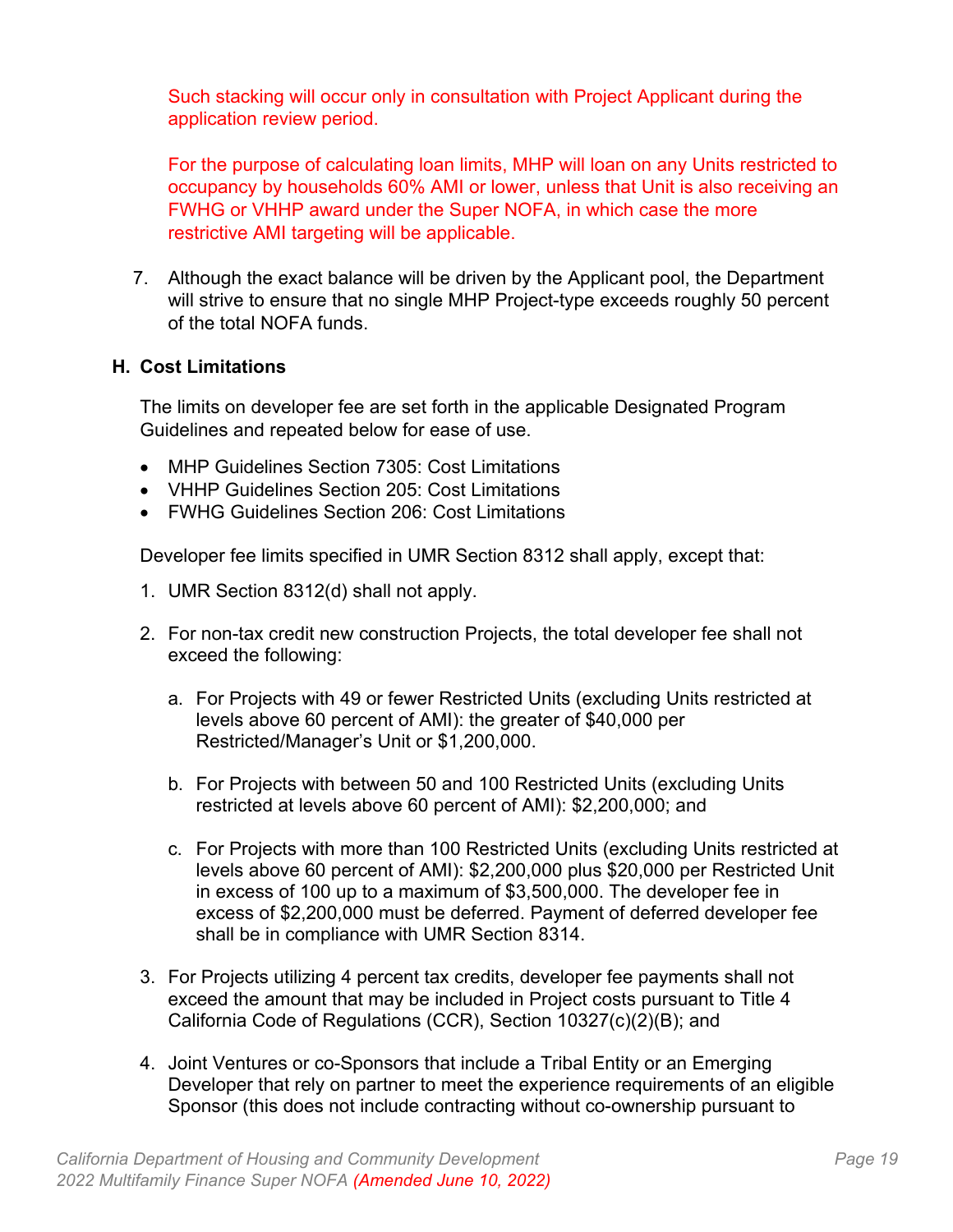section 7303(d)(3) MHP Guidelines), shall have their allowable total developer fee increased according to the following:

- a. For non-tax credit Projects, an increase of \$300,000 over the limits set forth in (b)(2) (a)-(c) above. Additionally, for Projects with more than 100 Units as defined above in (b)(2)(c), the developer fee paid from sources may increase up to \$2,640,000.
- b. For Projects utilizing 4 percent tax credits, an increase consistent with Title 4 CCR, Section 10327(c)(2)(E), if eligible pursuant to that section.

## <span id="page-24-0"></span>**I. Threshold**

A Project is not eligible for an award unless it meets all the threshold requirements of the applicable Designated Program(s) and IIG-2019. Below is a summary of some of the universal or Program-specific threshold requirements and is not to be considered a complete representation of the entirety of the threshold, or other requirements, terms, and conditions for MHP, VHHP, FWHG, and IIG. Please review the individual Program Guidelines of each Program for complete information.

Further, Sponsors/Applicants must achieve a minimum point score of 85 points in Universal Scoring Criteria to be considered for a funding award.

1. MHP Section 7303.1 Complete Threshold Requirements

All threshold requirements of MHP shall be satisfied. The following listed below are highlights of threshold requirements of MHP that may also apply to other Designated Programs:

• Projects with Special Needs Units shall provide services suitable to the needs of the Special Needs Population; and the application shall demonstrate a specific, feasible plan for delivery and funding of those services, including identification of the Lead Service Provider (LSP), service delivery partners and funding sources, pursuant to Section 7310 and 7314.

## 2. VHHP Section 202 Complete Threshold Requirements

All threshold requirements of VHHP shall be satisfied. The following listed below are highlights of threshold requirements of VHHP:

- Occupancy is restricted to the greater of 25 percent of total Units in the Project or ten Units to VHHP Assisted Units. At least restrict 50 percent of Assisted Units to Extremely Low-Income Veterans (ELI) and at least 60 percent of these Units must be Supportive Housing Units meeting one of the Homeless subpopulations targeting requirements set forth in 201 (g).
- As part of application initial threshold review, meet the requirements specified in the following Sections: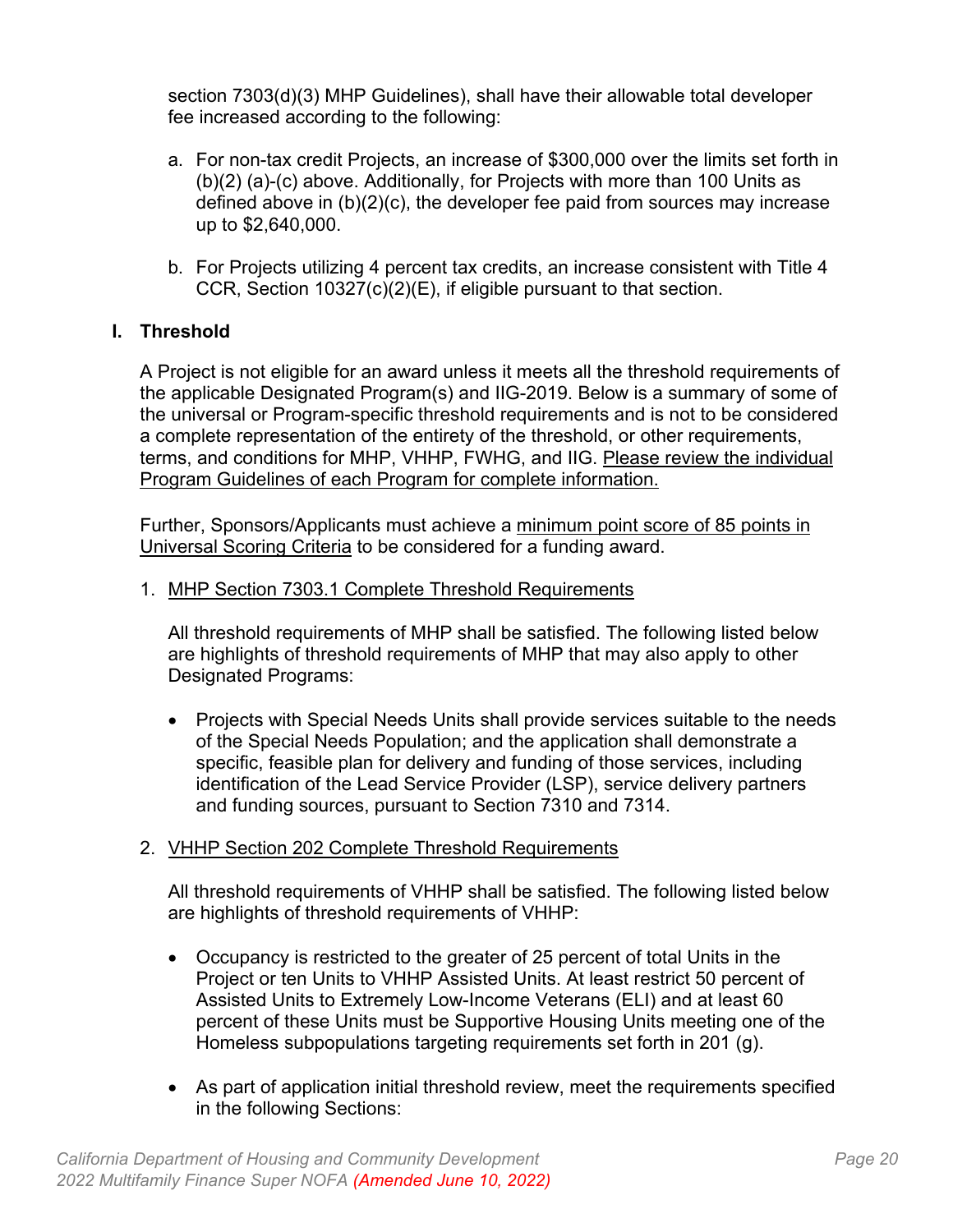- a. Submission of the VHHP Supportive Services Plan application form
- b. 201 (k), 201 (l), (LSP) Experience)
- c. 214 (b) (1), (formal agreement between LSP and Sponsor)
- Ensure compliance with the Disabled Veteran Business Enterprise (DVBE) and Veteran hiring requirements set forth in Section 217 of the VHHP **Guidelines**
- The Sponsor must demonstrate confirmation of local need for the Project set forth in Section 201 (p).
- 3. FWHG Section 204 Complete Threshold Requirements

All threshold requirements of FWHG shall be satisfied. The following listed below are highlights of threshold requirements of FWHG:

- Funding is prohibited for use in housing H-2A (temporary agricultural) workers.
- At least 25 percent of the Units shall be reserved for Agricultural Households.
- The Applicant shall document that there is sufficient demand for Agricultural Household Units in the area in which the Project is or will be located as evidenced by a market study.
- Farmworker Need- The maximum number of Projects awarded per County under this Super NOFA shall be based on the presence of farmworkers in the County in which the Project is located based on the most recent U.S. Census of Agriculture (hired farm labor).

| <b>Counties</b>                                                                                                                                                        | Percentage of<br><b>Statewide Hired</b><br><b>Farm Labor</b> | <b>Maximum</b><br><b>Awards Per</b><br><b>County</b> |
|------------------------------------------------------------------------------------------------------------------------------------------------------------------------|--------------------------------------------------------------|------------------------------------------------------|
| Fresno, Monterey, Tulare, Santa<br>Barbara, Ventura, Kern, San<br>Joaquin, Santa Cruz, Madera,<br>Merced, Sonoma, Stanislaus, San<br>Diego, San Luis Obispo, Riverside | 3% or more                                                   | 3                                                    |
| All others                                                                                                                                                             | Less than $3%$                                               |                                                      |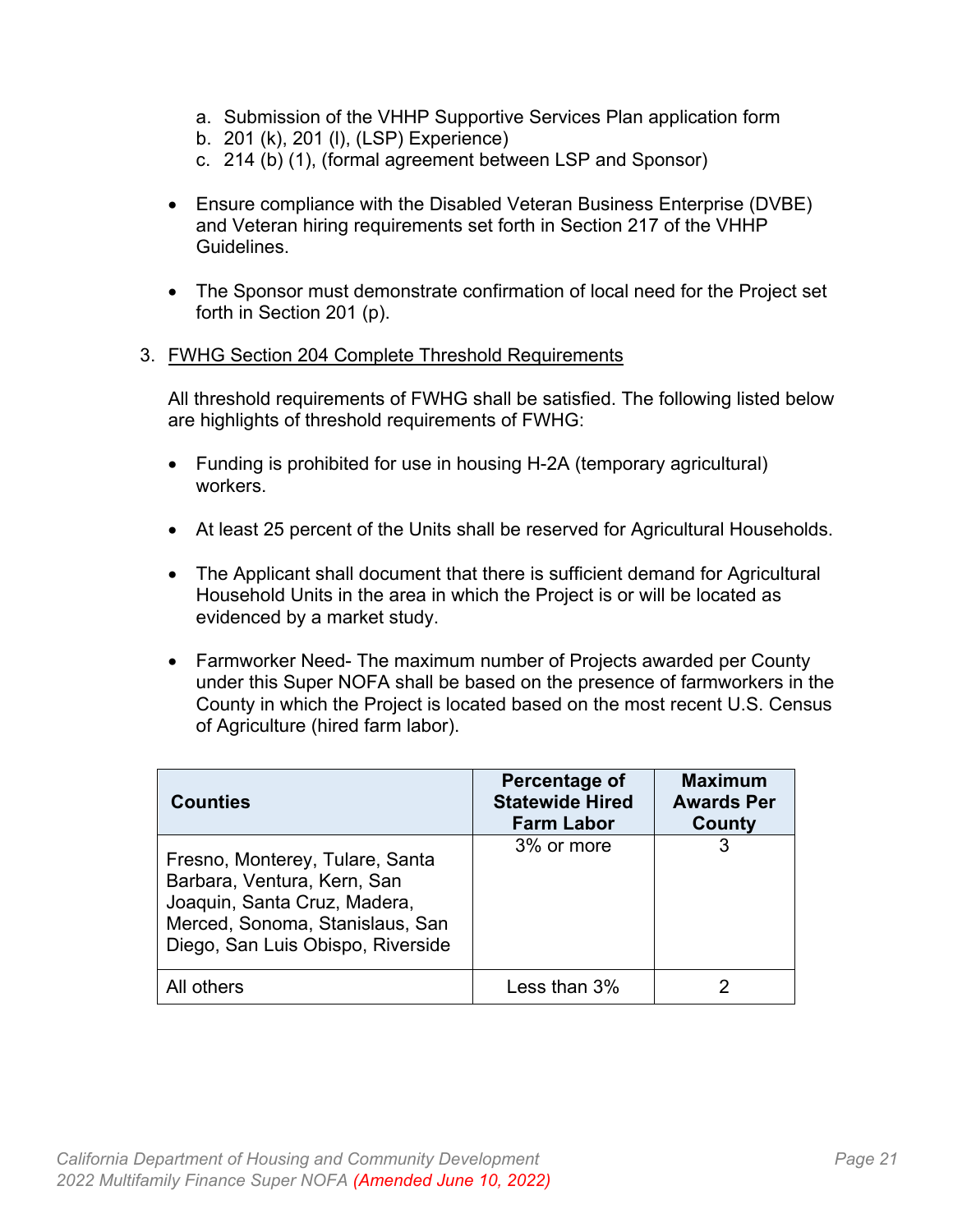## 4. IIG Section 202 Complete Threshold Requirements (for IIG-2007)

All threshold requirements of IIG shall be satisfied. The following listed below are highlights of the threshold requirements of IIG:

- The application must involve an eligible CIP pursuant to section 200. This includes the following requirements, among others, for the QIP:
	- a. Must meet the definition of a QIP under Guidelines Appendix A Defined Terms.
	- b. Must include Net Densities on the parcels to be developed that are equal to or greater than the Densities described in section 200.
	- c. Must include not less than 15 percent of the total residential Units to be developed in the QIP as Affordable Units.

#### 5. IIG Section 206 Complete Threshold Requirements (for IIG-2019)

IIG-2019 is not one of the Designated Programs and will have slightly different threshold requirements from IIG-2007. A QIP is not eligible for an IIG-2019 award unless it meets all the threshold requirements of the IIG-2019 program set in section 206 of IIG Guidelines.

Please note, however, that the Department will determine threshold eligibility pursuant to Section 206(a)(1)(A) of the IIG Program Guidelines related to housing element compliance at the time of award. Specifically, prior to award, the locality in which the QIP is located must have an adopted housing element that has been found by the Department to be in substantial compliance with the requirements of Article 10.6 (commencing with Section 65580) of Chapter 3 of Division 1 of Title 7 of the GC, pursuant to GC Section 65585 at time of award. If the award decisions are made within 120 days of the housing element due date, the Department may refer to the jurisdiction's compliance from the prior cycle.

For the purposes of this section alone, jurisdictions that are undergoing Department review of their housing element at the time of award, and jurisdictions which are receiving Department technical assistance to bring their housing element into compliance at the time of award, shall both be deemed to be in a presumptive state of substantial compliance by the Department. All awards premised on presumptive substantial compliance shall include conditions in their respective standard agreements requiring that prior to funds disbursement the subject jurisdiction must have received a final housing element certification letter from the Department.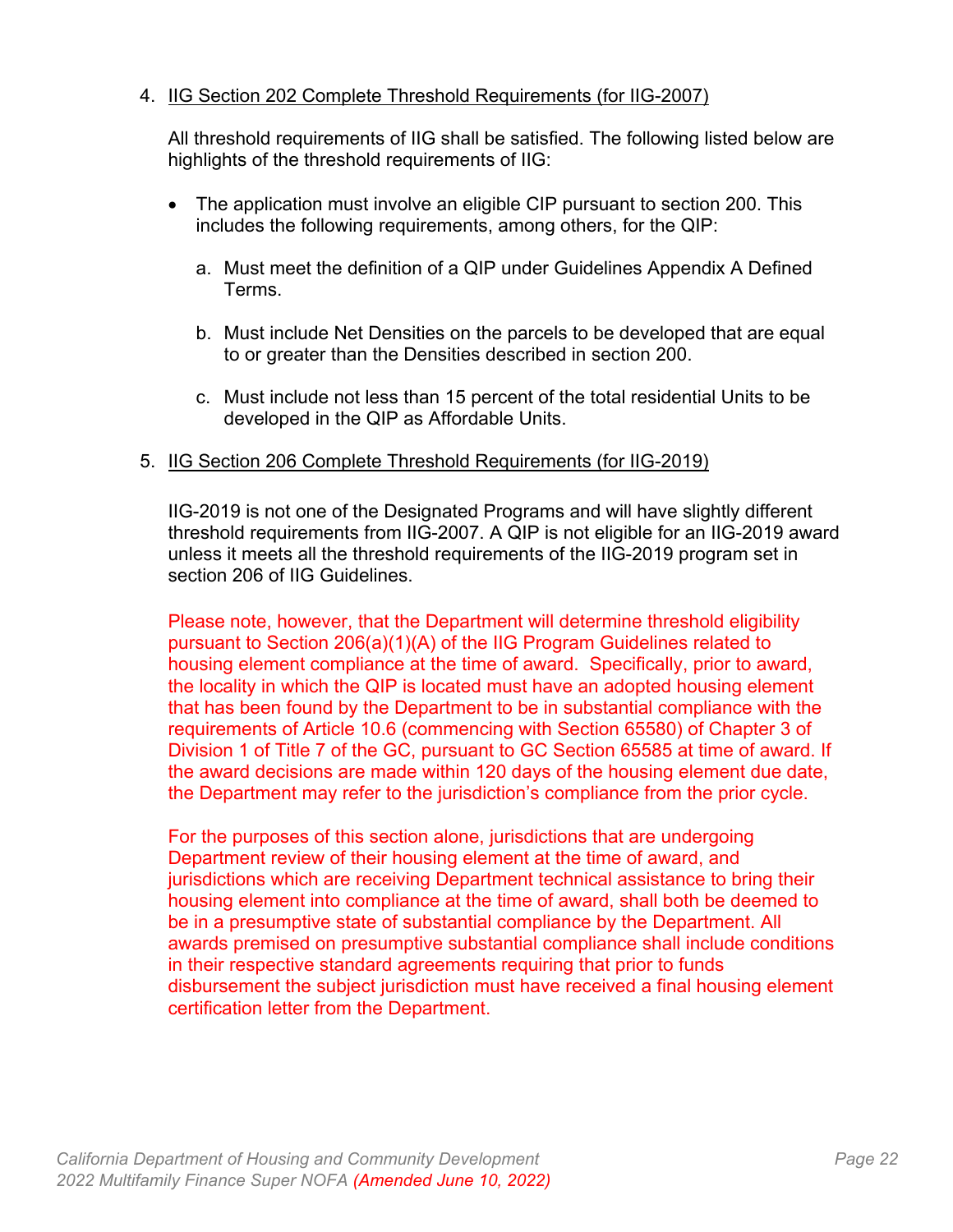## <span id="page-27-0"></span>**J. Scoring and Ranking**

#### 1. Scoring Overview

For the purposes of the Super NOFA, all scoring criteria have been outlined in Section III. Universal Scoring of this NOFA. This section details the scoring criteria applicable to all Programs subject to AB 434.

The proposed rating and ranking system aim to accomplish the following goals:

- (1) Minimize incentive to apply to multiple programs solely to increase funding levels,
- (2) Minimize the number of partially funded Projects,
- (3) Ensure that VHHP and FWHG funds are utilized,
- (4) Ensure high-quality Projects are awarded, regardless of funding sources requested,
- (5) Eliminate subjectivity in rating, ranking, award levels, or award types,
- (6) Support more efficient use of time and resources, for both Applicants and HCD.

Applications that pass the initial threshold review will be scored using the Universal Scoring Criteria. In the event of tied point scores, HCD shall rank tied applications based on three factors pursuant to the tie-breaker system detailed in the Universal Scoring Criteria: the lowest weighted average affordability of all residential Units, leverage of other funds, and cost containment.

Incomplete applications or others not expected to receive an award of funds due to relatively low scores may not be fully evaluated.

The scoring and tiebreaker contained in the Universal Scoring Criteria is being implemented for the first time in this 2022 Super NOFA, thus the Department recognizes there may be some degree of unpredictability in the outcome of this competition.

#### 2. Ranking Overview

This section provides an overview of the application ranking process and funding order. All applications meeting all the threshold requirements of the applicable Designated Program(s) and IIG-2019 and achieving a minimum point score of 85 points in Universal Scoring Criteria will be considered for funding pursuant to the process described below. Please note, however, that regional targets and setasides will only be funded to the extent that eligible applications (those meeting all threshold requirements including minimum point score) exist. If the Department receives fewer eligible applications than funding available, any unawarded funds within the regional targets or set-asides may be used to fund remaining eligible applications based on ranked score.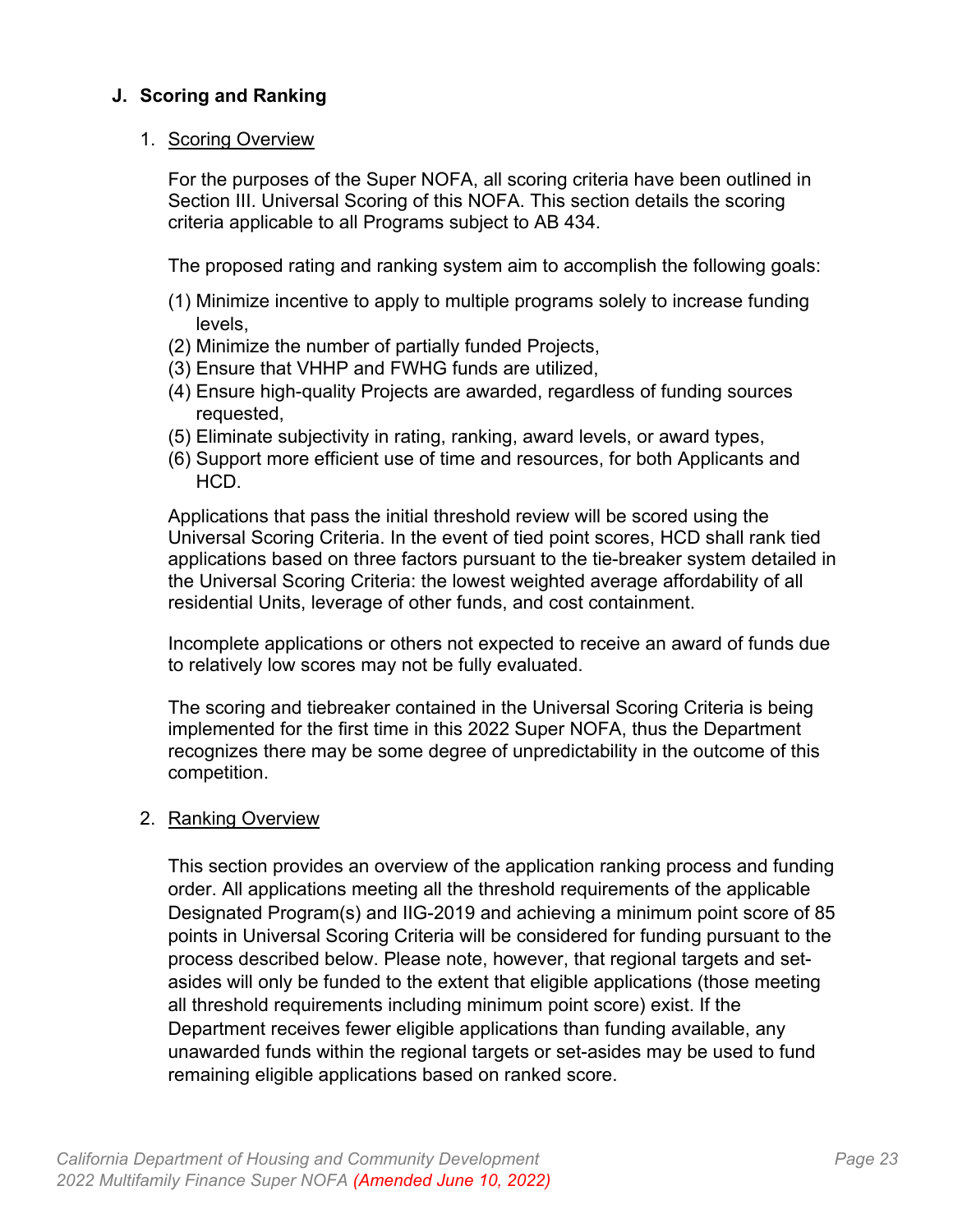a. Tribal, non-tax credit, and Emerging Developer/Community Based Developer set-asides. Beginning with the top-ranked Projects (according to the Universal Scoring Criteria including tiebreakers as applicable) eligible for a set-aside, the highest scoring set-aside applications will be "fully funded" (provided all applicable threshold, minimum point score, and underwriting criteria are met). "Fully funded" means these applications will receive an award of all requested Program funds, subject to applicable limits. Applicable limits that could result in Department awards below requested levels include but are not limited to maximum allowable loan limits (per Unit, per Project and per Sponsor) and available funding in the 2022 Super NOFA. Applicants that are eligible can compete in multiple set-asides if unsuccessful in one set-aside due to oversubscription (for example, Tribal and non-tax credit).

Experience points will not be considered in the ranking of the Emerging Developer/Community Based Developer set-aside; however, the experience point category will be applicable if an application is unsuccessful in the Emerging Developer/Community-Based Developer set-aside and is then ranked with the remaining unfunded applications.

- i. Within the Emerging Developer/Community-Based Developer set-aside, priority will be given to Emerging Developers for approximately one-third of set-aside funds. These Projects will be ranked against each other and funded first. The Department will also prioritize applications under the Emerging Developer/Community-Based Developer set-aside that do not include co-Sponsors/Applicants or Sponsors/Applicants that are part of Joint Ventures.
- ii. Projects funded through the set-asides are accounted for in the regions' percentage targets.
- b. Once all set-asides are funded to the extent possible, remaining VHHP applications will be funded as described below, then FWHG, followed by MHP and IIG.

VHHP and FWHG Applicants remaining after the set-asides are funded will be ranked separately according to their score for the Universal Scoring Criteria, including tiebreakers as applicable, until VHHP and FWHG funds are exhausted.

The highest ranking VHHP and FWHG Projects will be fully funded until all VHHP and FWHG funds are exhausted. In other words, highest scoring applications will receive an award of all requested Program funds for which they qualify.

c. When approximately 50 percent of VHHP Program funds have been allocated to Projects located in High/Highest Resource Areas, and approximately 50 percent of FWHG funds have been allocated to Projects located in High/Highest Resource Areas, the Universal Scoring Criteria points for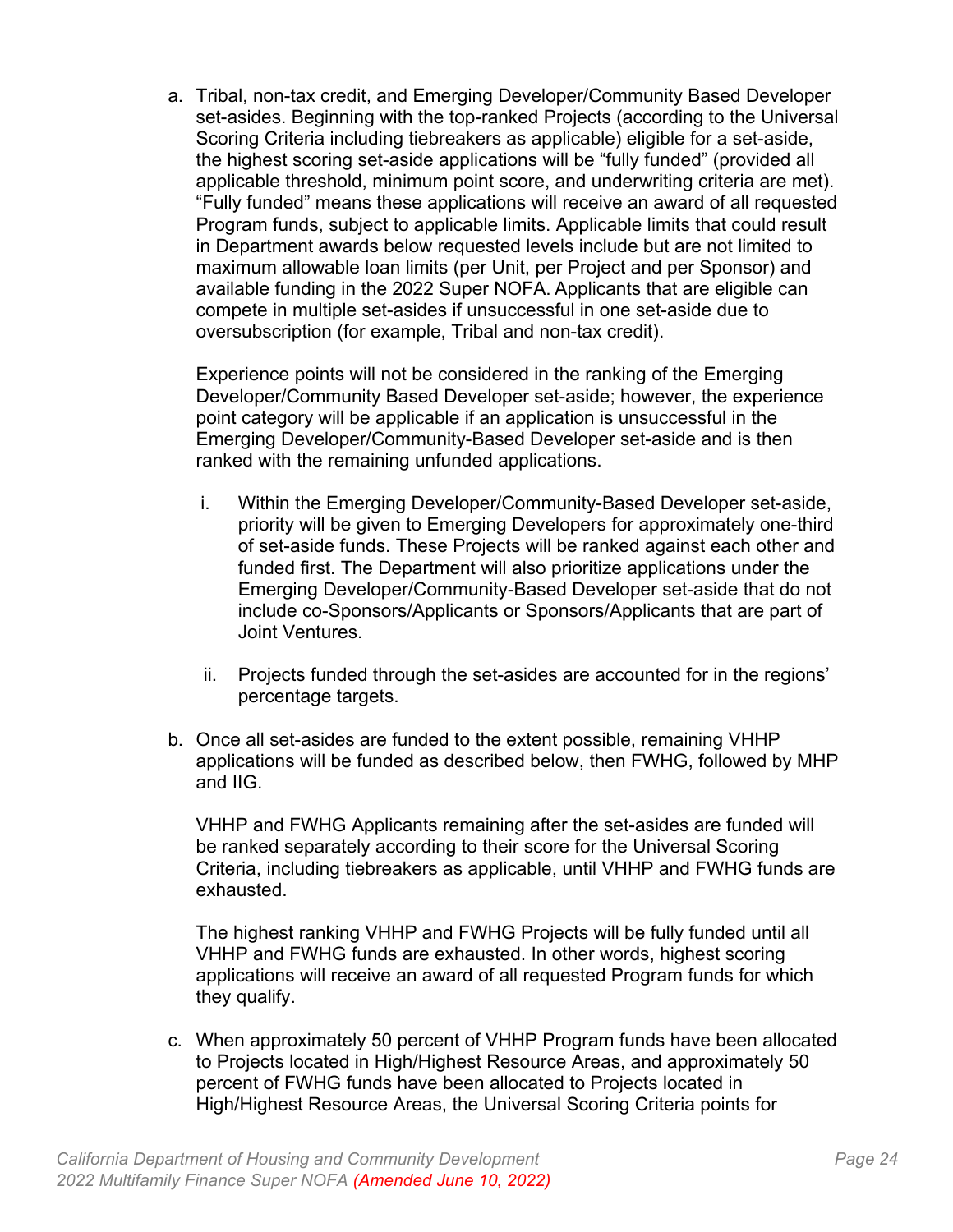location in High/Highest Resource Areas will no longer apply, and all remaining Applicants to these two Programs will be awarded based upon their ranking without points for the High/Highest Resource Area location.

- d. Projects funded through VHHP and FWHG are accounted for in the regions' percentage targets. Additionally, if a concentration of VHHP or FWHG in any region would make it impossible for the Department to achieve an equitable NOFA-wide geographic distribution, the Department may skip to lower-scoring VHHP and FWHG applications.
- e. At the point when VHHP funds are depleted, if the last funded VHHP application requests more VHHP funds than remain, MHP funds may be substituted for the VHHP funds at the sole discretion of the Department, or the application may be partially funded, or the Department may employ a skipping strategy. To qualify for partial funding, the Applicant must have an alternate plan for successfully securing other gap financing that would have been covered by VHHP or FWHG. Partially funded Projects shall have 180 days to secure this gap financing. HCD may grant extensions to this timeframe at its sole discretion.
- f. If the last-ranked FWHG application requests more FWHG funds than remain, that Project will receive an augmentation of FWHG funds and be fully funded unless the funding augmentation would be in excess of \$15 million. In that case, last-ranked FWHG application may be skipped for the next in line with a smaller request, or the Department may make remaining FWHG funds available in a future NOFA.
- g. The remaining Projects will be ranked according to their Universal Scoring Criteria point score and tie-breaker score and fully funded with the remaining MHP and IIG funds, as applicable, until there are no more funds available to fully-fund Projects.
- h. However, if the next ranked application according to the Universal Scoring Criteria originally requested VHHP or FWHG (but was not awarded VHHP or FWHG), then the Department at its sole discretion may either partially fund that application or skip to the next-ranked application that did not request VHHP or FWHG. To qualify for partial funding, the Applicant must have an alternate plan for successfully securing other gap financing that would have been covered by VHHP or FWHG. Partially funded Projects shall have 180 days to secure this gap financing. HCD may grant extensions to this timeframe at its sole discretion.
- i. The Department may employ the same skipping strategy as described above to achieve the statutorily required MHP allocation to Senior or other housing.
- j. After MHP and/or IIG funds are largely depleted, if the next-ranked MHP or IIG application requests more MHP or IIG funds than remain in the NOFA, at the sole discretion of the Department, that Project may receive an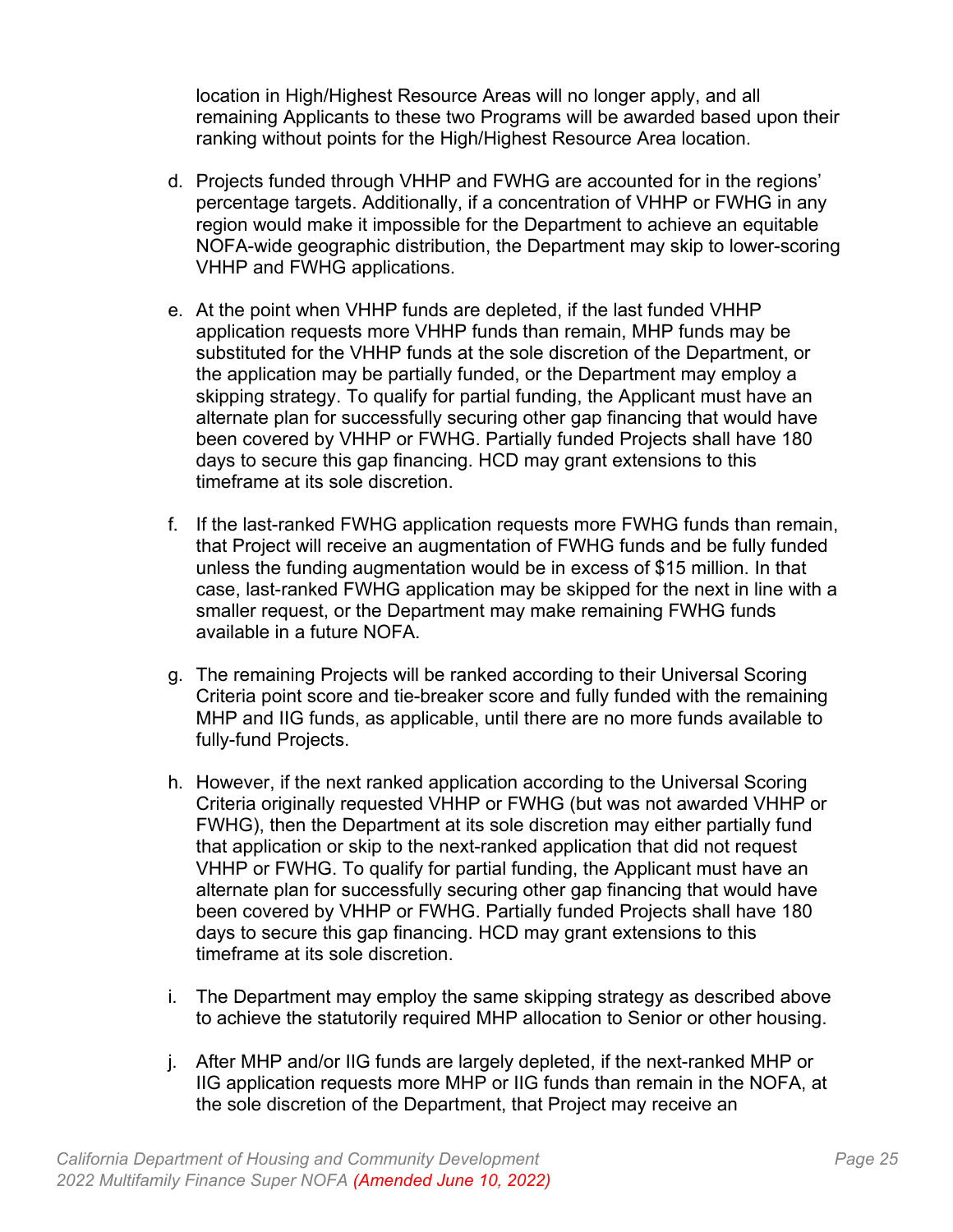augmentation of funds and be fully funded if the augmentation would be \$15 million or less. If the augmentation required to fully fund the request would be more than \$15 million, the MHP or IIG application may be skipped or partially funded. Partially funded Project(s) will be offered partial funds if they have an alternate plan for successfully securing other gap financing that would have been covered by MHP or IIG. Partially funded Projects shall have 180 days to secure this gap financing. HCD may grant extensions to this timeframe at its sole discretion. If the next ranked partially funded Project(s) are not deemed to have a viable plan for securing other gap financing, then they will be skipped, or the remaining funds will be made available in a future NOFA which includes such Program funding.

k. If there are insufficient applications for MHP, VHHP, FWHG, or IIG funds that meet threshold, scoring, and underwriting requirements, any remaining funds will be made available in a future NOFA.

#### <span id="page-30-0"></span>**K. Negative Points and Disencumbrance Policies**

The Department's [Negative Points Policy](https://www.hcd.ca.gov/sites/default/files/2022-03/Negative-Points-Policy-FINAL_03-31-22.pdf) (Administrative Notice Number 2022-01) and [Disencumbrance Policy](https://www.hcd.ca.gov/sites/default/files/2022-03/Disencumberance-Policy-FINAL-03-31-22.pdf) (Administrative Notice Number 2022-02), dated March 30, 2022 and published on the Department's [website,](https://www.hcd.ca.gov/grants-funding/index.shtml) are hereby incorporated by this reference to this Super NOFA as if set forth in full herein, and shall apply with equal force as all other provisions set forth herein.

If the Sponsor/Recipient/Applicant is subject to a negative points assessment based on the criteria outlined in the Department's [Negative Points Policy](https://www.hcd.ca.gov/sites/default/files/2022-03/Negative-Points-Policy-FINAL_03-31-22.pdf) or is determined to be ineligible for funding, HCD shall notify the Sponsor/Recipient/Applicant in writing in the initial point score letter.

#### <span id="page-30-1"></span>**III. Application Submission and Review Procedures**

#### <span id="page-30-2"></span>a. **Application Submission Process**

Applications must meet eligibility requirements upon submission (except as expressly indicated in the Guidelines). See Program Requirements above for eligible Sponsors/Applicants, eligible Projects, and eligible uses of funds. Applications that do not meet the filing deadline requirements will not be eligible for funding. Applications must be on HCD's forms and cannot be altered or modified by the Applicant. It is the Applicant's responsibility to ensure the application is clear, complete, and accurate. Excel forms must be submitted in Excel format, not a PDF document.

#### <span id="page-30-3"></span>b. **Electronic Submission**

Application materials must be submitted electronically via the [SNAP Portal.](https://www.hcd.ca.gov/super-nofa-how-to-apply)

Requirements for uploading the universal Super NOFA application and required supporting documentation, including naming conventions, are described in the Super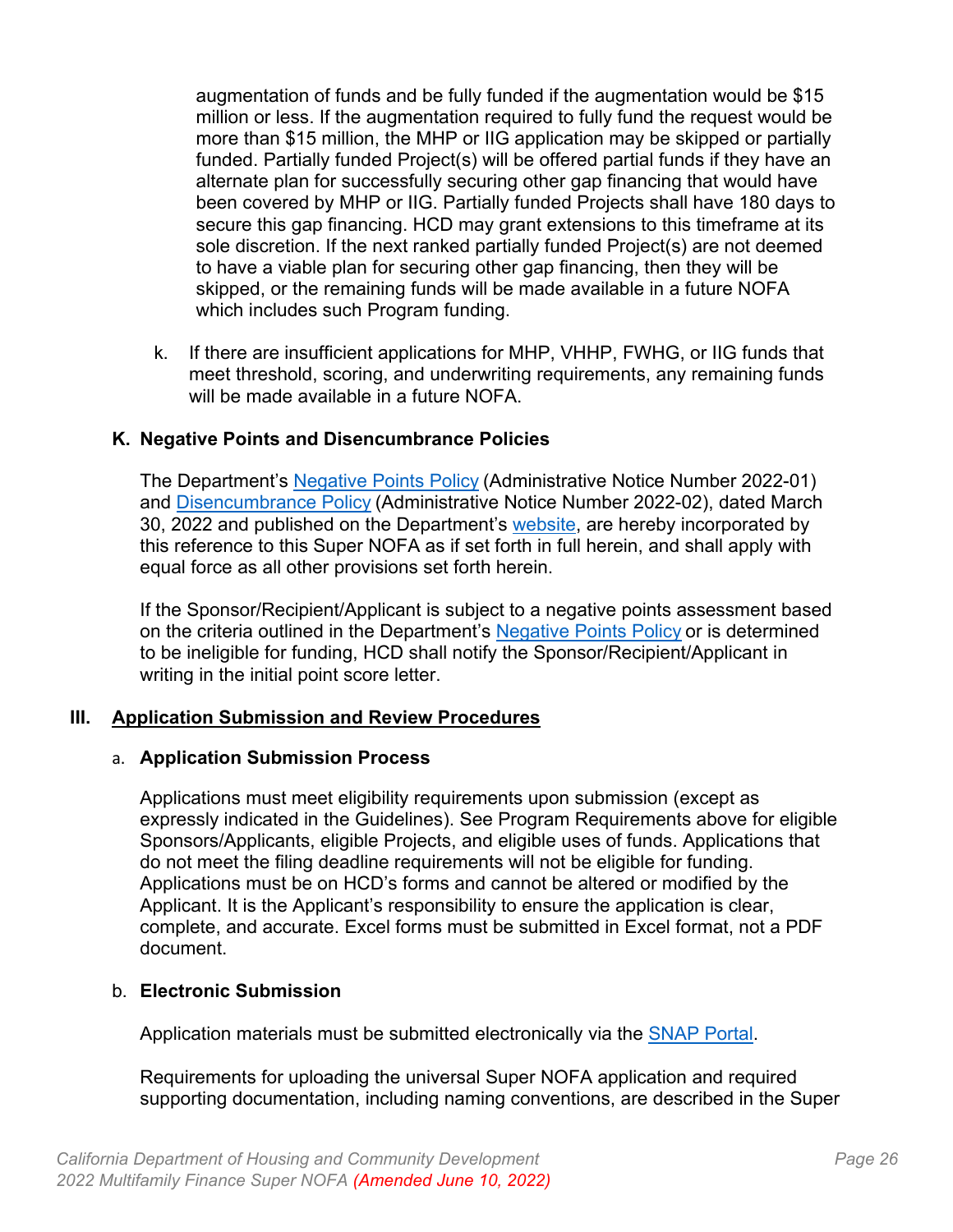NOFA application instructions page. Applicants must upload all application materials to the SNAP Portal no later than 4:00 p.m. Pacific Daylight Time on July 12, 2022.

## <span id="page-31-0"></span>c. **Application Workshops and Pre-Application Consultation**

HCD will conduct three in-person workshops and two recorded webinars for the Super NOFA. Please visit the [Multifamily Finance Super](https://www.hcd.ca.gov/multifamily-finance-supernofa) NOFA website for the dates and registration information. Pre-application consultations are also available and can be requested by contacting SuperNOFA@hcd.ca.gov.

## <span id="page-31-1"></span>**D. Disclosure of Application**

Information provided in the application will become a public record available for review by the public pursuant to the California Public Records Act (Gov. Code, § 6250 et seq.). As such, any materials provided are subject to disclosure to any person making a records request under this Act. HCD cautions Applicants to use discretion in providing information not specifically requested, including, but not limited to, bank account numbers, personal phone numbers and home addresses. By providing this information to HCD, the Applicant is waiving any claim of confidentiality and consents to the disclosure of submitted material upon request.

## <span id="page-31-2"></span>**E. Concurrent Applications**

Due to the unique circumstances of the current challenging funding environment, the Department will allow Super NOFA Applicants to pursue more than one funding scenario. This means that a separate, concurrent application to other HCD Program funding source(s) is permitted under this Super NOFA. These Applicants, however, MUST submit within each application a disclosure of all HCD applications under review or anticipated to be submitted. All anticipated applications with NOFAs subsequent to the Super NOFA application due date must be disclosed to Super NOFA staff no later than **September 30, 2022**. In addition, Applicants must notify Super NOFA Program staff via the Super NOFA mailbox at the time the second application is submitted [\(SuperNOFA@hcd.ca.gov\).](mailto:SuperNOFA@hcd.ca.gov) Submission of concurrent Super NOFA applications proposing 4 percent and 9 percent tax credits, as well as submitting a Super NOFA application proposing 4 percent tax credits and submitting a 9 percent application in TCAC's second 2022 round, is prohibited.

In instances where such Applicants are competitive for an award, the Department will also engage in consultation with Applicants to discern which funding scenario(s) are optimal for Project feasibility while balancing cost containment. However, it is the Department's intent to avoid any possibility of over-subsidizing.

In the absence of compelling reasons to do otherwise, HCD's approach for Super NOFA Applicants will be to reduce the Super NOFA award commensurately with any amounts awarded under another HCD program.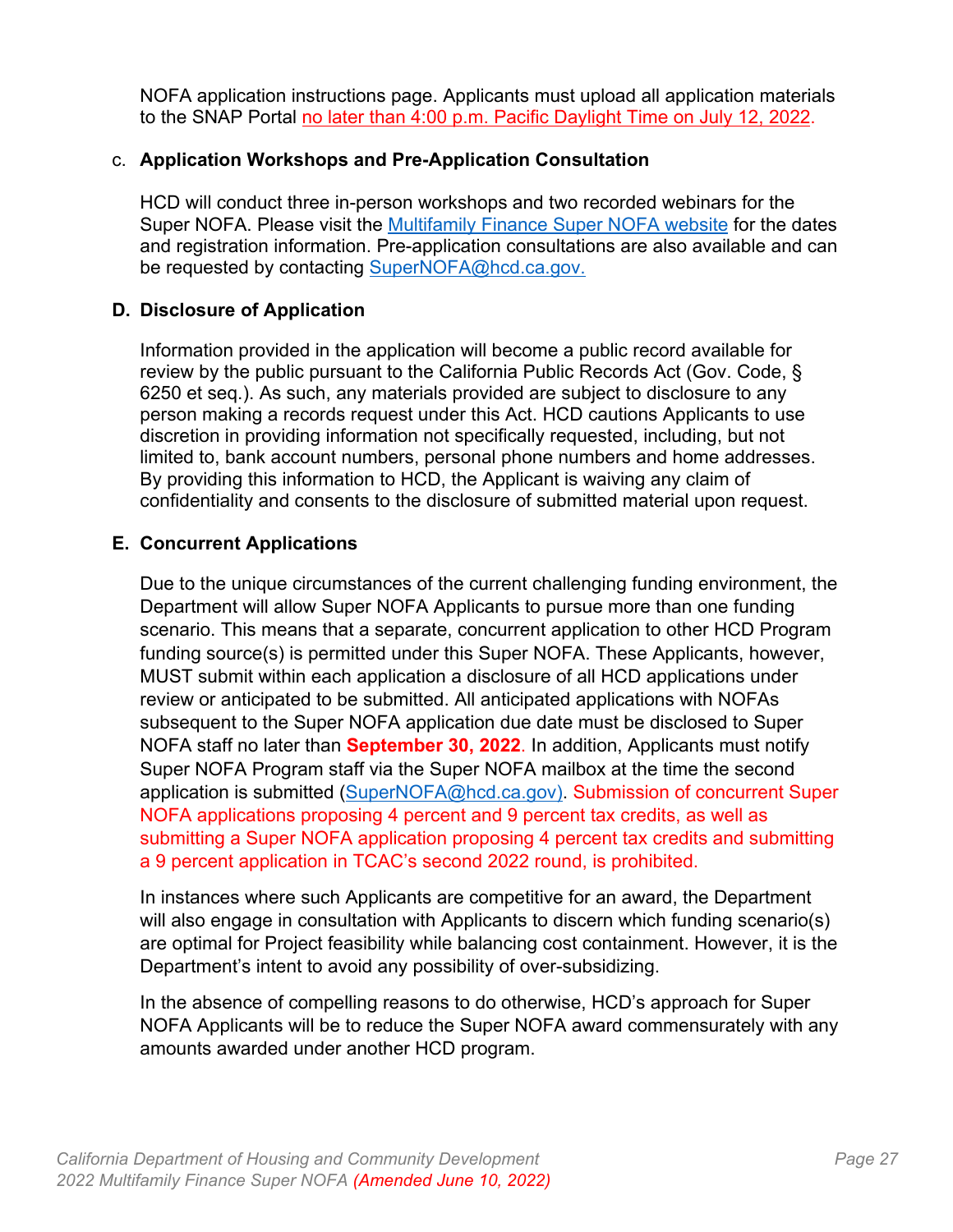## <span id="page-32-0"></span>**F. Prior Awards**

Applicants seeking to substitute previously awarded funds, including but not limited to substitutions in order to increase the amount of an award, must first withdraw their previous award in writing and provide reasonable justification that the substitution is necessary to ensure Project feasibility. A consultation with Department Program staff is required at the time of the withdrawal. Substitutions based solely upon Sponsor/Applicant preference or convenience will not be permitted. However, it is allowable for Applicants that wish to retain their previous award to apply for another funding source available within this Super NOFA, so long as the previous award is unmodified. In this case, the Department will also allow previously awarded Projects to lower their proposed income targets from one application to the next, so long as the total Unit count remains the same. The Department will restrict Units to the lowest targeting across all awarded funds and will require Projects awarded from a Program with prioritized Target Populations to maintain the special population Units (increasing Target Population and/or Restricted Units is permitted). However, for Projects proposing a reduction to AMI levels on the Unit mix, the awardee must engage with Program staff of their prior award and confirm the change does not impact Project feasibility and would not cause a reduction in awarded funds pursuant to that Program's requirements. This consultation process must begin no later than June 1, 2022.

## <span id="page-32-1"></span>**G. Significant Changes in Project After Application**

The Department will review, and score based on information provided in the application. If there is a significant departure from the application, the Department may re-evaluate the Project's score, reduce loan or grant amount, or assign negative points to the Sponsor/Applicant.

## <span id="page-32-2"></span>**IV. Universal Scoring Criteria**

#### <span id="page-32-3"></span>**A. Summary**

The criteria detailed below and summarized in the following table shall be used to rate applications:

| <b>Universal Point Score Criteria</b><br>(Used in Project ranking separate from Threshold Review) |                                                                              |                      |  |
|---------------------------------------------------------------------------------------------------|------------------------------------------------------------------------------|----------------------|--|
| <b>Criterion</b>                                                                                  |                                                                              | <b>Maximum Score</b> |  |
|                                                                                                   | Extent to Which the Project Serves Households<br>at the Lowest Income Levels | 30                   |  |
| Universal<br>Scoring Criteria                                                                     | <b>State Policy Priorities</b>                                               | 17                   |  |
|                                                                                                   | <b>Project Sponsor and Property Management</b><br>Experience                 | 20                   |  |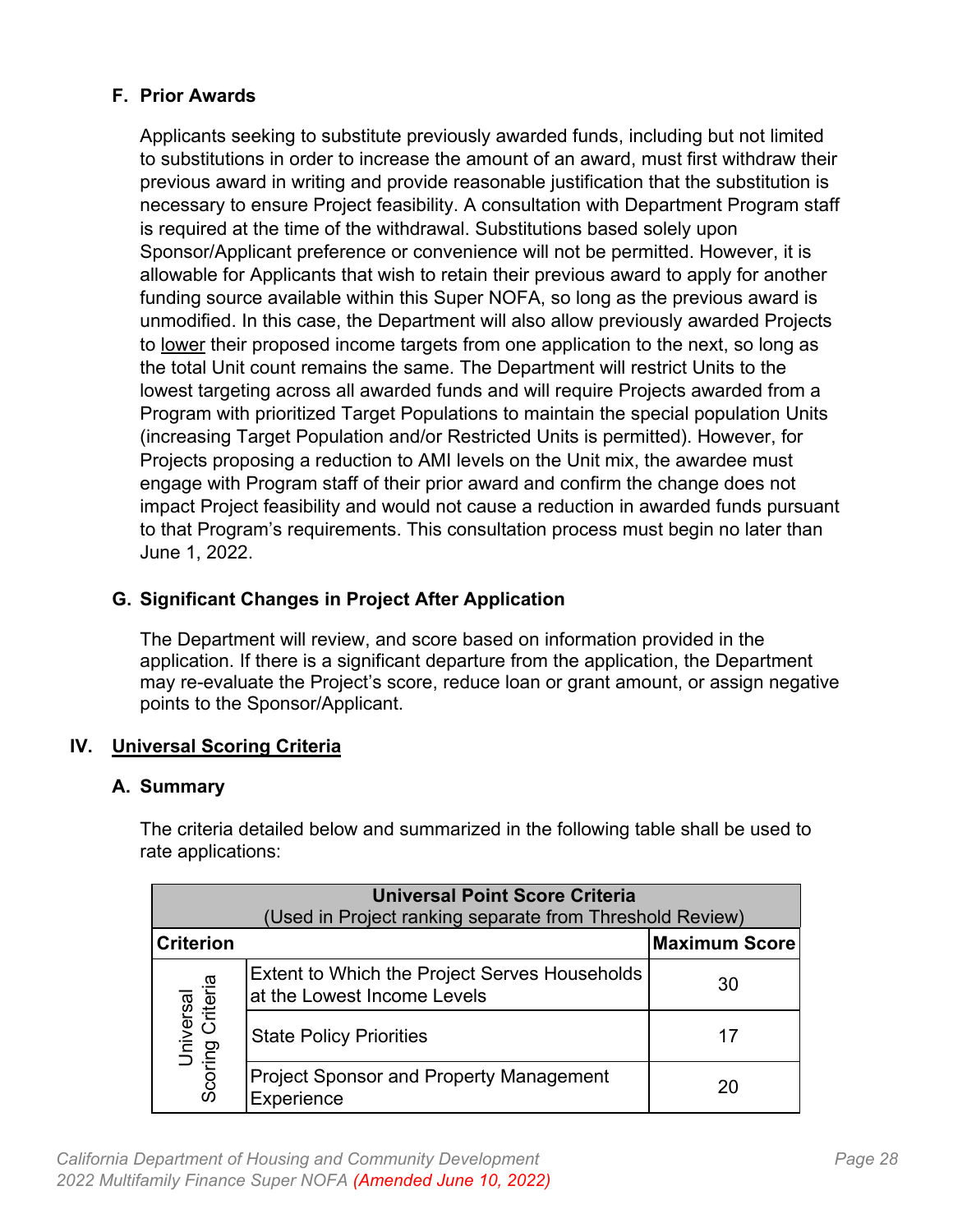| <b>Project Readiness</b>                                                           | 20  |
|------------------------------------------------------------------------------------|-----|
| Adaptive Reuse / Infill / Proximity to<br>Amenities / Sustainable Building Methods | 21  |
| <b>Cost Containment</b>                                                            | 5   |
| <b>Total Possible Universal Points</b>                                             | 113 |

#### <span id="page-33-0"></span>**B. Extent to which the Project serves households at the lowest income levels (30 points maximum)**

Applications will be scored based on the percentage of Restricted Units limited to various percentages of AMI, adjusted by household size, and as follows:

- 1. A maximum of 30 points will be awarded based on the Lowest Income Points Table below.
- 2. The "Percent of AMI" category may be used only once. For instance, 50 percent of Restricted Units at 50 percent of AMI cannot be used twice for 100 percent of Units at 50 percent AMI and receive 25 points, nor can 50 percent of Restricted Units at 50 percent of AMI for 12.5 points and 40 percent of Restricted Units at 50 percent of AMI be used for an additional 10 points. However, the "Percent of Restricted Units" may be used multiple times. For example, 50 percent of Restricted Units at 50 percent of AMI for 12.5 points may be combined with another 50 percent of Restricted Units at 45 percent of AMI to achieve the maximum points.
- 3. Point values that are only available to Projects in Rural Areas are marked with an asterisk.

| <b>Lowest Income Points Table</b>      |     |      |          |      |      |       |     |     |                |
|----------------------------------------|-----|------|----------|------|------|-------|-----|-----|----------------|
| <b>Percent of AMI</b>                  |     |      |          |      |      |       |     |     |                |
|                                        |     | 55%  | 50%      | 45%  | 40%  | 35%   | 30% | 25% | 20% &<br>below |
| <b>Percent of</b><br><b>Restricted</b> | 50% | $5*$ | $12.5*$  | 16.9 | 17.5 | 18.75 | 30  | 30  | 30             |
| <b>Units</b>                           | 45% | $5*$ | $11.25*$ | 16.9 | 17.5 | 18.75 | 30  | 30  | 30             |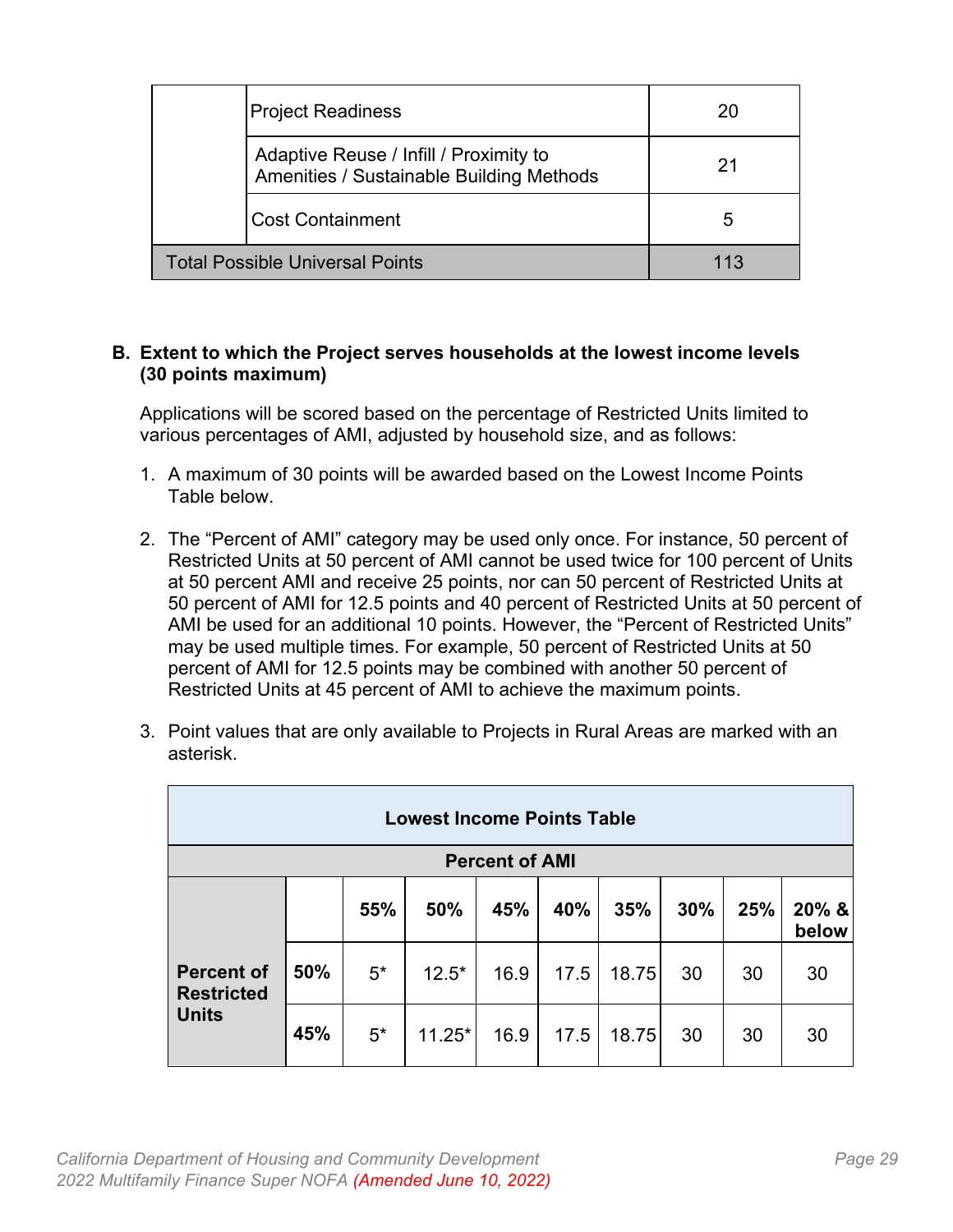| 40% | $5^*$   | 10              | 15    | 17.5            | 18.75 27.5 |       | 30   | 30 |  |
|-----|---------|-----------------|-------|-----------------|------------|-------|------|----|--|
| 35% | $4.4*$  | 8.75            | 13.15 | 17.5            | 18.75      | 25    | 27.5 | 30 |  |
| 30% | $3.75*$ | 7.5             | 11.25 | 15              | 18.75      | 22.5  | 25   | 30 |  |
| 25% | $3.15*$ | 6.25            | 9.4   | 12.5            | 15.65      | 18.75 | 21.9 | 25 |  |
| 20% | $2.5*$  | $5\phantom{.0}$ | 7.5   | 10              | 12.5       | 15    | 17.5 | 20 |  |
| 15% | $1.9*$  | 3.75            | 5.65  | 7.5             | 9.4        | 11.25 | 13.1 | 15 |  |
| 10% | $1.25*$ | 2.5             | 3.75  | $5\overline{)}$ | 6.25       | 7.5   | 8.75 | 10 |  |

To receive any points in this category, at least 10 percent of the Restricted Units must be restricted to households with incomes not exceeding 30 percent of AMI.

Deeply Affordable Units under this paragraph (2) - those Units with up to 30 percent AMI targeting - cannot be concentrated among a Project's smaller Units. They must be distributed proportionately across all Unit sizes, or, alternately, more heavily represented among larger Units. To ensure a proportional spread of deeply Affordable Units, at least 10 percent of the larger Units in the Project must be provided at 30 percent of AMI, as applicable. So long as the Applicant meets the 10 percent standard Project-wide, the 10 percent standard need not be met among all the smaller Units.

| 60 Total Units in Project | <b>Required ELI Units</b><br>$(30\%$ AMI) |
|---------------------------|-------------------------------------------|
| 18 three-bedroom          | 2 Units                                   |
| 21 two-bedroom            | 3 Units                                   |
| 21 one-bedroom            | 1 Unit                                    |
| Total (10%)               | 6 Units                                   |

Example: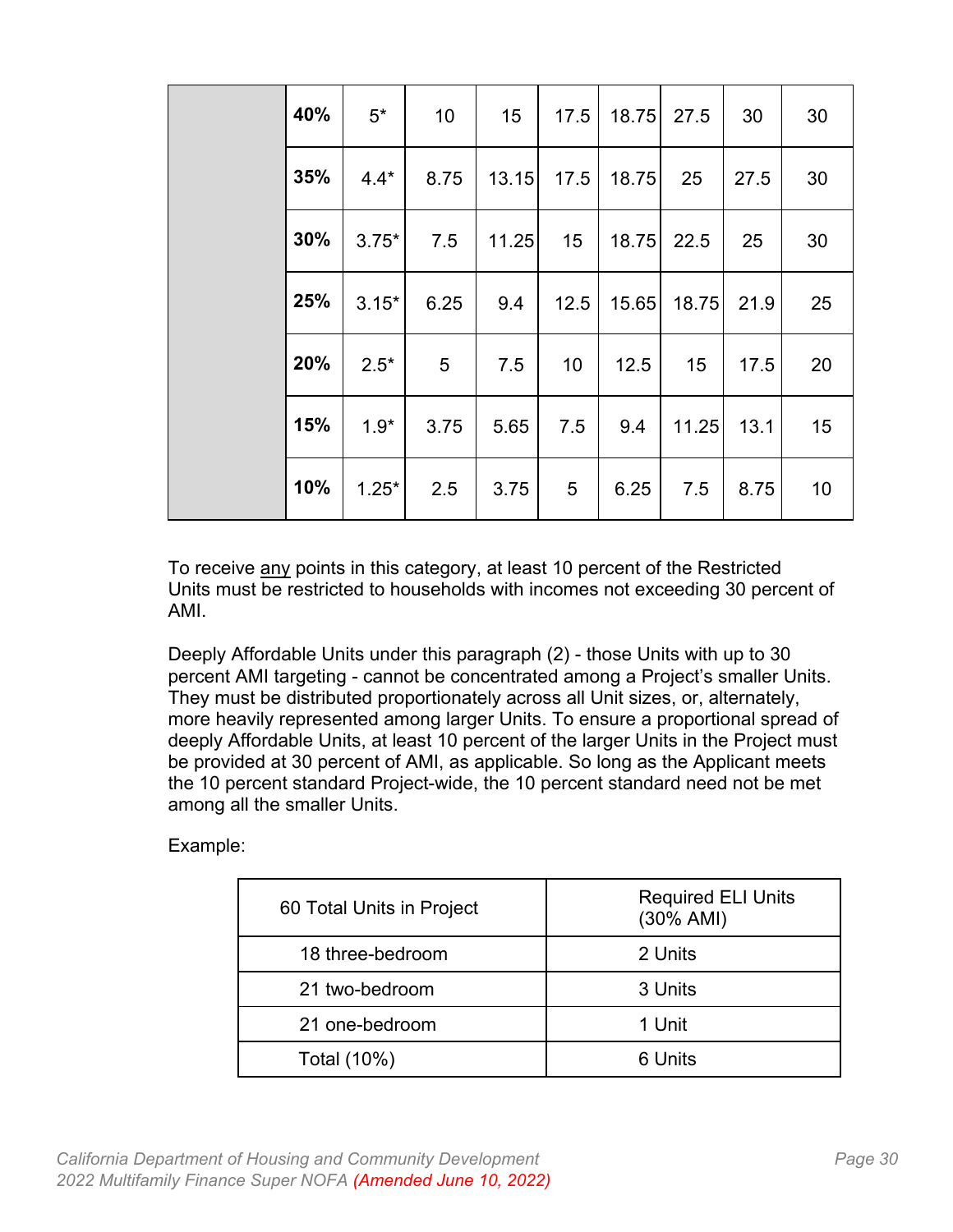In Projects that rely on renewable project-based rental assistance contracts to maintain Fiscal Integrity consistent with the targeted income limits (and associated tenant Rents), scores will be based on the applicable income and Rent limits.

#### <span id="page-35-0"></span>**C. State Policy Priorities (17 points maximum)**

1. Five points will be awarded for Projects located in a "High Resource" or "Highest Resource" Area as shown on the TCAC/HCD Opportunity Area Map

MHP Senior Projects do not qualify for High/Highest Resource Area points unless they also qualify as MHP Special Needs Projects with at least 25 percent Department-restricted Special Needs Units. These may also qualify under the MHP Senior set-aside if they meet the eligibility requirements under MHP Guidelines section 7302(e)(2).

Once Projects receiving 5 points pursuant to paragraph (1) have been ranked according to the scoring criteria and as further described in a NOFA and recommended for award in the amount of 50 percent of all Program funds available in a NOFA, remaining Projects shall *not* receive 5 points for meeting the requirements of this paragraph.

To the extent possible, the Department will aim to achieve 50 percent High and Highest Resource Area Projects under VHHP and FWHG-funded Projects.

An Applicant may choose to utilize the applicable census tract, or census block group, or resource designation from the TCAC/HCD Opportunity Area Maps in effect when the initial site control (pursuant to UMR section 8303(a)) was obtained up to seven calendar years prior to the application.

2. Total Percentage of Super NOFA-funded<sup>[8](#page-35-1)</sup> Units Serving Special Needs Populations, Agricultural Households (10 points maximum)

| Chronically Homeless, Homeless via CES <sup>9</sup> Other Special<br><b>Needs, Agricultural Households</b> |           |  |  |
|------------------------------------------------------------------------------------------------------------|-----------|--|--|
| Total percent of Super NOFA-funded Units                                                                   | Points    |  |  |
| $25%+$                                                                                                     | 10 points |  |  |
| 16-24%                                                                                                     | 9 points  |  |  |
| 10-15%                                                                                                     | 8 points  |  |  |

<span id="page-35-1"></span>*<sup>8</sup> Super NOFA-funded Units means a request of funding for Units by the Designated Program(s) under this Super NOFA. This does not include any Units funded under a prior round of any program funding.* 

<span id="page-35-2"></span><sup>9</sup> *Coordinated Entry System (CES)*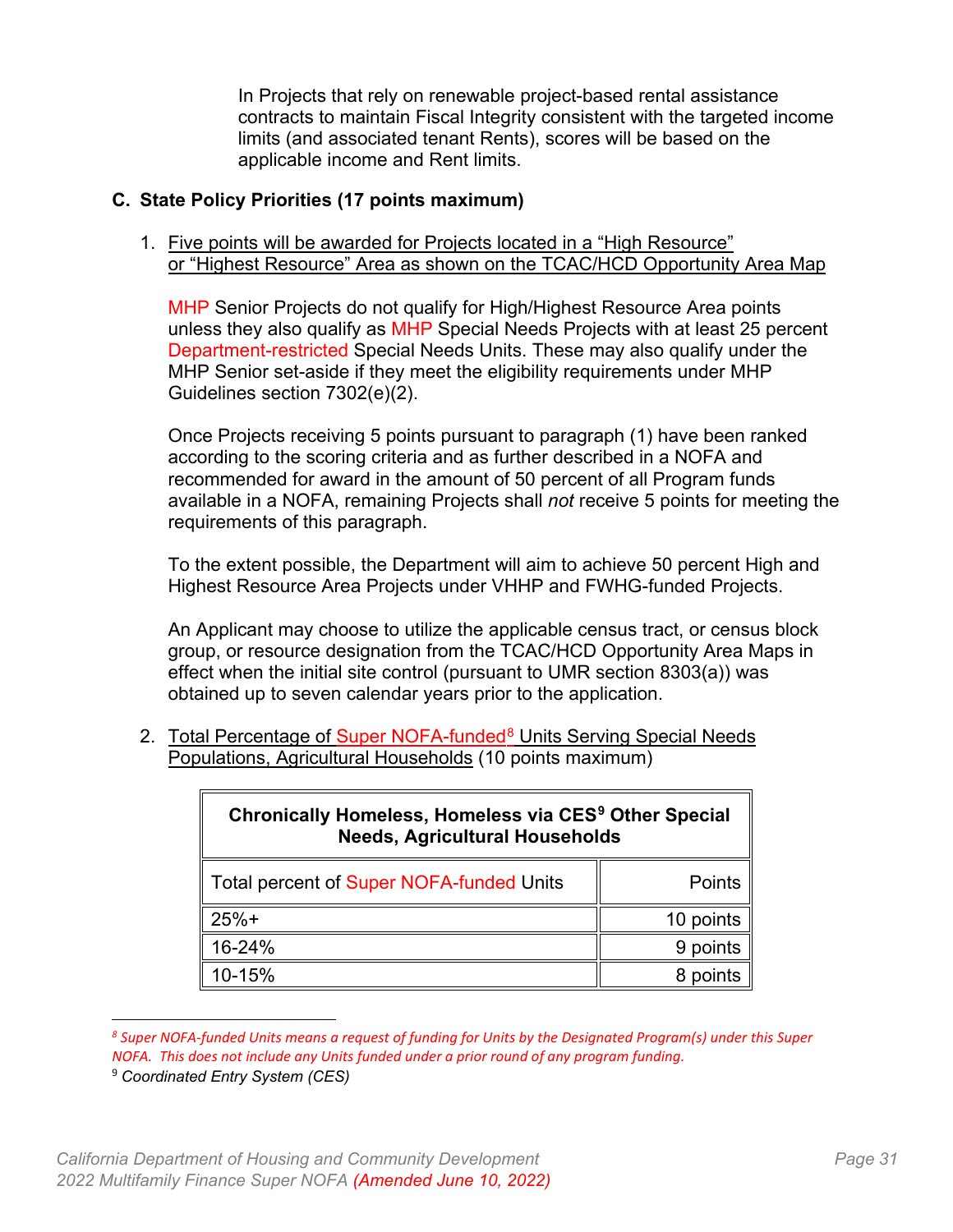**Note:** Per Threshold Criteria for FWHG, the Project shall meet the minimum percent of Assisted Units as defined in each NOFA. See NOFA for current minimum percent of Agricultural Household Assisted Units. Also see VHHP Guidelines Section 201 (f) through (i) for VHHP subpopulation threshold percentages.

#### Under this category, applications requesting IIG Program funds only and no other Super NOFA funds will automatically receive 10 points.

Under this category, Rehabilitation Projects are scored differently from new construction. Rehabilitation Projects will automatically receive 10 points. To receive these points, the Project shall maintain any Chronically Homeless, Homeless, other Special Needs, and Agricultural Households population restrictions pursuant to an existing Regulatory Agreement, deed restriction, or similar encumbrance. Any existing income, Rent, and population restrictions must be documented in the application. No permanent relocation shall be permitted unless reviewed and approved by the Department.

Rehabilitation Projects must also meet the following conditions:

- a. The Project qualifies as At High Risk or involves the conversion of single occupancy Units without kitchens and/or bathrooms to Units with kitchens and bathrooms; and
- b. The contract for Rehabilitation work equals or exceeds \$60,000 per Unit in hard construction costs. Hard construction costs mean costs included in a construction contract but excluding general requirements, profit and overhead.

#### 3. Public Excess Lands (2 points maximum)

Two points will be awarded if a new construction Project is located on a site selected under **Executive Order N-06-19** to enter into a ground lease with the state to create affordable housing on excess state-owned property.

#### <span id="page-36-0"></span>**D. Project Sponsor/Applicant and Property Management Experience (20 points maximum)**

NOTE: For applications requesting IIG funds only, Applicant experience is evaluated. For applications requesting IIG plus another Designated Program funds (e.g., MHP), Applicant experience is evaluated for IIG, and Sponsor experience is evaluated for MHP (in this example, Applicant and Sponsor may or may not be the same entity).

"Projects" as used in paragraph (1) and (2) below means Rental Housing Developments of over ten Affordable Units that are subject to a recorded Regulatory Agreement, or, in the case of housing on Indian Country, where federal HUD funds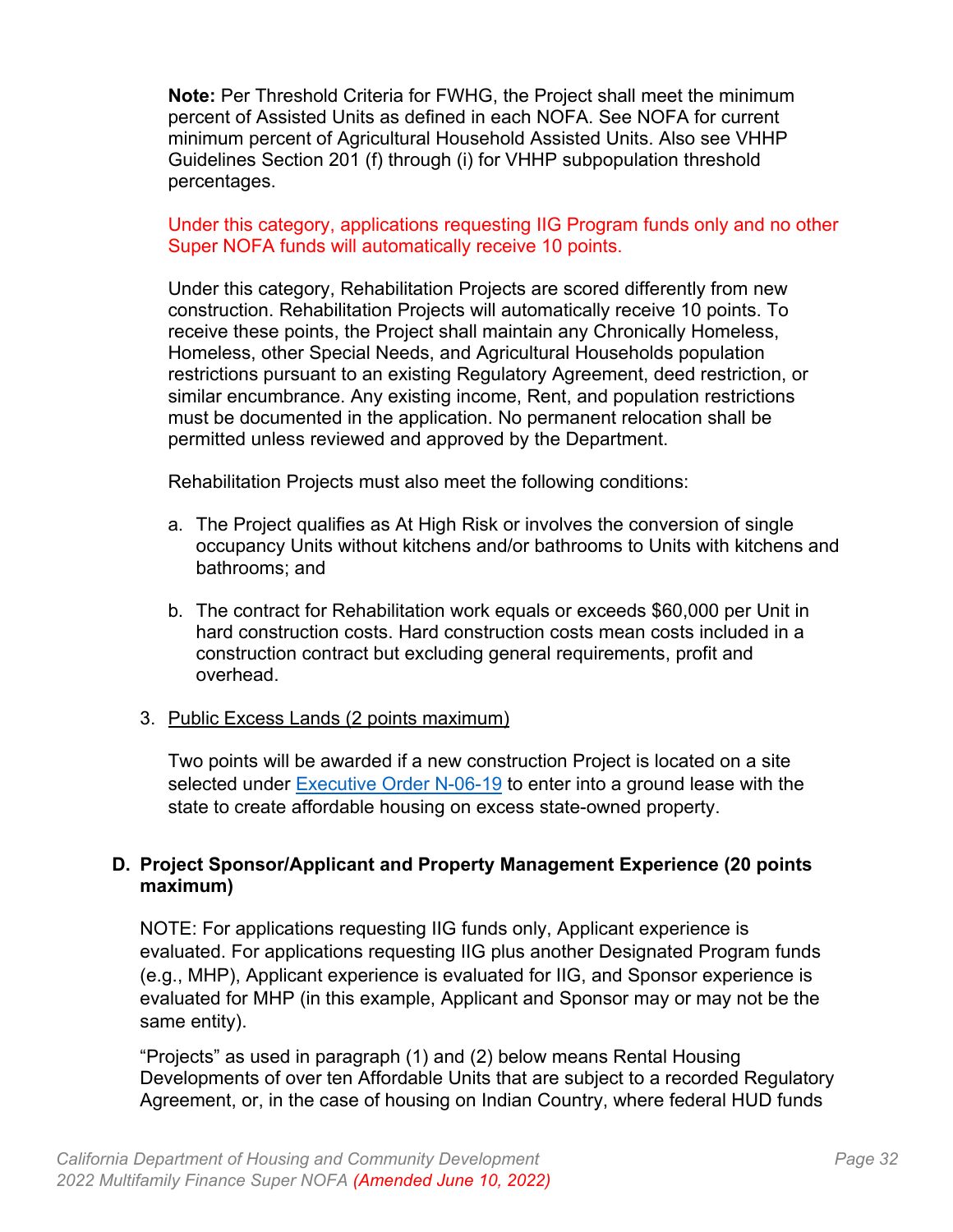have been utilized in affordable rental developments. Points in paragraphs (1) and (2) will be awarded in the highest applicable category and are not cumulative. For points to be awarded in paragraph (2), an enforceable management agreement executed by both parties for the subject application must be submitted at the time of application.

By applying for and receiving points in these categories, Applicants certify that the property shall be owned and managed by entities with equivalent experience scores for the entire Regulatory Agreement period.

1. Development and Ownership Experience. Applications will be scored based on the number of subsidized rental housing Projects (including tax credit Projects) that the Sponsor/Applicant has completed and operated and whether the Sponsor/Applicant is subject to penalties pursuant to paragraph (3) below.

For completed Projects, a Sponsor/Applicant may include the experience of its controlled affiliated entities or its principals (e.g., employed by, and under the control of the Sponsor/Applicant and responsible for managing development activities), but not the experience of non-management board members. A Sponsor/Applicant may include the experience of a partner (e.g., Joint Venture partners pursuant to Appendix A of the Guidelines) to gain experience points; however, the experienced partner must have a controlling interest in the Project's ownership and a substantial and continued role in the Project's ongoing operations, as evidenced in the organizational documents for the owner. Experience among partners shall not be aggregated. Any change in the ownership that reduces the Sponsor's/Applicant's role shall require prior written approval by the Department.

If a Sponsor/Applicant relies upon the experience of its Principal for scoring, documentation of the Principal's experience is required as set forth in the NOFA and application.

The experience of an Emerging Developer's principal shall not be used to qualify an Emerging Developer Sponsor/Applicant for maximum development and ownership experience points. An Emerging Developer cannot have developed, owned, or operated more than three (3) Affordable Housing Developments. If the experience of an Emerging Developer's principal is used for scoring and exceeds three (3) Affordable Housing Developments, the Sponsor/Applicant does not meet the qualifications of an Emerging Developer.

To receive points under this paragraph the following conditions must be met:

a. Submit a certification that the Projects for which points are requested have maintained Fiscal Integrity for the year in which each Rental Housing Development's last financial statement has been prepared, a positive operating cash flow from typical residential income alone and have funded reserves in accordance with the partnership agreement and any applicable loan documents.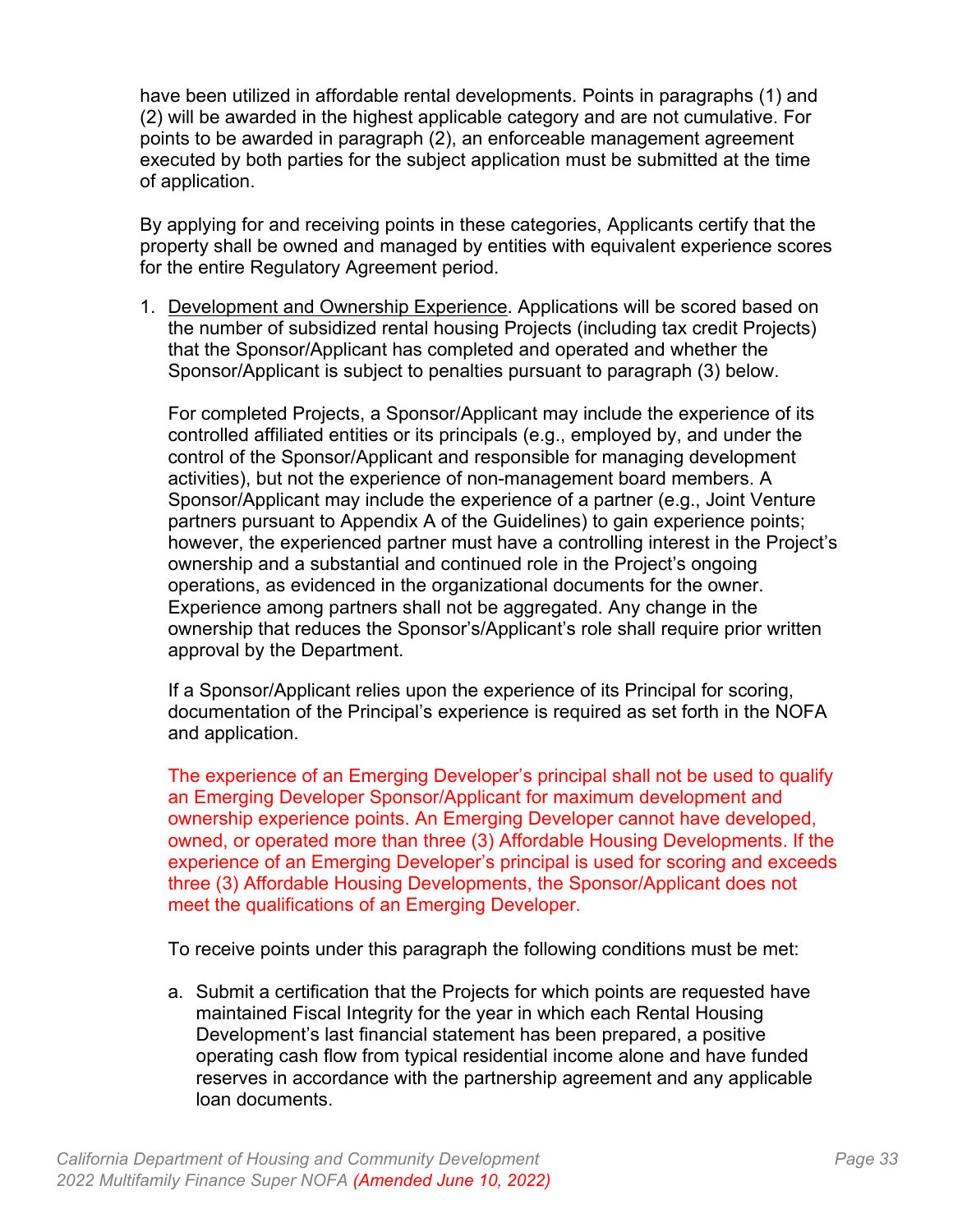To obtain points for Projects previously owned, a certification must be submitted with respect to the last full year of ownership by the Sponsor/Applicant, along with verification of the number of years that the Project was owned by that Sponsor/Applicant. To obtain points for Projects previously owned, the ending date of ownership or participation must be no more than ten years from the application deadline.

Points are available as follows:

| 3-4 projects in service more than 3 years, of which 1 shall<br>be in service more than 5 years and 2 shall be Department-<br>regulated or projects utilizing low-income housing tax<br>credits allocated by TCAC                                                                                                                                                                                                                                                                                                                                                                                | 10 points |  |  |
|-------------------------------------------------------------------------------------------------------------------------------------------------------------------------------------------------------------------------------------------------------------------------------------------------------------------------------------------------------------------------------------------------------------------------------------------------------------------------------------------------------------------------------------------------------------------------------------------------|-----------|--|--|
| 5 or more projects in service more than 3 years, of which 1<br>shall be in service more than 5 years and 2 shall<br>be Department-regulated or projects utilizing low-income<br>housing tax credits allocated by TCAC                                                                                                                                                                                                                                                                                                                                                                           | 15 points |  |  |
| For Special Needs Projects or Community-Based Developers only with<br>experience serving Target Population(s) proposed to be served in the<br>application, points are available as described above or as follows:                                                                                                                                                                                                                                                                                                                                                                               |           |  |  |
| For Special Needs projects:<br>4 or more Special Needs Projects in service more<br>than 3 years, of which 1 shall be Department-<br>regulated or a project utilizing low-income housing<br>tax credits allocated by TCAC.<br>For Community-Based Developers:<br>4 or more projects in service more than 3 years, of<br>which 1 shall be Department-regulated or a project<br>utilizing low-income housing tax credits allocated by<br>TCAC.<br>The property manager shall have three or more years'<br>experience serving the Target Population(s) proposed to be<br>served in the application. | 15 points |  |  |

Pursuant to Section 7303 of the MHP Guidelines, Applicants with fewer than four active Rental Housing Developments in service more than three years shall contract with a bona-fide management company which itself earns a minimum total of five Property Management Experience points at the time of application.

b. To obtain development and ownership experience points, Tribal Entities, Community-Based Developers or Emerging Developers may contract with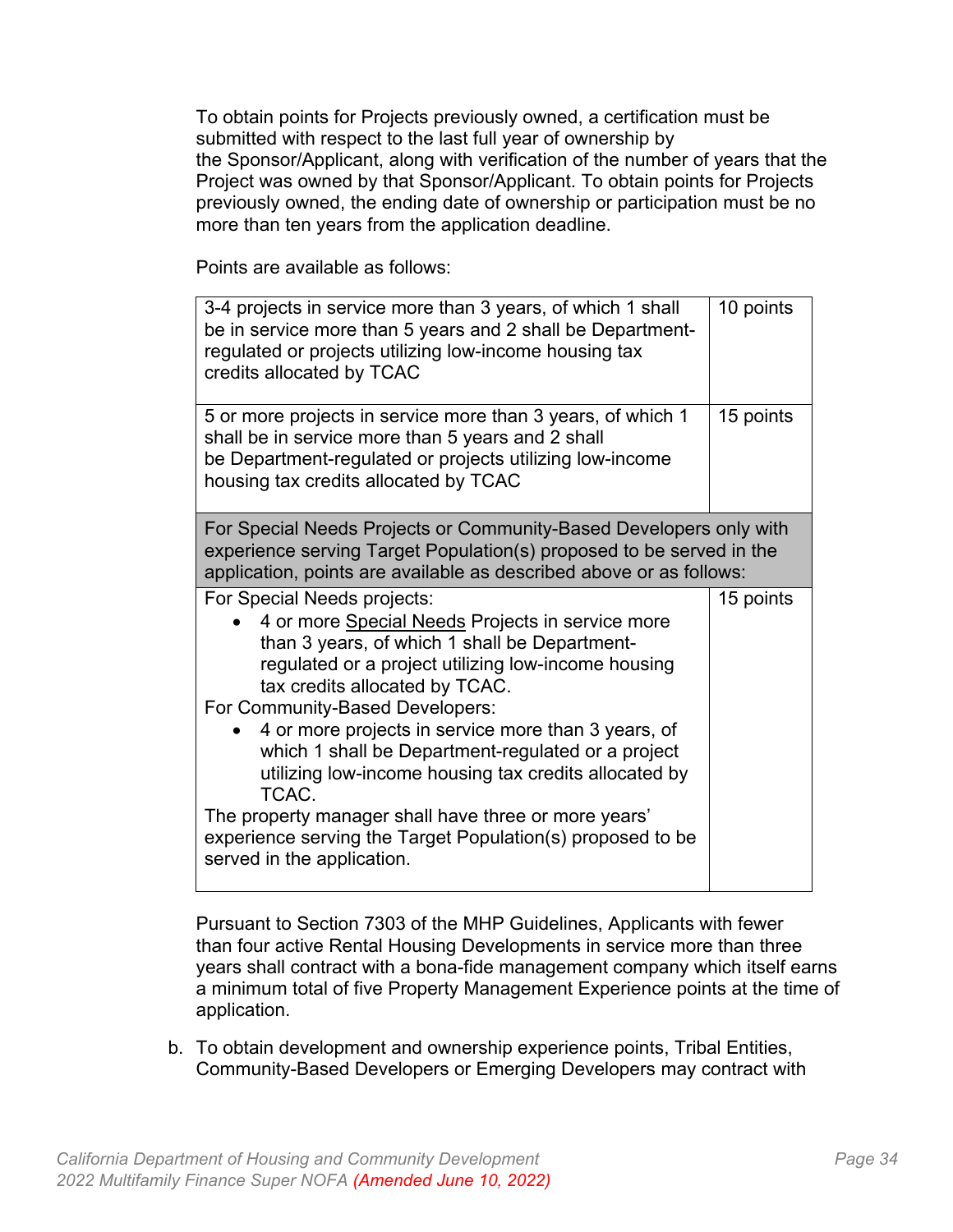a Developer who will not be the Project owner and may receive points commensurate with the Developer's experience pursuant to (a) above.

For purposes of this subparagraph only, a Developer is defined to include an entity pre-approved by the Department that has developed but not owned the requisite number of projects described in (a above and that provides the certification described in (a) above for the projects for which experience points are requested. If the projects for which the entity requests experience points do not include two Department-regulated projects in service more than three years, the Tribal Entity shall also contract with a bona-fide management company which itself earns a minimum total of 5 Property Management Experience points at the time of application. For this purpose, only, "develop" shall mean developing the project scope and timeline, securing financing, hiring, or performing the services of a general contractor, and overseeing completion of construction and placement in service as well as asset managing the project for at least three years after construction completion. When seeking the Department's pre-approval, the entity shall provide fully executed copies of contracts demonstrating the Department's criteria for "develop" as specified above have been met.

The contract shall be in effect at least until the Project's stabilized occupancy (90 percent occupancy for single room occupancy (SRO) and Special Needs Projects and 95 percent for all other projects), completion of all permanent loan closings, and achievement of all stabilization milestones of the Project's ownership agreement. Tribal Entities exercising the option under this subparagraph (B) to contract with a Developer for these experience points shall also contract for asset management for at least the term of the 15-year federal compliance period with an entity that has provided three years of asset management for at least two Department-regulated Projects.

- 2. Property Management Company Experience. To receive points under this paragraph, the property management company must meet the following conditions:
	- a. To obtain points for projects previously managed, the ending date of the property management role must be no more than ten years from the application deadline. In addition, the property management experience with a project shall not pre-date the project's construction completion date.

Points are available as follows:

| 6-10 projects managed over 3 years, of which 2 shall     | $\vert$ 3 points |
|----------------------------------------------------------|------------------|
| be Department-regulated or projects utilizing low-income |                  |
| housing tax credits allocated by TCAC                    |                  |
|                                                          |                  |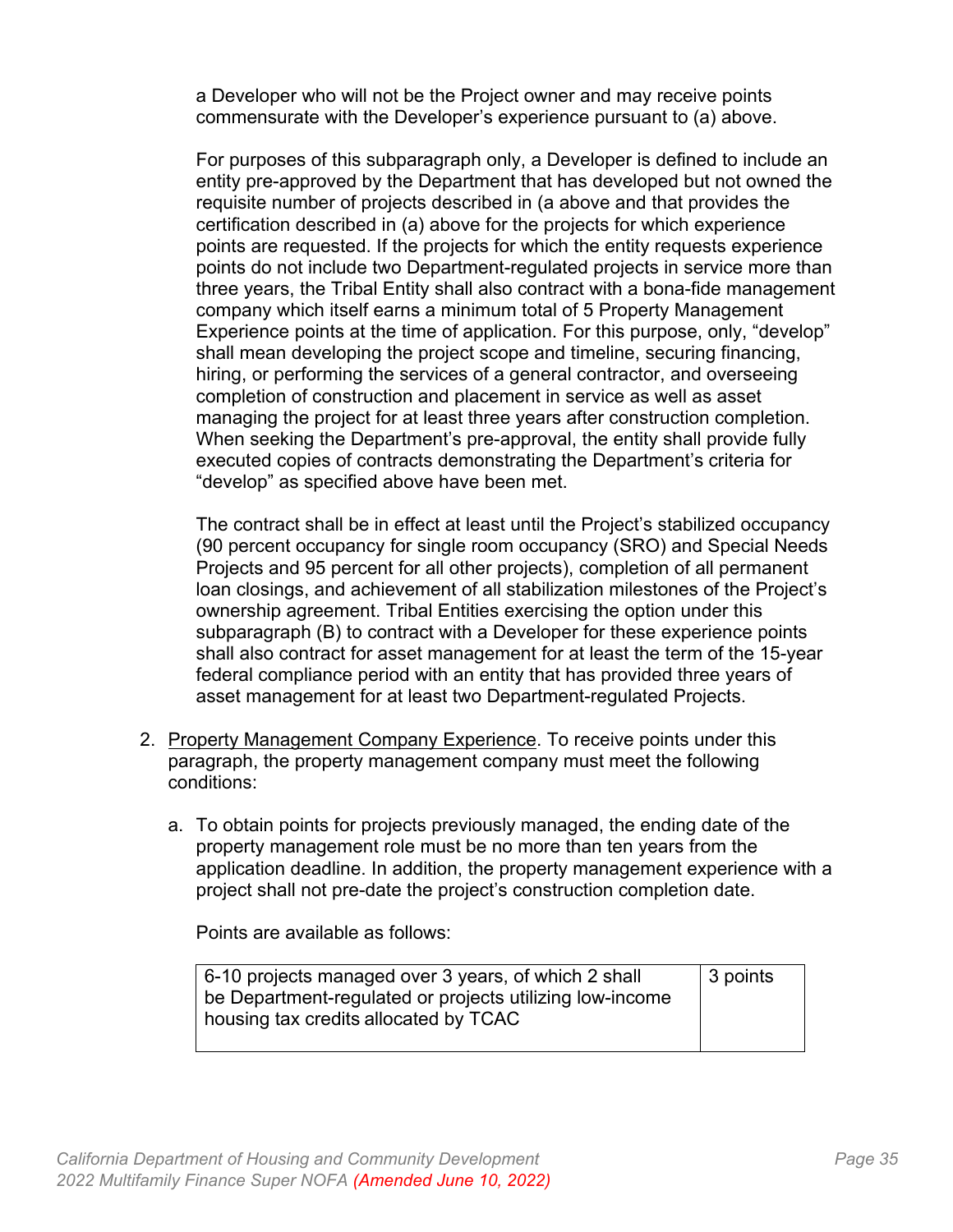| 11 or more projects managed over 3 years, of which 2<br>shall be Department-regulated or projects utilizing low-<br>income housing tax credits allocated by TCAC                                                                                                                                                                                                                                                                              | 5 points |  |
|-----------------------------------------------------------------------------------------------------------------------------------------------------------------------------------------------------------------------------------------------------------------------------------------------------------------------------------------------------------------------------------------------------------------------------------------------|----------|--|
| For Special Needs Projects and for Community-Based Developers,<br>points are available as described above or as follows:                                                                                                                                                                                                                                                                                                                      |          |  |
| For Special Needs projects:<br>• 4 or more Special Needs Projects in service more<br>than 3 years, of which 1 shall be Department-<br>regulated or a project utilizing low-income housing<br>tax credits allocated by TCAC.<br>For Community-Based Developers:<br>4 or more projects in service more than 3 years, of<br>which 1 shall be Department-regulated or a project<br>utilizing low-income housing tax credits allocated by<br>TCAC. | 5 points |  |

When contracting with an experienced property management company under the terms of paragraphs (1) or (2) above, the Sponsor/Applicant or property co-management entity must obtain training in: project operations, on-site certification training in federal fair housing law, and manager certification in Internal Revenue Code (IRC) Section 42 Low Income Housing Credit Program requirements from a CTCAC-approved, nationally recognized entity. Additionally, the experienced property management agent or an equally experienced substitute, must remain for a period of at least three years from the construction completion date (or, for ownership transfers, three years from the sale or transfer date) to allow for at least one HCD monitoring visit to ensure the Project is in compliance with HCD requirements for inspection and monitoring contained in the Regulatory Agreement. Thereafter, the experienced property manager may transfer responsibilities to the remaining general partner or property management firm following formal written approval from HCD.

- 3. Negative Points An application will be assessed negative points based on one or more of the following:
	- a. Performance penalties assessed pursuant to the Department's [Negative Points Policy \(Administrative Notice Number 2022-01\)](https://hcd.ca.gov/sites/default/files/2022-04/Negative-Points-Policy-FINAL-33022_ADA.pdf), dated March 30, 2022, as may be amended from time to time.

If the Applicant is subject to a negative points assessment based on the criteria outlined in the Department's Negative Points Policy or is determined to be ineligible for funding, HCD shall notify the Applicant in writing in the initial point score letter.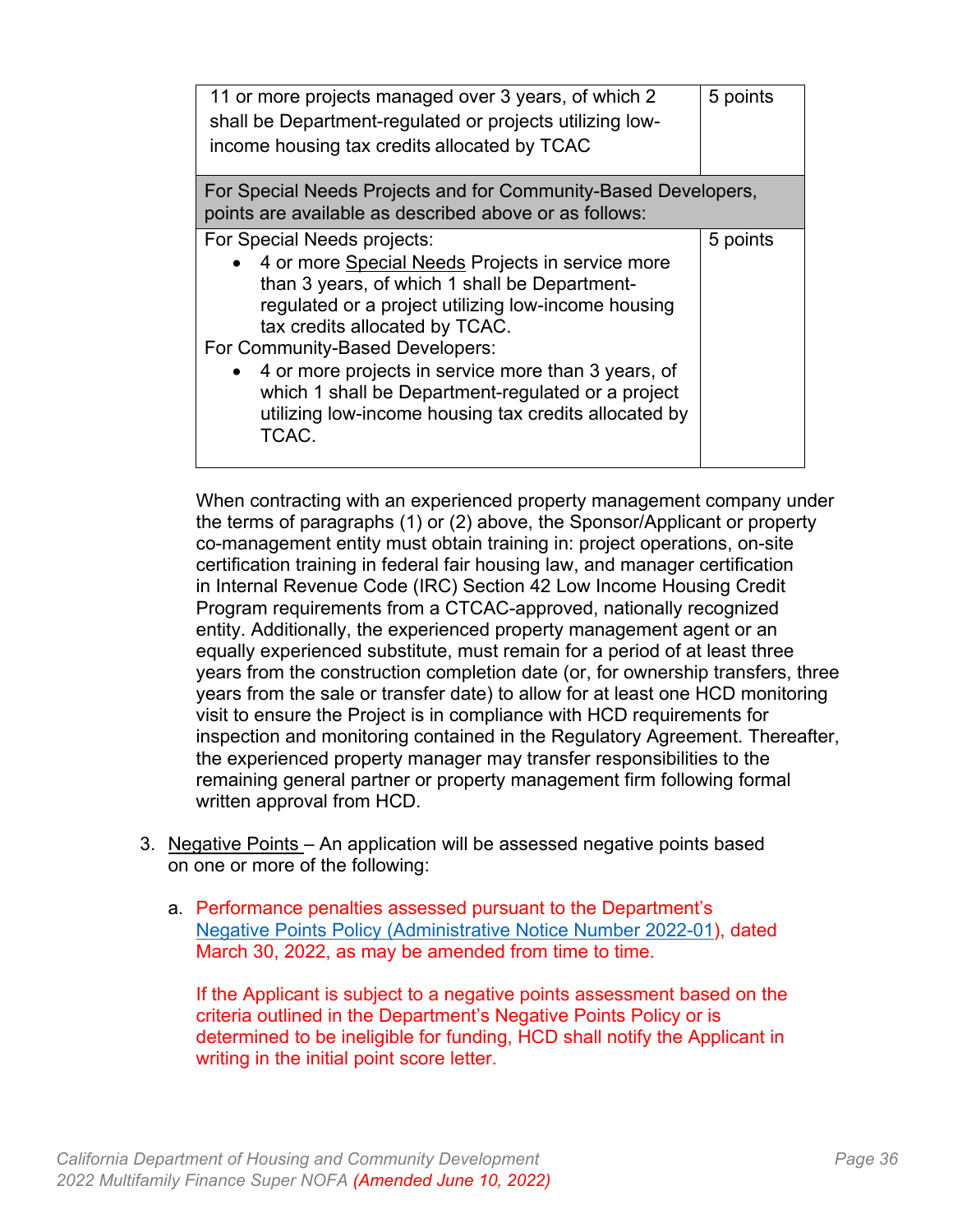b. VHHP applications where the Project Sponsor was involved in a previously funded VHHP Project(s) where there was a failure to make good faith efforts to hire Veterans for development, construction, and related jobs associated with the Project pursuant to Section 217 of the VHHP Guidelines.

Negative points will be assessed as a reduction to the score earned under paragraphs (1) and (2) above and will serve as the final score for this criterion. For example, if a Project earns 15 points under paragraph (1) Development and ownership experience and 5 points under paragraph (2) Project Management Company Experience but is assessed 3 negative points, the final score for this criterion would be 17  $(15 + 5 - 3)$ .

If the Sponsor/Applicant is subject to negative points assessment, HCD shall notify the Sponsor/Applicant in writing within the point score letter and will provide opportunity to appeal negative points assessment pursuant to the appeals process as set forth in the NOFA.

## <span id="page-41-0"></span>**E. Project Readiness (20 points maximum, negative 5 points maximum)**

Points will be awarded to Projects under each of the following rating factors as documented in the application and as indicated below. If a particular rating factor is not applicable, full points shall be awarded in that category.

- 1. Financing Commitments (10 points maximum)
	- a. Five points will be awarded for evidencing Enforceable Funding Commitments for all construction financing, excluding: funds applied for under this NOFA, an allocation of tax-exempt bonds, and 4 percent or 9 percent tax credits. For Projects with bond financing, lender commitment of bond financing is required for these points.
	- b. Five points will be awarded for evidence of Enforceable Funding Commitments for all permanent financing, grants, project-based rental assistance, and operating subsidies, excluding: funds applied for under this NOFA, an allocation of tax-exempt bonds, and 4 percent or 9 percent tax credits. For Projects with bond financing, any applicable permanent lender commitment of bond financing is required for these points.

For both construction financing commitments and permanent financing commitments, the assistance will be deemed to be an Enforceable Funding Commitment as this term is defined in Appendix A of the Guidelines, if it has been awarded to the Project or if the Department approves other evidence that the assistance will be reliably available. Contingencies in commitment documents based upon the receipt of an allocation of tax-exempt bonds, 4 percent tax credits or 9 percent tax credits will not disqualify a source from being counted as committed.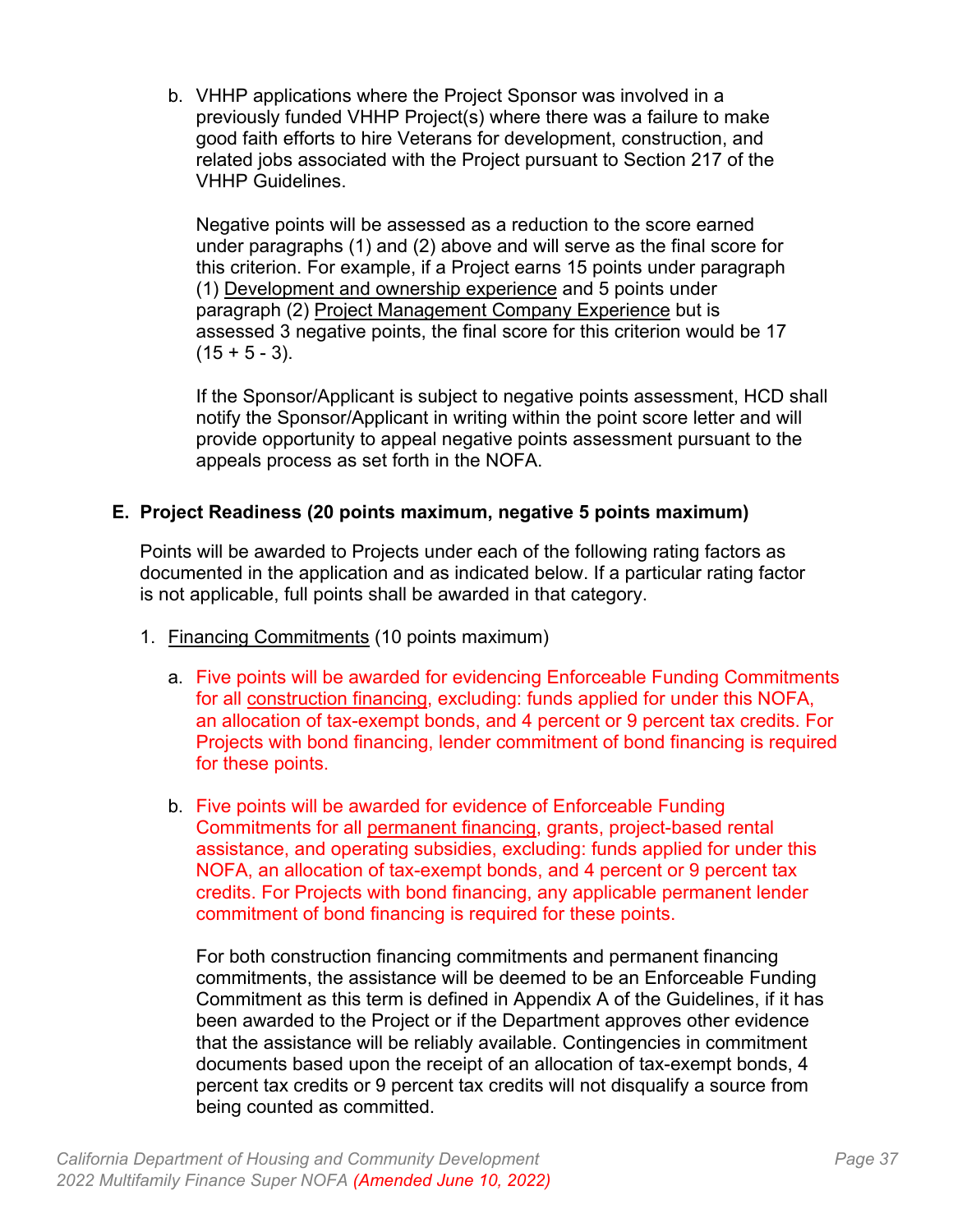To receive points under paragraphs (a) and (b) above for deferred payment financing, grant funds, or subsidies from other Department programs, these funds must be awarded prior to finalizing the preliminary point scoring of applications under this NOFA.

- 2. Local and Environmental Approvals (7 points maximum)
	- a. Land use approvals (5 points maximum) Points will be awarded under either item i, ii, or iii below.
		- i. Five points will be awarded for obtaining all land use approvals or entitlements necessary prior to issuance of a building permit, including any required discretionary approvals. Notwithstanding this requirement, design review, variances, and development agreements are not required to be completed. Project sites where the planning department confirms eligibility for streamlined ministerial approval (including but not limited to the Senate Bill 35 (2017) Streamlined Ministerial Approval Processing) are eligible for these points.

For Projects located within city limits where a FEMA Major Disaster Declaration has been made up to three years preceding the application due date, these 5 points will be awarded for certification that all necessary land use approvals or entitlements necessary prior to issuance of a building permit will be completed within 90 days of award.

For Projects located outside of city limits where a FEMA Major Disaster Declaration has been made and the local government responsible for land use approvals or entitlement review is not a city, the Applicant must, in addition to providing this certification, demonstrate to the Department's satisfaction that the Project contributes to providing housing for disaster-impacted households.

- ii. Four points will be awarded for submission of a complete application to the relevant local authorities for land use approval under a Nondiscretionary Local Approval Process, where the application has been neither approved nor disapproved.
- iii. One point will be awarded for a letter signed by a planner certified by the American Institute of Certified Planners indicating that, in their opinion, the Project meets all of the requirements for approval under a Nondiscretionary Local Approval Process, where an application has not been approved or disapproved by the local authorities.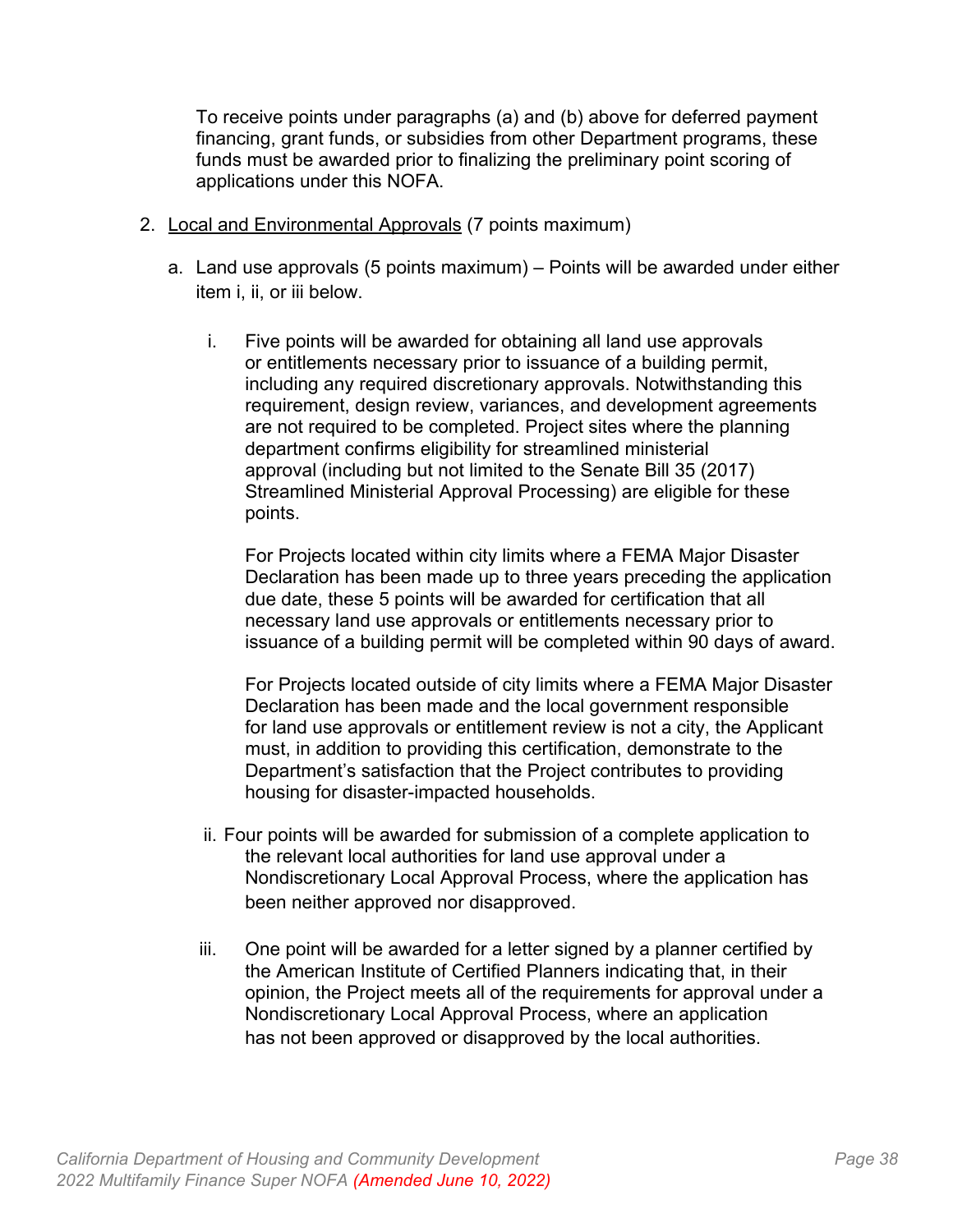b. Environmental Approvals (2 points maximum) – Points will be awarded for local certification of CEQA (California Environmental Quality Act) exemption or completion.

For Projects located within city limits where a FEMA Major Disaster Declaration has been made up to three years preceding the application due date, these 2 points will be awarded for certification that the Project is exempt from CEQA or that the CEQA review will be completed prior to the issuance of the Department's standard agreement for funds under this NOFA. For Projects located outside of city limits where a FEMA Major Disaster Declaration has been made and the local government responsible for environmental review is not a city, the Applicant must, in addition to providing this certification, and demonstrate to the Department's satisfaction that the Project contributes to providing housing for disaster-impacted households.

For Projects receiving federal funds subject to review under the National Environmental Policy Act (NEPA), a copy of the Project's Authority to Use Grant funds must be provided prior to the construction loan closing. It is not necessary to have the Authority to Use Grant Funds at application stage.

- 3. Organizational Documents (3 points maximum) Points will be awarded if the ultimate borrowing entity or IIG-only Recipient, including all affiliated entities, is fully formed and all required organizational documents are submitted with the application.
- 4. TCAC Hybrid Projects Five points will be subtracted for a Project utilizing lowincome housing tax credits that will be part of an application to TCAC seeking hybrid tiebreaker incentives.

#### <span id="page-43-0"></span>**F. Adaptive Reuse / Infill / Proximity to Amenities / Sustainable Building Methods (21 points maximum)**

Applications will receive 5 points for each of paragraphs (1), (3), (4) and 6 points for paragraph (2) of the following four conditions, up to a maximum of 21 points as defined below:

- Infill development and Net Density
- Proximity to amenities
- Broadband access
- Sustainable building methods
- 1. Infill development and Net Density. Five points will be awarded for infill development, including adaptive reuse of a vacant and underutilized nonresidential building located in a developed area served with public infrastructure. The Project must meet one of the following requirements of (a) or (b) below: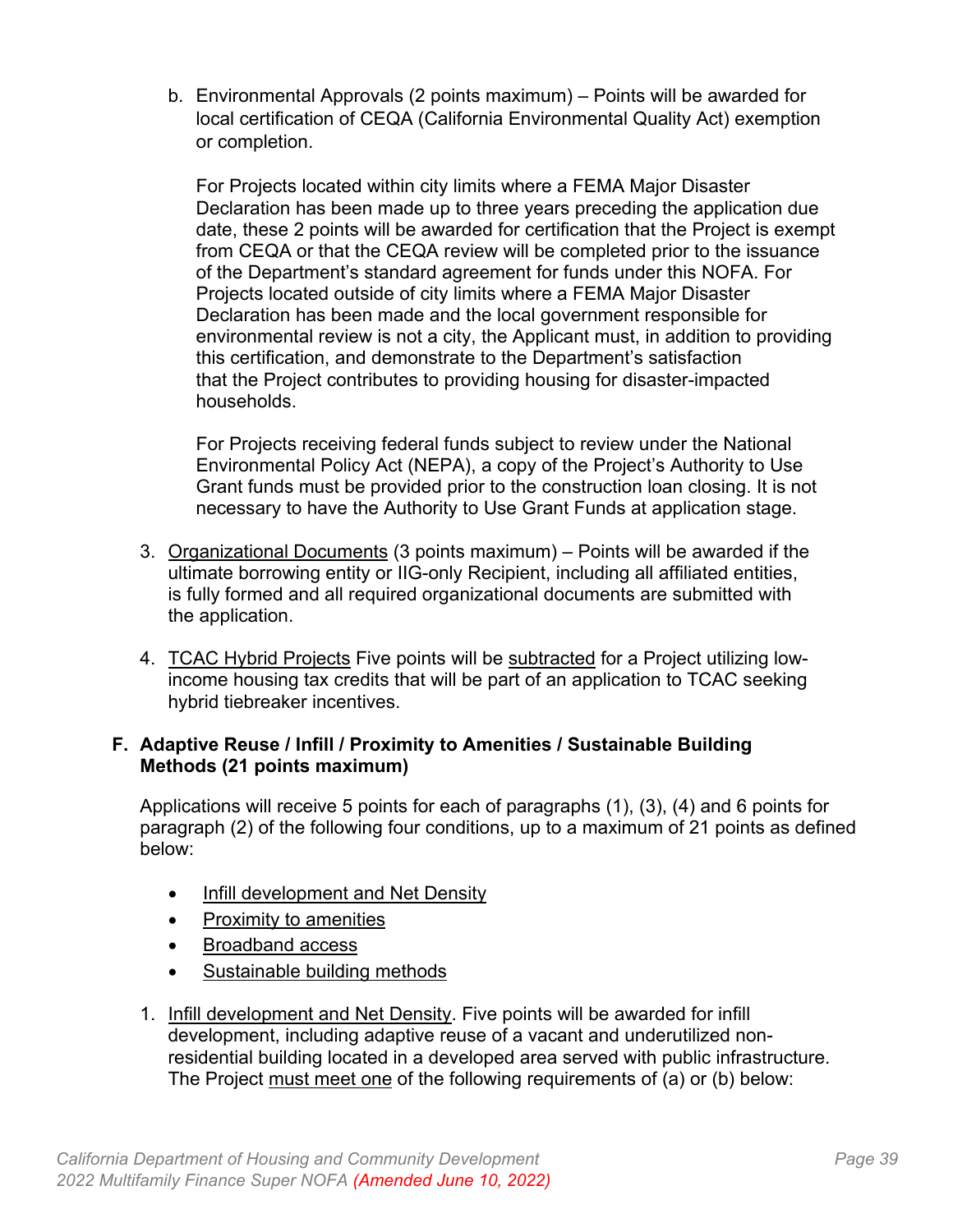- a. Located on a site where either:
	- i. At least 75 percent of the site was previously improved (including areas where improvements have been demolished) or used for any use other than Open Space, agriculture, forestry, or mining waste storage; or
	- ii. At least 75 percent of the perimeter of the site's adjoining parcels that are developed with Urban Uses (residential, commercial, industrial, public institutional, transit or transportation passenger facility use, or retail use, or any combination of those uses) but not including lands used for agricultural uses or parcels in excess of 15,000 square feet in size and containing only one single family residence, or is separated from parcels that are developed with Urban Uses only by an improved public right-of-way. In calculating this percentage, perimeters bordering navigable bodies of water and improved Parks shall not be included; or
	- iii. The combination of at least 50 percent of site area as previously improved (including areas where improvements have been demolished) or used for any use other than Open Space, agriculture, forestry, or mining waste storage, and at least 50 percent of the perimeter of the site adjoining parcels that are developed with Urban Uses or is separated from parcels that are developed with Urban Uses only by an improved public right-of-way. In calculating this percentage perimeters bordering navigable bodies of water and improved Parks shall not be included.
- b. Developed at average residential Net Densities on the parcels to be developed that are greater than the densities described below:
	- i. For an incorporated city within a nonmetropolitan county and for a nonmetropolitan county that has a micropolitan area:  sites allowing at least 20 Units per acre.
	- ii. For an unincorporated area in a nonmetropolitan county not included in clause (i):  sites allowing at least 15 Units per acre.
	- iii. For a suburban jurisdiction:  sites allowing at least 25 Units per acre.
	- iv. For a jurisdiction in a metropolitan county:  sites allowing at least 45 Units per acre.
	- v. For a Rural Area: sites allowing at least 15 Units per acre.
- 2. Proximity to amenities. Maximum of 6 points, may combine options under (a) and (b):
	- a. Projects will receive 1/3 point per site amenity point that would be awarded under TCAC Regulations, Title 4 CCR, Division 17, Chapter 1,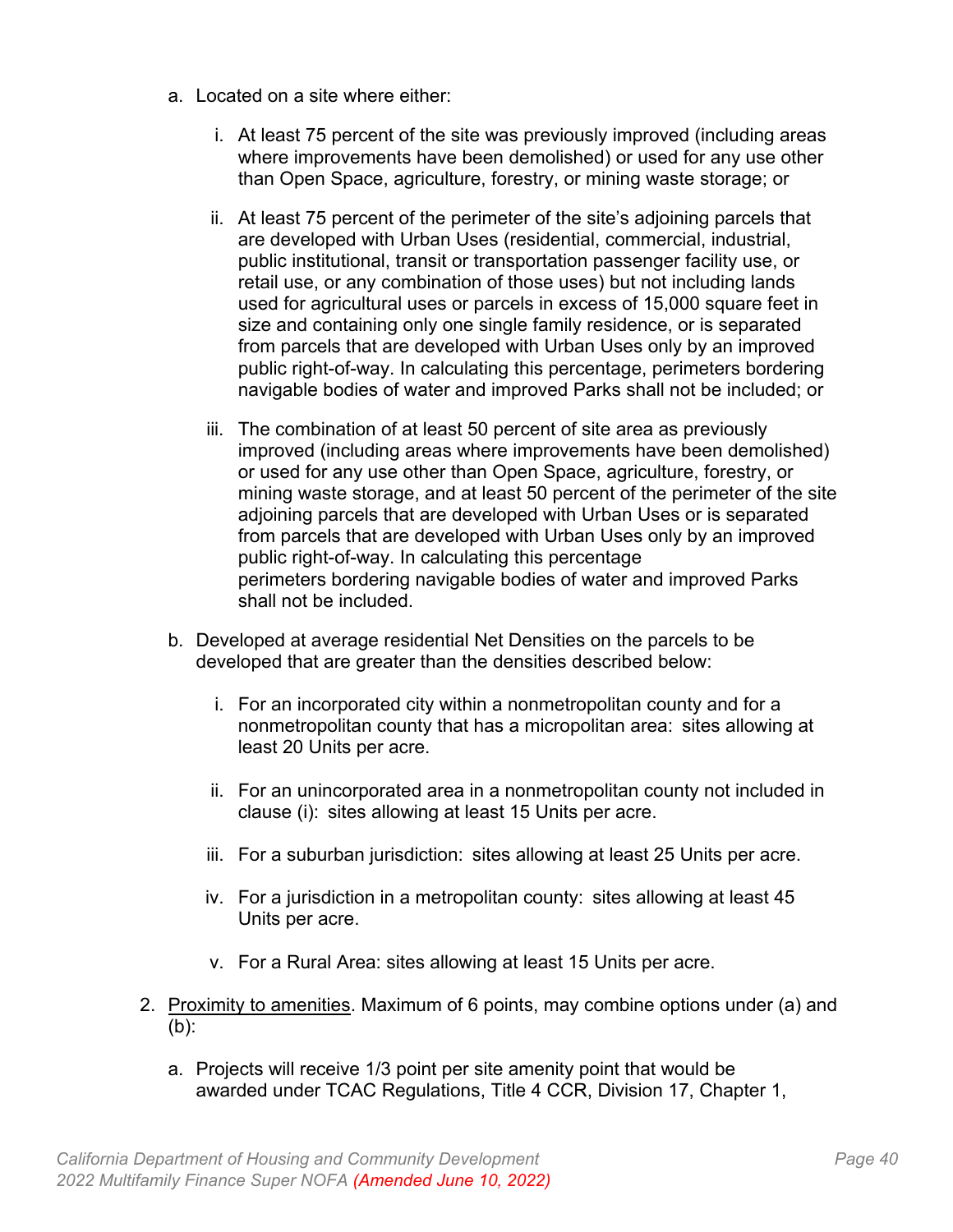Section 10325(c)(4)(A) or successor regulation (In TCAC regulations, this is a 15-point category, however, achieving all 15 points under TCAC translates to 5 points under this category).

Transit points must be for a Transit Station or Major Transit Stop and distance must be measured by a Walkable Route.

b. Projects within one-quarter mile of a Transit Station or Major Transit Stop shall receive 1 point.

These transit points shall be measured by a Walkable Route from the nearest boundary of the Project to the outer boundary of the site of the Transit Station or Major Transit Stop.

- 3. Broadband access. Five points will be awarded for Projects meeting the following requirements:
	- a. Residential dwelling Units that can accommodate broadband service with at least a speed of 100 megabits (50 megabits for rural) per second for downloading and 20 megabits per second (10 megabits for rural) for uploading. Internet service (and its ongoing fee) is not required; and
	- b. The application includes a plan for reducing barriers to access for Project residents. The plan should be tailored to the needs of the tenant population and may include Programs providing free or reduce internet prices; reasonable access to Project facilities, computers, and shared Wi-Fi; and computer and Wi-Fi literacy training and technical assistance.
- 4. Sustainable building methods. Points will be awarded based on the following (up to a maximum of 5 points):
	- a. 2.5 points will be awarded if the Project supports the implementation of a sustainable community's strategy or alternative planning strategy that has been determined by the California Air Resources Board to achieve the region's greenhouse gas emissions target or other adopted regional growth plan intended to foster land use. Consistency with such plans must be demonstrated by a letter or resolution executed by an officer or an equivalent representative from the metropolitan planning organization, regional transportation agency, planning, or local transportation commission.
	- b. If a sustainable community's strategy is not required for a region by law, 2.5 points will be awarded if the Project supports a regional plan that includes policies and programs to reduce greenhouse gas emissions. Evidence of consistency with such plans must be demonstrated by a letter or resolution executed by an officer of, or an equivalent representative from, the metropolitan planning organization or regional transportation planning agency or local transportation commission.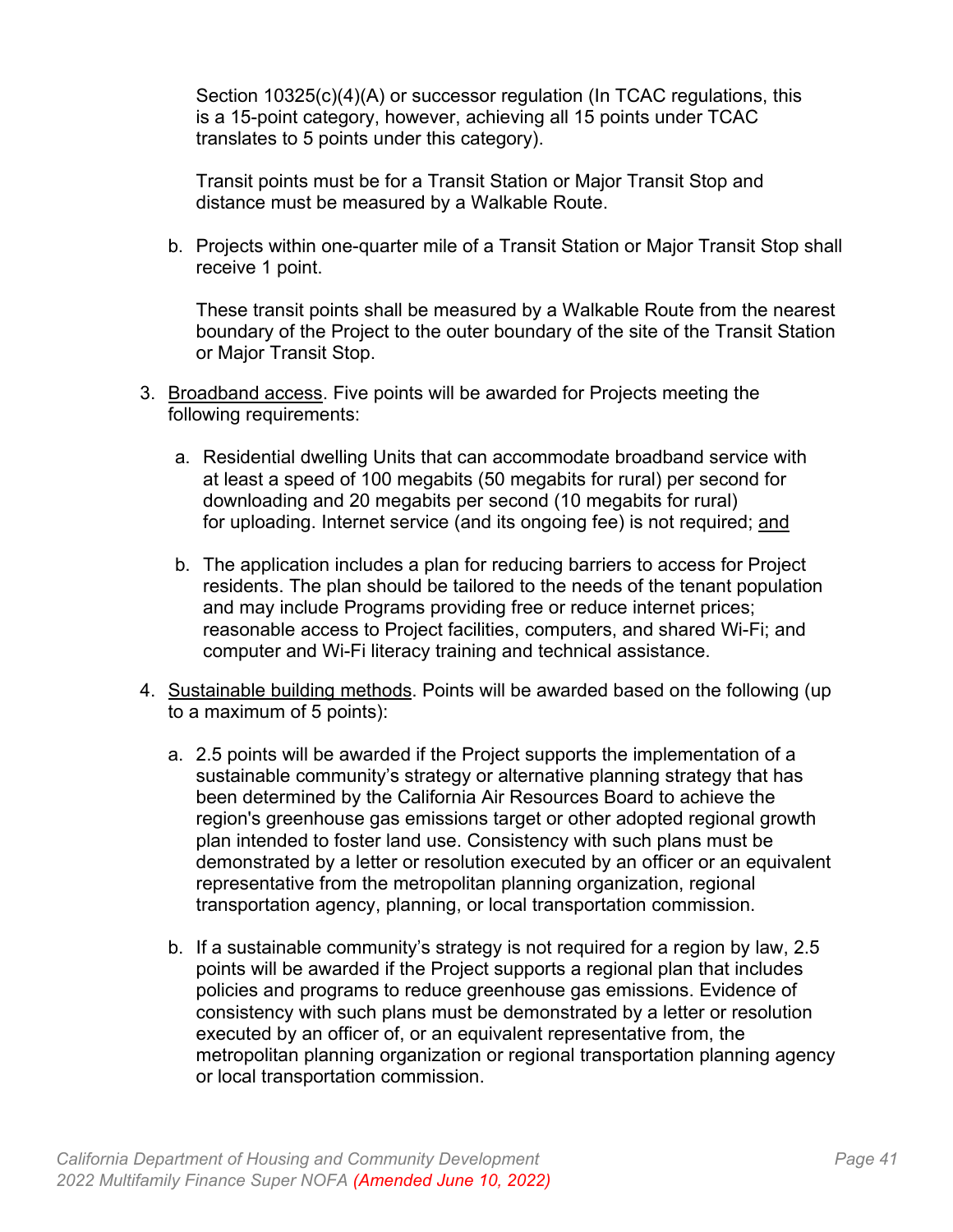- c. A Project in which not less than 50 percent of the land area is within a Transit Priority Area shall receive 2.5 points. Evidence of Project location within, or partially within, a Transit Priority Area must be demonstrated by a letter or resolution executed by an officer of, or an equivalent representative from, the metropolitan planning organization, regional transportation planning agency, or local transportation commission.
- d. Five points will be awarded for a Project that is designed to achieve green building status beyond State mandatory building code requirements as verified upon construction completion by a certified LEED Green rater, certified Green Point rater, or licensed engineer. Applicants may select from the following green building certification programs:

| Program                                                  | <b>Minimum Required Tier or</b><br><b>Designation</b>                  |
|----------------------------------------------------------|------------------------------------------------------------------------|
| CalGreen                                                 | Tier 2                                                                 |
| U.S. Green Building Council<br><b>LEED Certification</b> | Gold                                                                   |
| <b>Green Point Rated</b>                                 | <b>New Construction: Gold</b><br><b>Rehabilitation: Whole Building</b> |
| <b>ENERGY STAR</b>                                       | <b>Certified Home</b>                                                  |
| <b>Living Future Challenge</b>                           | Living Building                                                        |

- e. Three points for Projects that achieve near electrification Projects where two out of three of the major energy appliances (cook stoves, space heating, water heating) are electric. Projects must be wired to be electric-ready, defined as having 240 volts outlets near each gas appliance.
- f. Five points will be awarded for Projects that are powered entirely through electricity with no connections to natural gas infrastructure.

## <span id="page-46-0"></span>**G. Cost Containment—5 points maximum**

A Project shall receive 1 point for each full percent that the Project's eligible basis is less than the Project's adjusted threshold basis limit, up to a maximum of 5 points. The percentage is calculated by dividing the project's eligible basis by the Project's adjusted threshold basis limit.

> Total Eligible Basis per the Development Budget Adjusted Threshold Basis Limit *(Per California Debt Limit Allocation Committee (CDLAC) Regulation Section 5230)*

For purposes of this subdivision, a Project's adjusted threshold basis limit shall be the Project's threshold basis limit, as if it were a 4 percent LIHTC project, as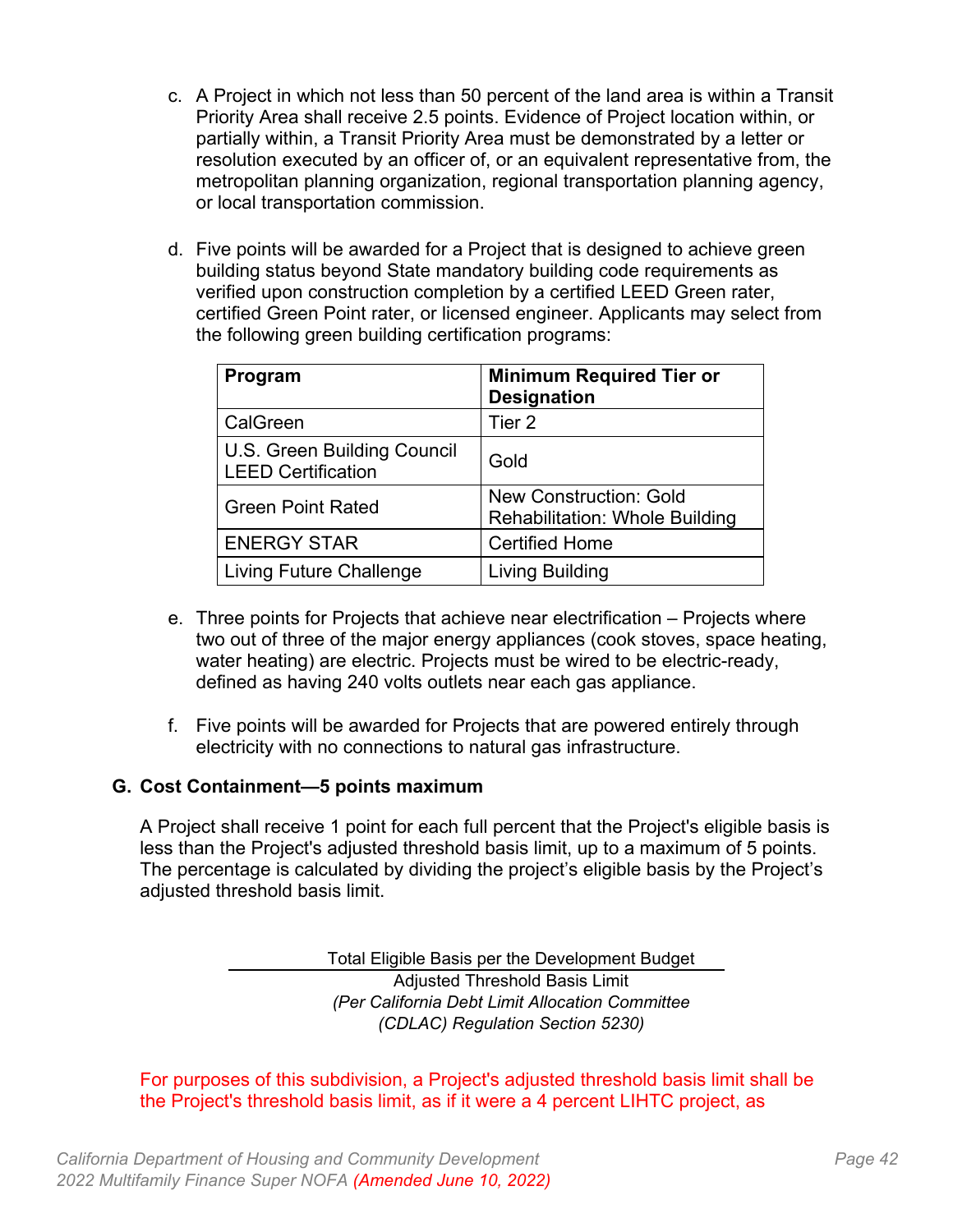determined pursuant to Section 10327(c)(5) of the TCAC regulations, except that the increase for deeper targeting pursuant to Section 10327(c)(5)(C) of the TCAC regulations that is multiplied by the unadjusted threshold basis limit shall be limited to 80 percent. Section 10327(c)(5) of the TCAC regulations states that for Projects financed through CDLAC, "an increase of one percent in the threshold basis limits shall be available for every 1 percent of the project's Low-Income and Market Rate Units that will be income and rent restricted at or below 50 percent but above 35 percent of AMI. An increase of 2 percent shall be available for every 1 percent of the project's Low-Income and Market Rate Units that will be restricted at or below 35 percent of AMI. In addition, the applicant must agree to maintain the affordability period of the project for 55 years (50 years for projects located on Tribal Trust Land)." The Department, however, will only restrict to income levels in 5 percent increments.

Any Project may be subject to performance penalties if the Project's total eligible basis determined upon construction completion exceeds the revised total adjusted threshold basis limits for the year the Project completes construction (or the original total eligible threshold basis limit if higher) by 40 percent.

## <span id="page-47-0"></span>**H. Tiebreaker Score**

In the event of tied point scores, the Department shall rank tied applications based on three factors which will be added together for a final tiebreaker score. The three factors are: (1) the lowest weighted average affordability of all residential Units, (2) leverage of other funds, and (3) additional cost containment. The tiebreaker scoring calculation is explained below. Although the exact balance will be driven by the Applicant pool, the Department will strive to ensure that no single MHP Project-type exceeds roughly 50 percent of the total NOFA funds.

- 1. Lowest weighted average affordability of all residential Units.
	- a. Multiply each income limit applicable to the Project by the number of adjusted residential Units restricted at that income level (market rate Units, which do not include Units subject to Rent and/or occupancy restrictions at 70 percent or 80 percent AMI, shall be designated 100 percent AMI). Unrestricted Manager's Unit(s) are excluded from this calculation.

To calculate adjusted residential Units, multiply the residential Units of a Unit Type (bedroom count) by the following adjustment factors:

| Unit Type           | <b>Adjustment Factor</b> |
|---------------------|--------------------------|
| Studio/SRO          | 0.90                     |
| 1-Bedroom           | 1.00                     |
| 2-Bedroom           | 1.25                     |
| 3-Bedroom           | 1.50                     |
| 4-Bedroom or larger | 1 75                     |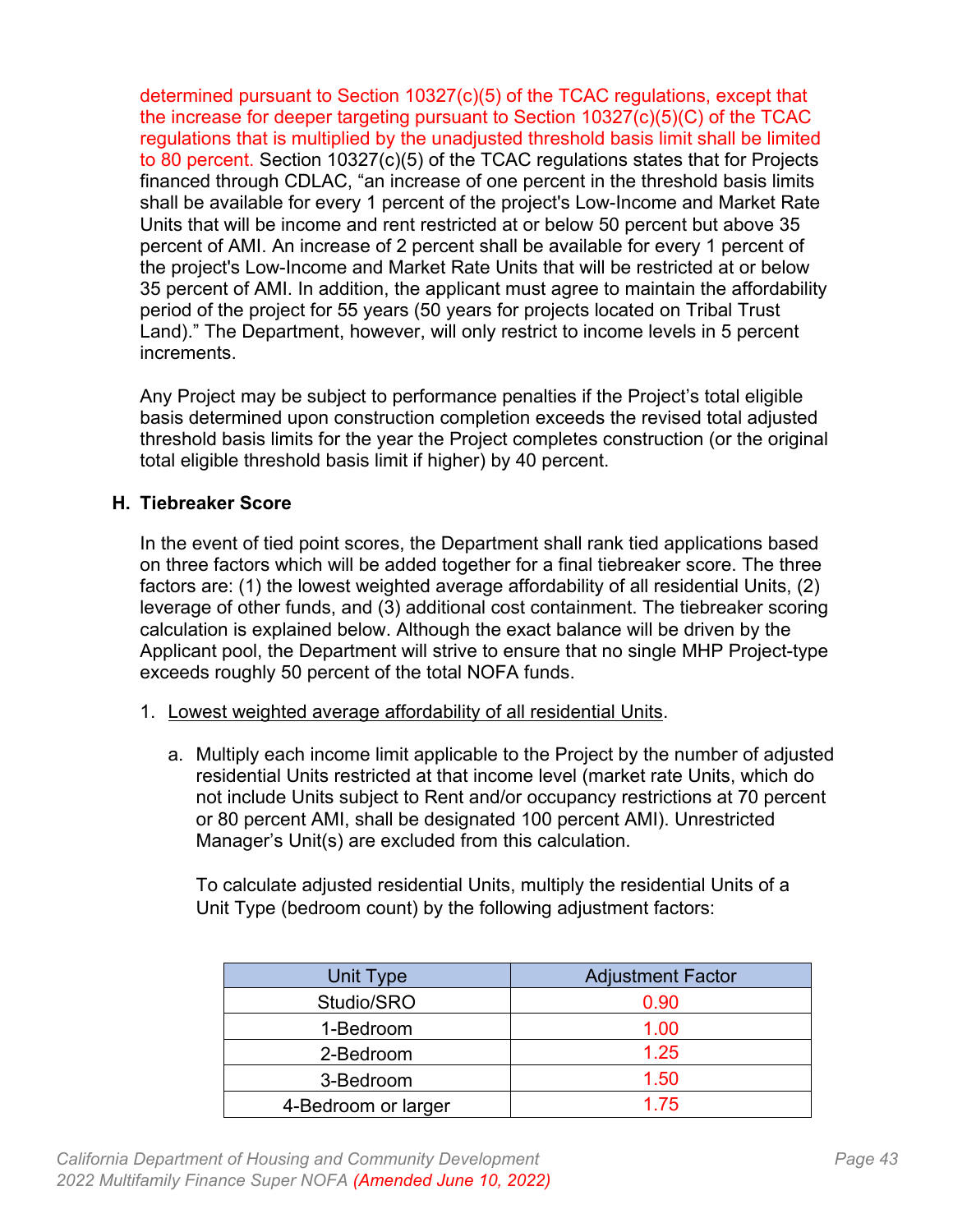For purposes of this calculation:

- Units with federal project-based rental assistance shall be assigned targeted Rent levels of 30 percent AMI regardless of their actual income targeting; and
- If the average affordability of all unadjusted residential Units, exclusive of Units with rental assistance, is less than 40 percent AMI, then the calculation shall assume a targeted Rent level of 40 percent AMI for each residential Unit that does not have rental assistance.
- b. Add the products calculated pursuant to the previous paragraph.
- c. Divide the sum calculated pursuant to the previous paragraph by the total number of adjusted residential Units in the Project to obtain the average affordability.
- d. Subtract (c) from 1.0.

#### 2. Leverage of other funds.

- a. Applications will be scored based on the leverage of other soft funds, meaning local public funds, including land donations or fee waivers to be used for permanent funding of the development costs attributable to the Restricted Units as a percentage of the total Project development cost.
- b. Land donations will be counted as leveraged funds where the value is established with a current appraisal, with the amount discounted to reflect a purchase price that is lower than the appraised value, or any fees, or other reliably predictable payments required as a condition of the donation.
- c. The capitalized value of Rent differentials attributable to public project-based rental or public operating subsidies, based upon TCAC underwriting standards. Standards shall include the following and shall be annually aligned with TCAC standards for these capitalized values to the extent possible: a 15-year loan term; an interest rate based upon a spread over 10-year Treasury Bill rates; a 1.15 to 1 debt service coverage ratio; and a five percent vacancy rate.

 The rental income differential for subsidized Units shall be established by subtracting rental income at 40 percent AMI levels (30 percent AMI for Special Needs Project types with project-based rental assistance) from the committed contract Rent income documented by the subsidy source. In the case of a USDA rental subsidy only, the contract Rent income is the higher of 60 percent AMI rents or the committed contract USDA Basic rents. The committed contract Rent income for Units with existing project-based Section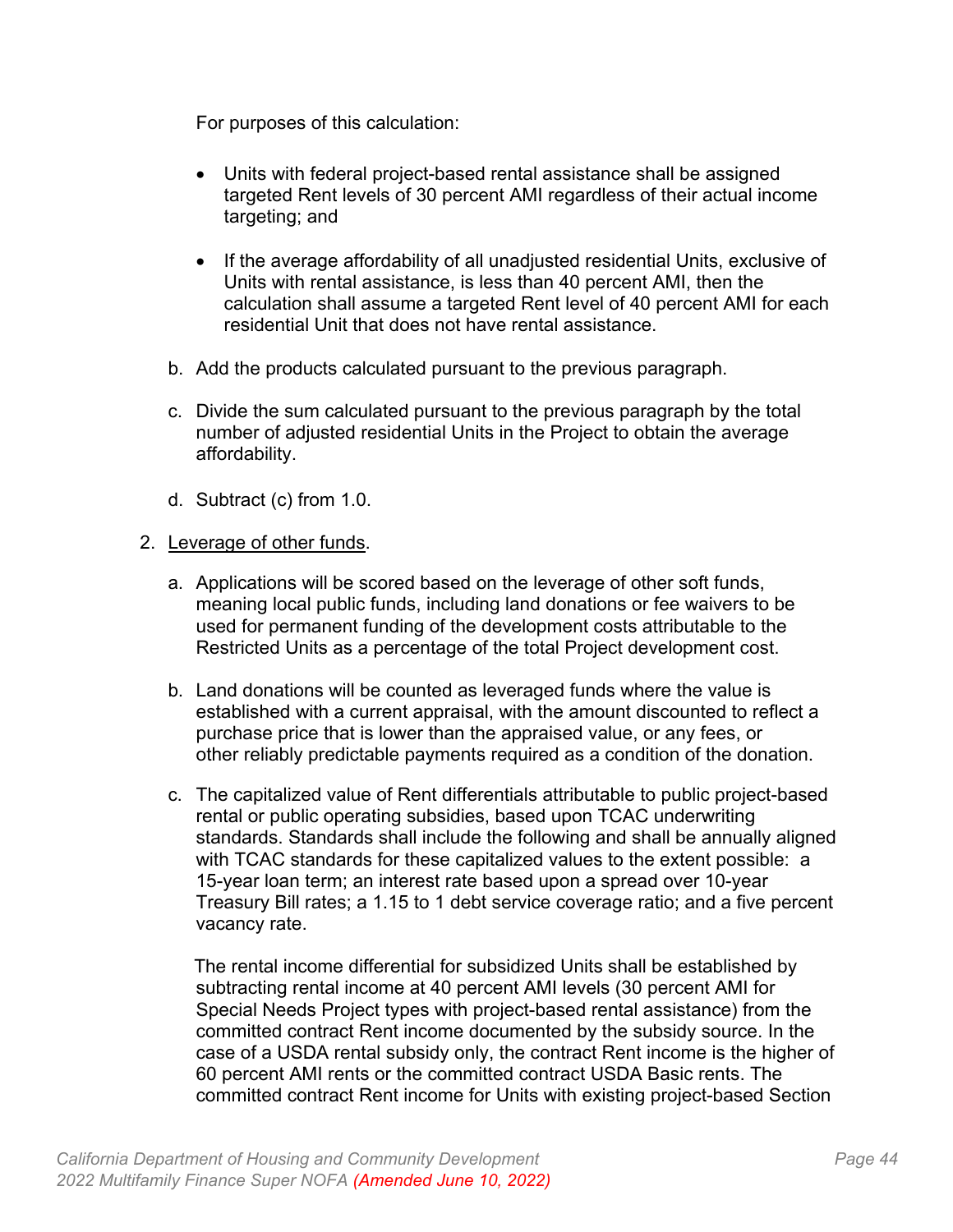8 rental subsidy shall be documented by the current monthly contract Rent in place at the time of the application or by contract Rent committed to and approved by the subsidy source (HUD); Rent from a Rent comparable study or post-Rehabilitation Rent shall not be permitted.

The Rent differential for Projects with public operating subsidies shall equal the annual subsidy amount in year one, provided the subsidy will be of a similar amount in succeeding years, or the aggregate subsidy amount of the contract divided by the number of years in the contract if the contract does not specify an annual subsidy amount.

- d. Add the sum of all eligible soft funds as set forth in paragraphs (a), (b) and (c).
- e. Divide (d) by total Project development cost and express as a decimal.
- 3. Additional Cost Containment. The "additional cost containment" category for the Tiebreaker follows the same methodology as the Cost Containment scoring category above, in Scoring Category G. This factor is calculated by dividing the Project's eligible basis by the Project's adjusted threshold basis limit as illustrated below:

Total Eligible Basis per the Development Budget Adjusted Threshold Basis Limit *(Per CDLAC Regulation Section 5230)*

For purposes of this subdivision, a Project's adjusted threshold basis limit shall be the Project's threshold basis limit, as if it were a 4 percent LIHTC Project, as determined pursuant to Section 10327(c)(5) of the TCAC regulations, except that the increase for deeper targeting pursuant to Section 10327(c)(5)(C) of the TCAC regulations that is multiplied by the unadjusted threshold basis limit shall be limited to 80 percent. Section 10327(c)(5) of the TCAC regulations states that for Projects financed through CDLAC, "an increase of one percent in the threshold basis limits shall be available for every 1% of the Project's Low-Income and Market Rate Units that will be income and rent restricted at or below 50 percent (50%) but above thirty-five percent (35%) of Area Median Income (AMI). An increase of two percent (2%) shall be available for every 1% of the Project's Low-Income and Market Rate Units that will be restricted at or below 35% of AMI. In addition, the Applicant must agree to maintain the affordability period of the Project for 55 years (50 years for Projects located on tribal trust land)." The Department, however, will only restrict to income levels in 5 percent increments.

Percentages shall not include any percentage points requested or awarded (up to 5 percent) pursuant to the Cost Containment point category. The maximum percentage shall be 25 percent.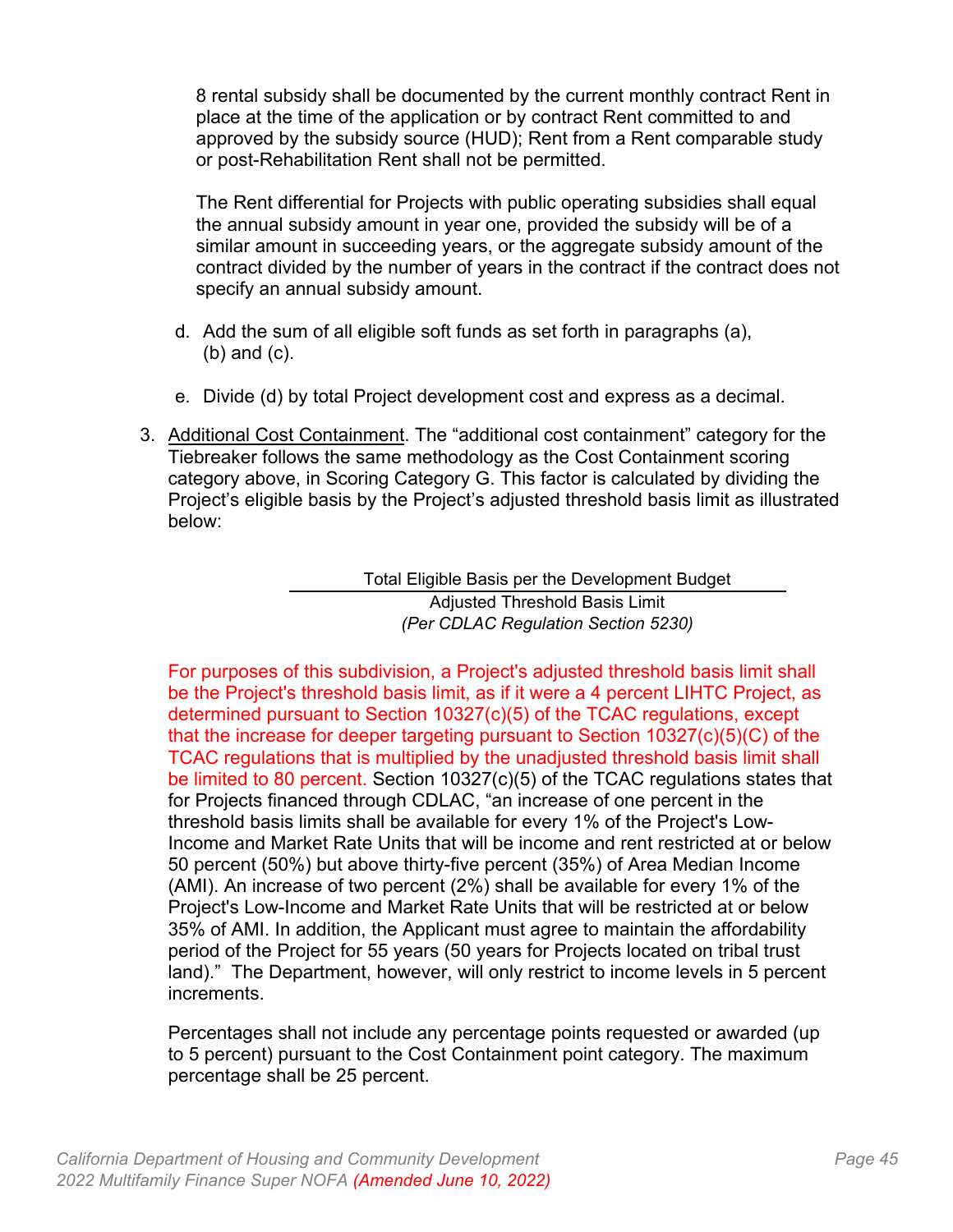Note: Any Sponsor may be subject to future performance penalties if the Project's total eligible basis determined upon construction completion exceeds the revised total adjusted threshold basis limits for the year the Project completes construction (or the original total eligible threshold basis limit if higher) by 40 percent.

The calculation in this paragraph (3) is multiplied by 0.75.

## <span id="page-50-0"></span>**V. Appeals**

## <span id="page-50-1"></span>**A. Basis of Appeals**

- 1. Upon receipt of HCD's written notice that an application is incomplete, has failed threshold review, or has otherwise been determined to provide an insufficient basis for an award (including point scoring and tie breaker), Applicants under this Super NOFA may appeal such decision(s) to the Director of the Department or their designee pursuant to this section.
- 2. No Applicant shall have the right to appeal a decision of HCD relating to another Applicant's application (e.g., eligibility, award).
- 3. Any request to appeal HCD's decision regarding an application shall be reviewed for compliance with the Guidelines and this Super NOFA. All decisions rendered shall be made by the Director or his/her designee. The decision shall be final, binding, and conclusive, and shall constitute the final action of HCD.
- 4. The appeal process provided herein applies solely to decisions of HCD made pursuant to this Super NOFA.

## <span id="page-50-2"></span>**B. Appeal Process and Deadlines**

- 1. **Process:** To file an appeal, Applicants must submit to the Director of the Department or their designee, by the deadline set forth below, a written appeal which states all relevant facts, arguments, and evidence upon which the appeal is based. Furthermore, the Applicant must provide a detailed reference to the area or areas of the application that provide clarification and substantiation for the basis of the appeal. No new or additional information will be considered if this information would result in a competitive advantage to an Applicant. Once the written appeal is submitted to HCD, no further information of materials will be accepted or considered thereafter. Appeals are to be submitted to HCD at [supernofa@hcd.ca.gov](mailto:supernofa@hcd.ca.gov) according to the deadline set forth in HCD review letters.
- 2. **Filing Deadline:** Appeals must be received by HCD no later than five business days from the date of HCD's threshold review, or initial score letters, as applicable, representing HCD's decision made in response to the application.

## <span id="page-50-3"></span>**C. Decision**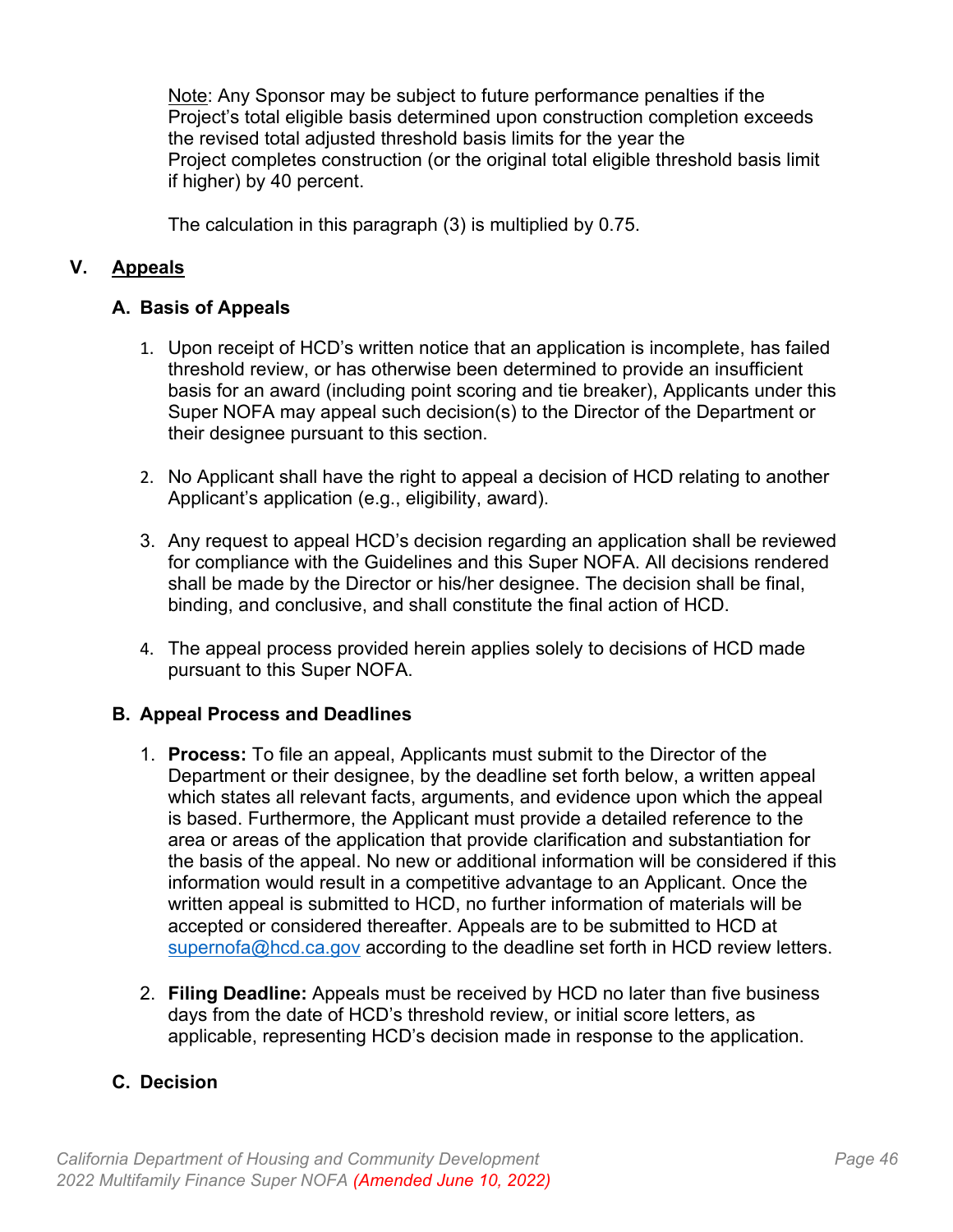Any request to appeal HCD's decision regarding an application shall be reviewed for compliance with the Guidelines and this Super NOFA. All decisions rendered shall be final, binding, and conclusive, and shall constitute the final action of HCD.

#### <span id="page-51-0"></span>**VI. Award Announcements and Contracts**

#### <span id="page-51-1"></span>**A. Award Announcements**

HCD will announce Program awards on the [Multifamily Finance Super NOFA](https://hcd.ca.gov/multifamily-finance-supernofa) website.

## <span id="page-51-2"></span>**B. Contracts**

Successful Sponsors/Applicants (awardee(s)/Recipient(s)) will enter into one or more Standard Agreements with HCD. The Standard Agreement contains all the relevant state and federal requirements, as well as specific information about the award and the work to be performed.

A condition of award will be that a Standard Agreement must be executed by the awardee(s) within 90 days (Contracting Period) of HCD's issuance of the award letter. Failure to execute the Standard Agreement(s) within the contracting period may result in award cancellation. The awardee(s) shall remain a party to the Standard Agreement for the entire term of the Standard Agreement; removal of the awardee(s) without prior HCD consent is prohibited and will result in a default.

Once a Project is awarded HCD funds, the Sponsor/Recipient is acknowledging the Project as submitted and approved is the Project that is to be funded and built. Any bifurcation would make that award null and void, as the awarded Project is no longer feasible as originally submitted and awarded funds are unable to be assumed or assigned.

## <span id="page-51-3"></span>**VII. Other State Requirements**

The Sponsor/Recipient agrees to comply with all applicable state and federal laws, rules, guidelines, and regulations that pertain to construction, health and safety, labor, fair employment practices, equal opportunity, and all other matters applicable to the Rental Housing Development, the Sponsor/Recipient, its contractors or subcontractors, and any loan or grant activity, including without limitation the following:

- MHP Guidelines Section 7314: State and Federal Laws, Rules, Guidelines and **Regulations**
- VHHP Guidelines Section 303: State and Federal Laws, Rules, Guidelines and **Regulations**
- FWHG Guidelines Section 303: State and Federal Laws, Rules, Guidelines and **Regulations**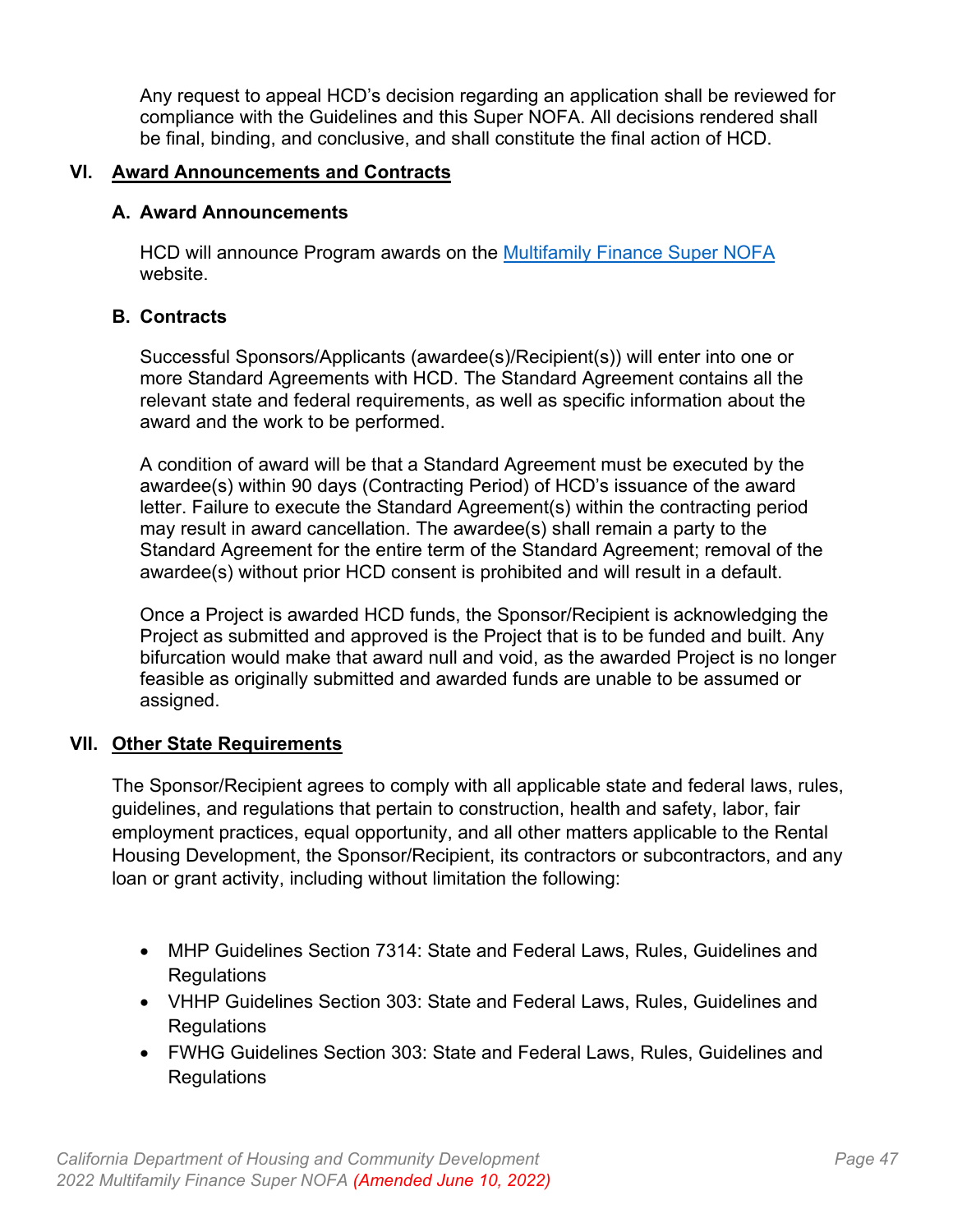• IIG Guidelines Section 300: State and Federal Laws, Rules, Guidelines and **Regulations** 

Where the proposed Project type presents a fair housing issue (e.g., MHP senior housing, FWHG housing), the Department reserves discretion to require a fair housing legal opinion.

## <span id="page-52-0"></span>**A. Article XXXIV**

All Projects subject to Article XXXIV shall comply with Article XXXIV, Section 1 of the California Constitution, as clarified by the Public Housing Election Implementation Law (PHEIL) (Health & Safety Code, § 37000 - 37002). Article XXXIV documentation for loans underwritten by HCD shall be subject to review and approval by HCD prior to the announcement of award recommendations.

Article XXXIV requires local voter approval before any state public body can develop, construct, or acquire a low-rent housing project in any manner. However, the PHEIL provides clarification as to when Article XXXIV is applicable. HSC section 37001, for example, lists a number of project types that are not considered "low-Rent housing projects."

Applicants must submit documentation that shows the Project's compliance with or exemption from Article XXXIV. If a Project is subject to Article XXXIV, the HCD requires an allocation letter from the Local Public Entity that shows that there is Article XXXIV authority for the Project. A local government official with authority should prepare the allocation letter, and it should include the following:

- 1. The name and date of the proposition and the number of Units that were approved,
- 2. A copy of the referendum and a certified vote tally,
- 3. The number of Units that remain in the Local Public Entity's "bank" of Article XXXIV authority (i.e., the number of Units that are still available for allocation); and
- 4. The number of Units that the Local Public Entity will commit to this Project, including the Manager's Unit.

If a Project is statutorily exempt from Article XXXIV, then HCD requires an Article XXXIV opinion letter from the Applicant's legal counsel. The Article XXXIV opinion letter must demonstrate that the Applicant has considered both the legal requirements of Article XXXIV and the relevant facts of the Project (e.g., all funding provided by public bodies, including state, county, or city sources; the number of Low-Income restricted Units; and the general content of any regulatory restrictions). Any conclusion that a Project is exempt from Article XXXIV must be supported by facts and a specific legal theory for exemption that itself is supported by the Constitution, statute, and/or case law.